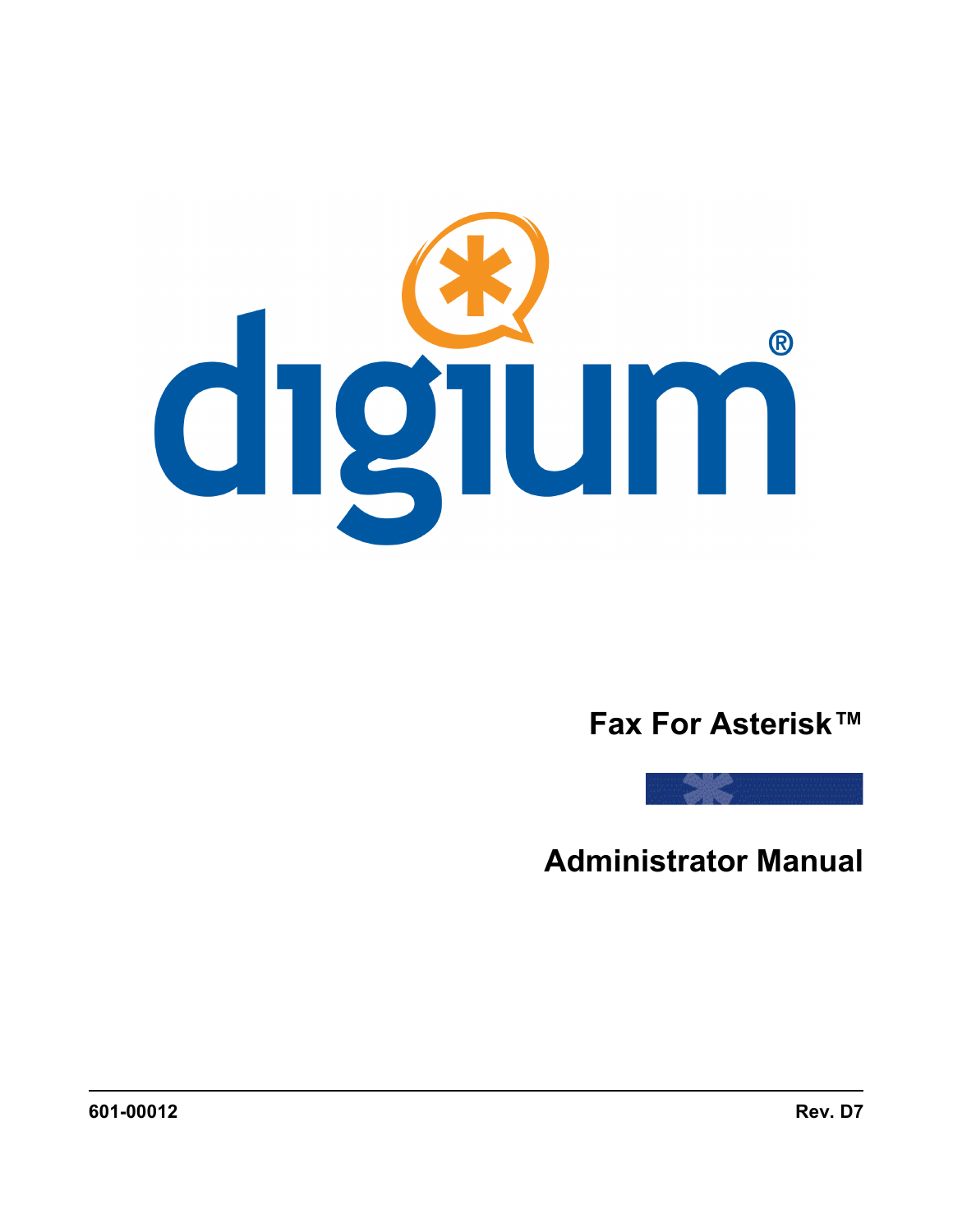

Digium, Inc. 445 Jan Davis Drive NW Huntsville, AL 35806 United States Main Number: 1.256.428.6000 Tech Support: 1.256.428.6161 U.S. Toll Free: 1.877.344.4861 Sales: 1.256.428.6262 *[www.asterisk.org](http://www.asterisk.org/) [www.digium.com](http://www.digium.com/) [www.asterisknow.org](http://www.asterisknow.org/)*

© Digium® , Inc. 2012 All rights reserved.

No part of this publication may be copied, distributed, transmitted, transcribed, stored in a retrieval system, or translated into any human or computer language without the prior written permission of Digium, Inc.

Digium, Inc. has made every effort to ensure that the instructions contained in this document are adequate and error free. The manufacturer will, if necessary, explain issues which may not be covered by this documentation. The manufacturer's liability for any errors in the documents is limited to the correction of errors and the aforementioned advisory services.

This document has been prepared for use by professional and properly trained personnel, and the customer assumes full responsibility when using it.

Adobe and Acrobat are registered trademarks, and Acrobat Reader is a trademark of Adobe Systems Incorporated.

Asterisk, Digium, Switchvox, and AsteriskNOW are registered trademarks and Asterisk Business Edition, AsteriskGUI, and Asterisk Appliance are trademarks of Digium, Inc.

Any other trademarks mentioned in the document are the property of their respective owners.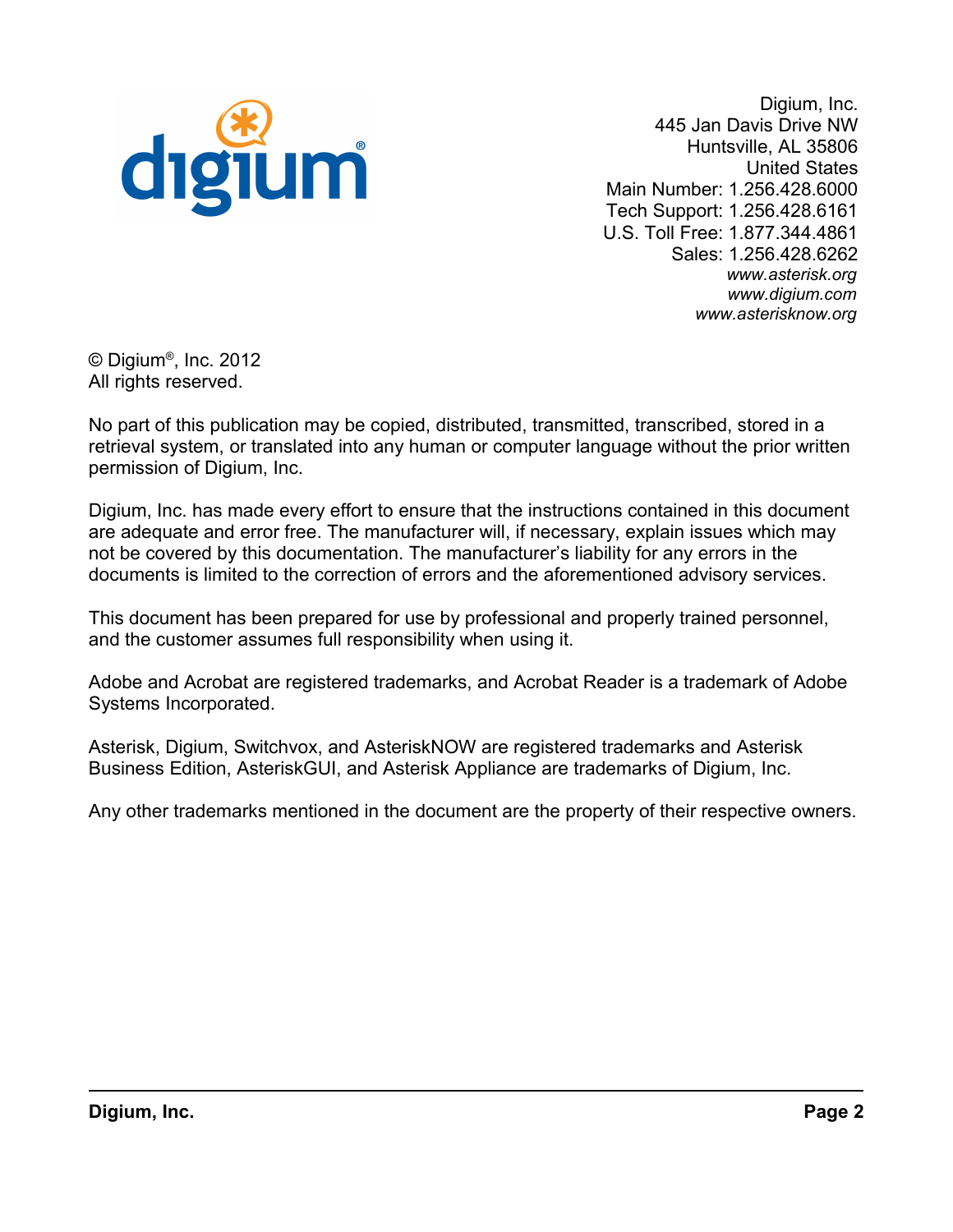# TABLE OF CONTENTS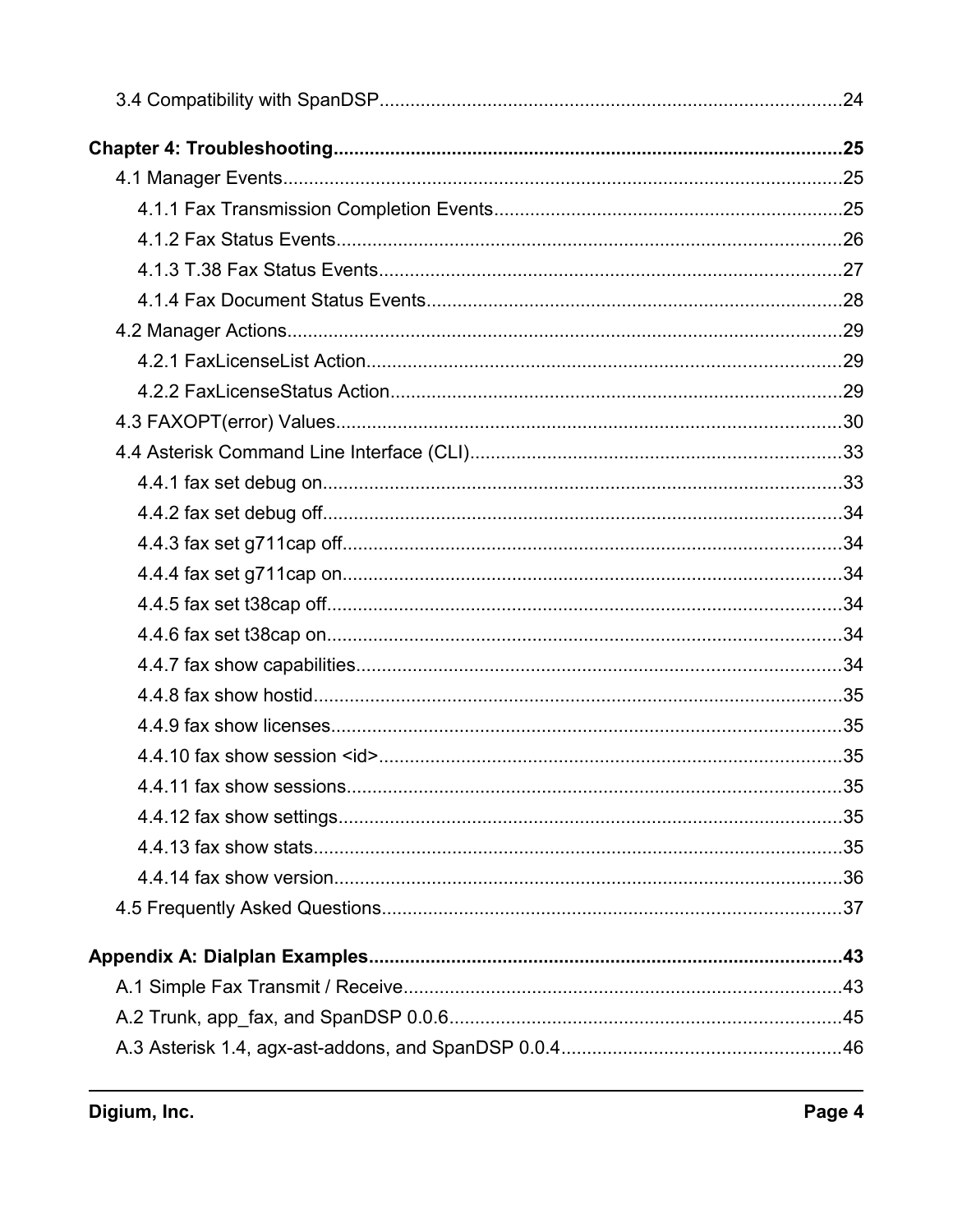| Appendix C: DIGIUM END-USER PURCHASE AND LICENSE AGREEMENT59 |  |
|--------------------------------------------------------------|--|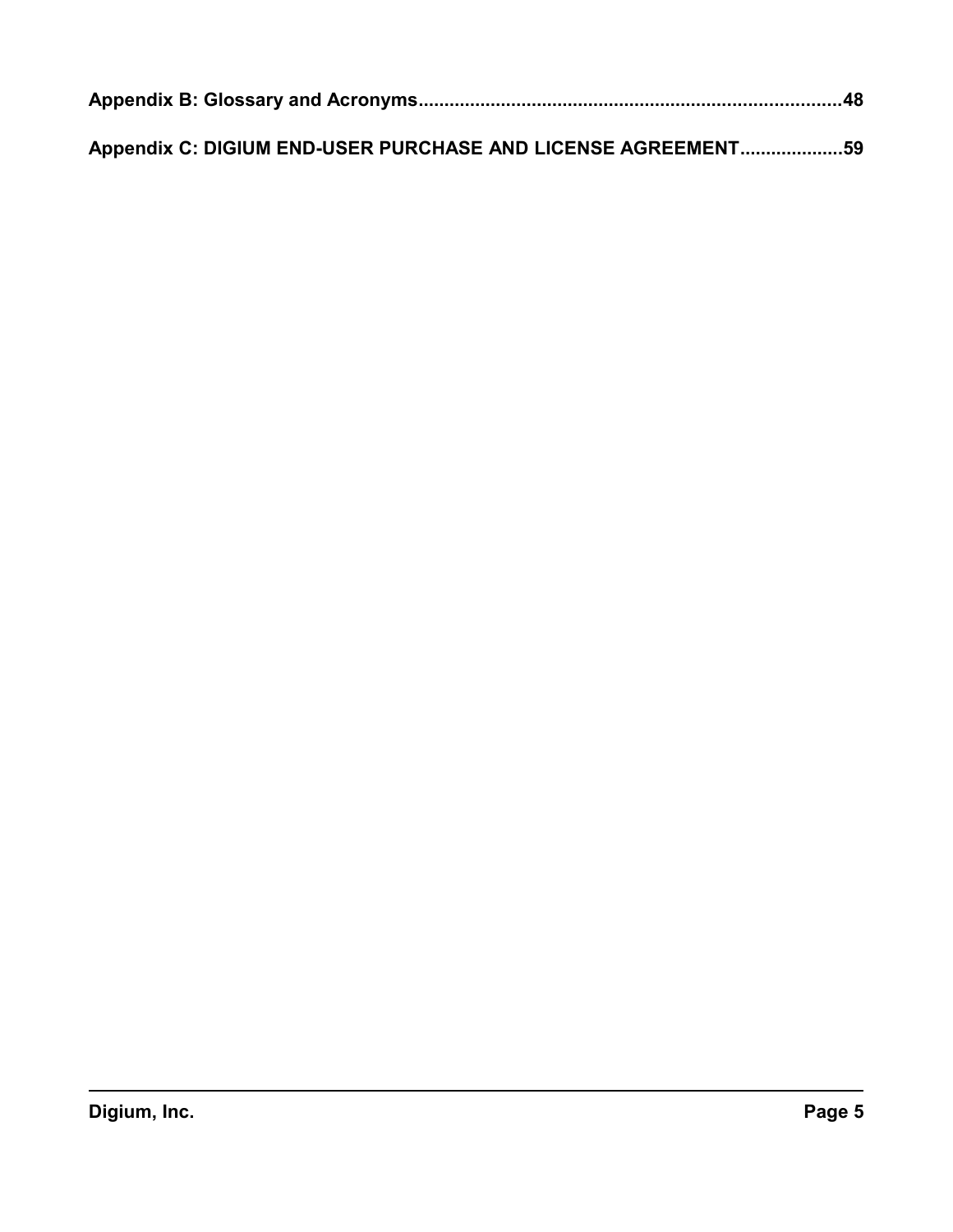<span id="page-5-0"></span>Digium's Fax For Asterisk™ is a commercial facsimile (fax) termination and origination solution designed to enhance the capabilities of Open Source and commercial Asterisk, as well as Switchvox. Fax For Asterisk bundles a suite of user-friendly Asterisk applications and fax modem software. Fax For Asterisk provides low speed (14,400 bps) PSTN faxing via DAHDI-compatible telephony boards as well as VoIP faxing to T.38-compatible SIP endpoints and service providers. Licensed on a per-channel basis, Digium's Fax For Asterisk provides a complete, cost-effective, commercial fax solution for Asterisk users.

Fax For Asterisk provides two components: res fax and res fax digium. The res fax Asterisk resource module adds fax termination and origination functionality in Asterisk. It provides the FAXOPT Asterisk dialplan function and the SendFAX and ReceiveFAX dialplan applications to enable the user to build highly-customizable fax solutions. The res fax digium Asterisk resource module provides core fax processing functionality in the form of T.38 support and several supported fax modems – V.21, V.27ter, V.29, and V.17 – which achieve speeds up to 14,400 bps.

Fax For Asterisk provides the functionality to send and receive faxes to and from TDM and IP channels – TDM channels are established across Digium telephony boards, and IP channels using T.38 encapsulation. Faxes transmitted and received by Fax For Asterisk begin and end as TIFF image files. TIFF files may be readily converted into or from other formats using standard Linux command-line utilities.

Digium's customers of Fax For Asterisk may purchase license keys coded for a specific number of channels. Each licensed channel allows Fax For Asterisk to initiate one modem session or process one fax session. As customers need to expand their fax capacity, they may purchase additional license keys to register on their existing Asterisk system. The aggregate number of channels across all registered license keys will be made available to Asterisk.

Each open source or commercial Asterisk system is eligible to receive from Digium, a single channel of Fax For Asterisk, called Free Fax For Asterisk, for no cost. Free Fax For Asterisk is provided under license as-is, without technical support, and is available to all Asterisk users as a free, zero cost purchase from the Digium webstore. Only one channel of Free Fax For Asterisk may be used with an installation of Asterisk. If you require multiple channels of Fax capability or if you require Digium's technical support, you may purchase channels of Fax For Asterisk from *[http://www.digium.com](http://www.digium.com/)* .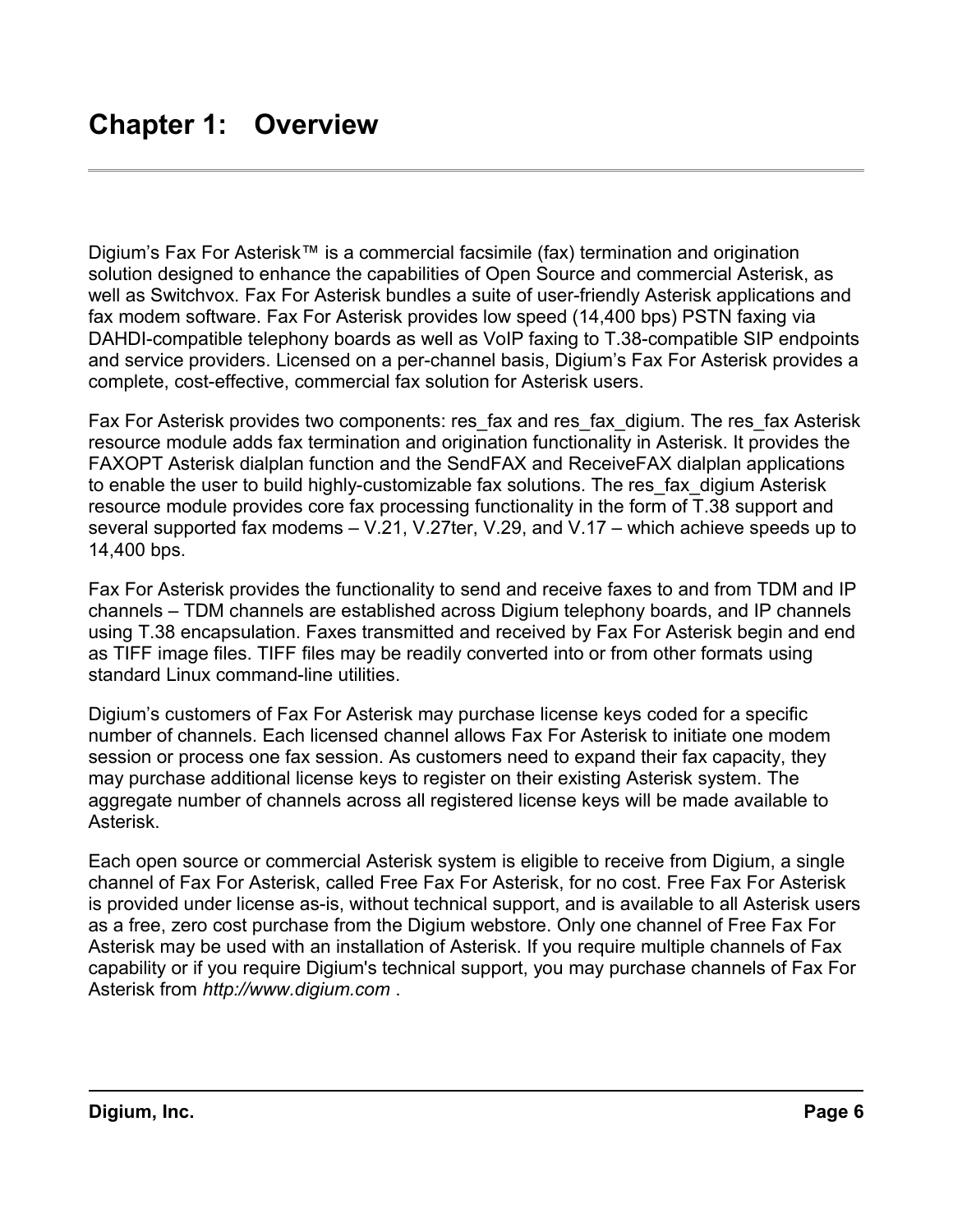# <span id="page-6-4"></span> **1.1 What is Asterisk®?**

Asterisk is the world's leading open source telephony engine and tool kit. Offering flexibility unheard of in the world of proprietary communications, Asterisk empowers developers and integrators to create advanced communication solutions...for free. Asterisk is released as open source under the GNU General Public License (GPL), and it is available for download free of charge. Asterisk is the most popular open source telephony software available, with the Asterisk Community being the top influencer in VoIP.

# <span id="page-6-3"></span> **1.2 Asterisk as a Phone Switch (PBX)**

Asterisk can be configured as the core of an IP or hybrid PBX, switching calls, managing routes, enabling features, and connecting callers with the outside world over IP, analog (POTS), and digital (T1/E1/J1/BRI) connections. Asterisk runs on a wide variety of operating systems including Linux, Mac OS X, OpenBSD, FreeBSD, and Sun Solaris. It provides all of the features you would expect from a PBX including many advanced features that are often associated with high end (and high cost) proprietary PBXs. Asterisk's architecture is designed for maximum flexibility and supports Voice over IP in many protocols, and can interoperate with almost all standards-based telephony equipment using relatively inexpensive hardware.

# <span id="page-6-2"></span> **1.3 Asterisk as a Gateway**

It can also be built out as the heart of a media gateway, bridging the legacy PSTN to the expanding world of IP telephony. Asterisk's modular architecture allows it to convert between a wide range of communications protocols and media codecs.

# <span id="page-6-1"></span> **1.4 Asterisk as a Feature/Media Server**

Need an IVR? Asterisk's got you covered. How about a conference bridge? Yep. It's in there. What about an automated attendant? Asterisk does that too. How about a replacement for your aging legacy voicemail system? Can do. Unified messaging? No problem. Need a telephony interface for your web site? Okay.

# <span id="page-6-0"></span> **1.5 Asterisk in the Call Center**

Asterisk has been adopted by call centers around the world based on its flexibility. Call center and contact center developers have built complete ACD systems based on Asterisk. Asterisk has also added new life to existing call center solutions by adding remote IP agent capabilities, advanced skills-based routing, predictive and bulk dialing, and more.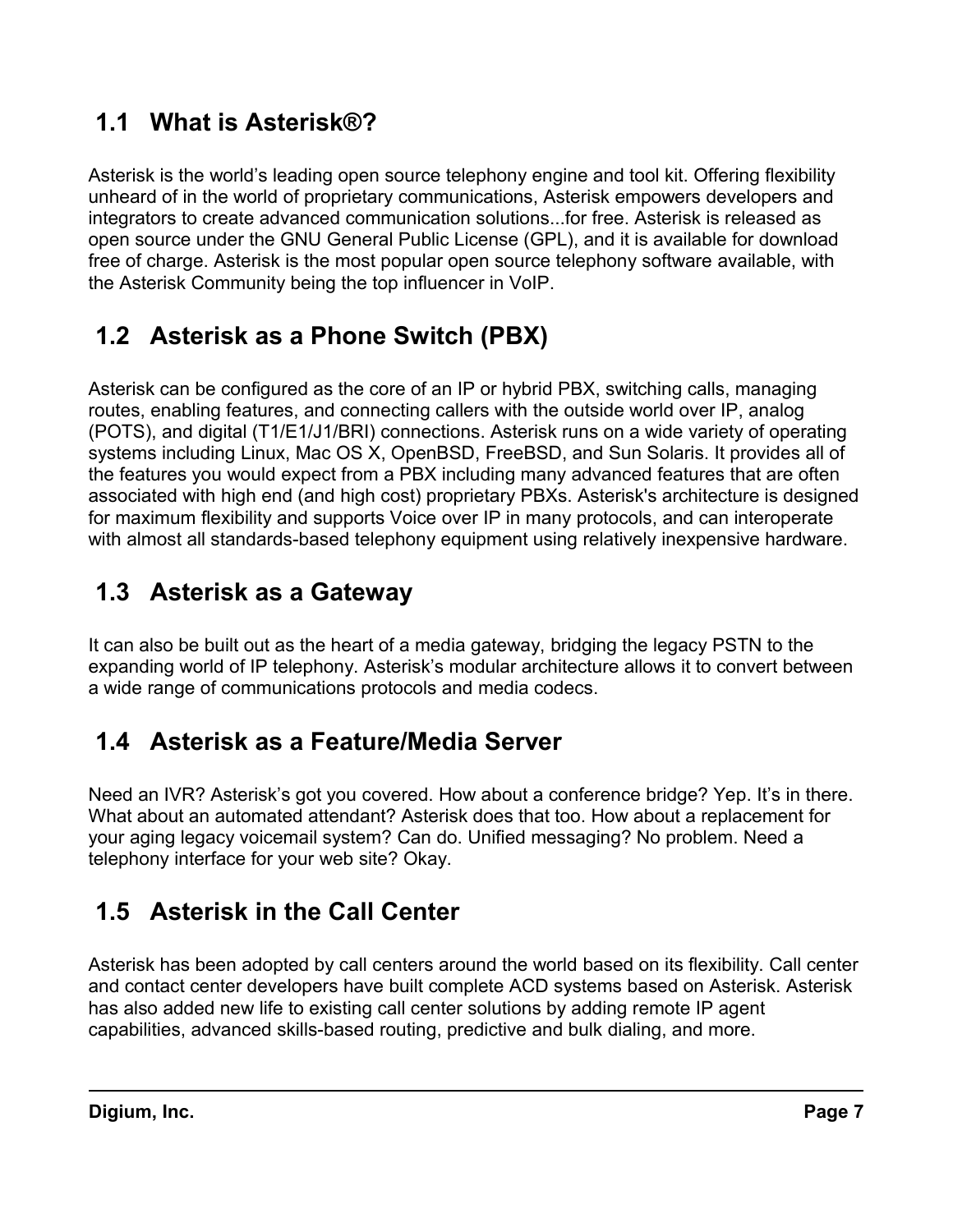# <span id="page-7-1"></span> **1.6 Asterisk in the Network**

Internet Telephony Service Providers (ITSPs), Competitive Local Exchange Carriers (CLECs) and even first-tier incumbents have discovered the power of open source communications with Asterisk. Feature servers, hosted services clusters, voicemail systems, and pre-paid calling solutions, all based on Asterisk have helped reduce costs and enabled flexibility.

# <span id="page-7-0"></span> **1.7 Asterisk Everywhere**

Asterisk has become the basis for thousands of communications solutions. If you need to communicate, Asterisk is your answer. For more information on Asterisk, visit *[http://www.asterisk.org](http://www.asterisk.org/)* or *[http://www.digium.com](http://www.digium.com/)*.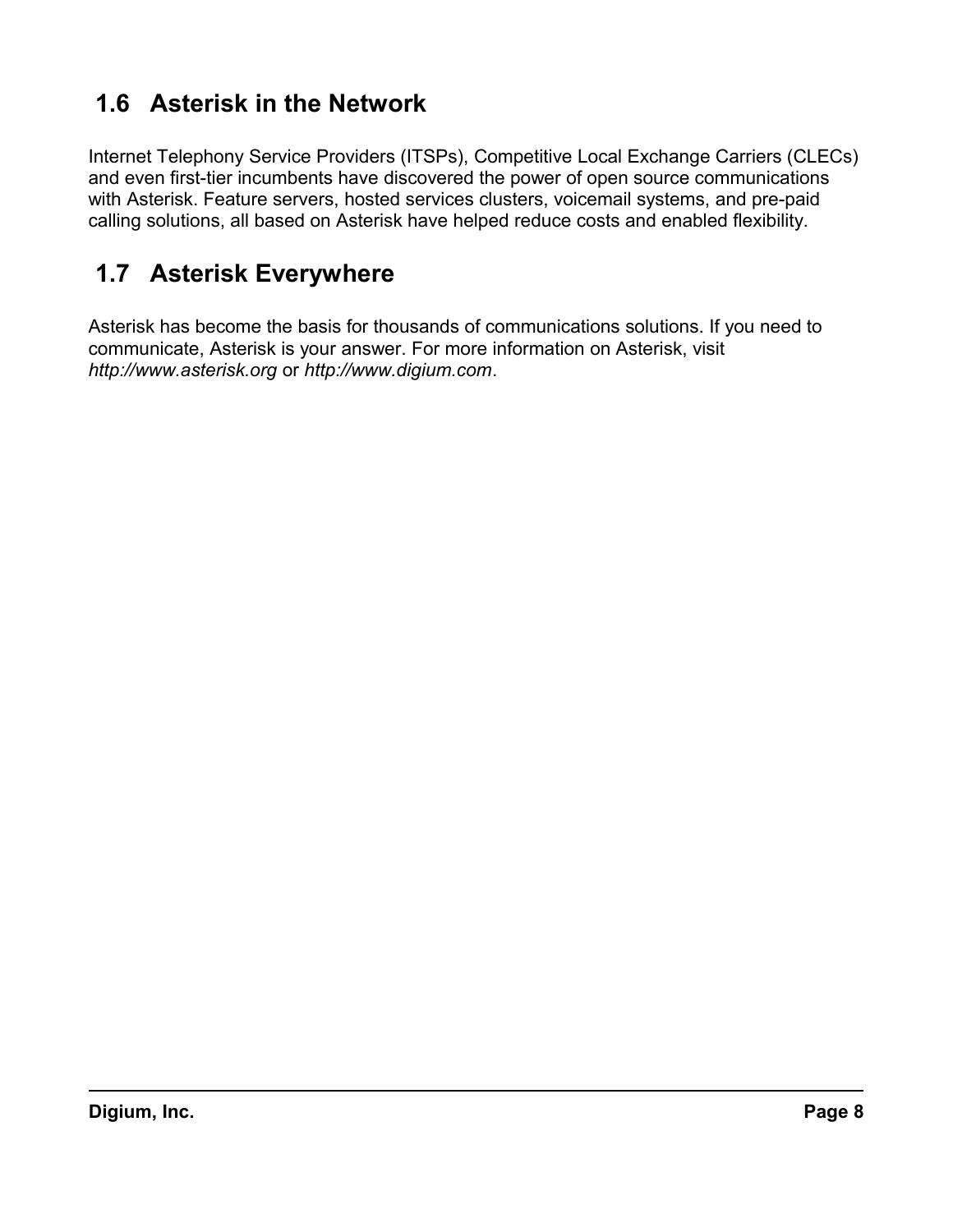<span id="page-8-0"></span>This chapter will guide you through the necessary steps to install Digium's Fax For Asterisk.

- **Install Notes:**
	- T.38 Termination is only available in the res fax and res fax digium modules for the Open Source Asterisk 1.6 (and later) releases. This is because the Open Source Asterisk 1.4 releases do not support T.38 Termination.
	- If you will be using an Open Source Asterisk 1.4 release, Digium recommends using Open Source Asterisk 1.4.22 or newer. Versions prior to 1.4.22 have not been tested.
	- If you will be faxing over TDM, Digium recommends using DAHDI 2.1.0.3 or newer. Versions prior to 2.1.0.3 have not been tested.
	- Digium recommends a minimum version for the various offerings of Asterisk. The recommendations are provided in the table shown [below.](#page-8-1) Versions prior to those recommended have not been tested.

<span id="page-8-1"></span>

| <b>Asterisk</b>                   | <b>Recommended Minimum Version</b> |
|-----------------------------------|------------------------------------|
| Open Source Asterisk branch 1.4   | 1.4.22                             |
| Open Source Asterisk branch 1.6.2 | 1.6.2.0                            |
| Open Source Asterisk branch 1.8   | 1.8.0                              |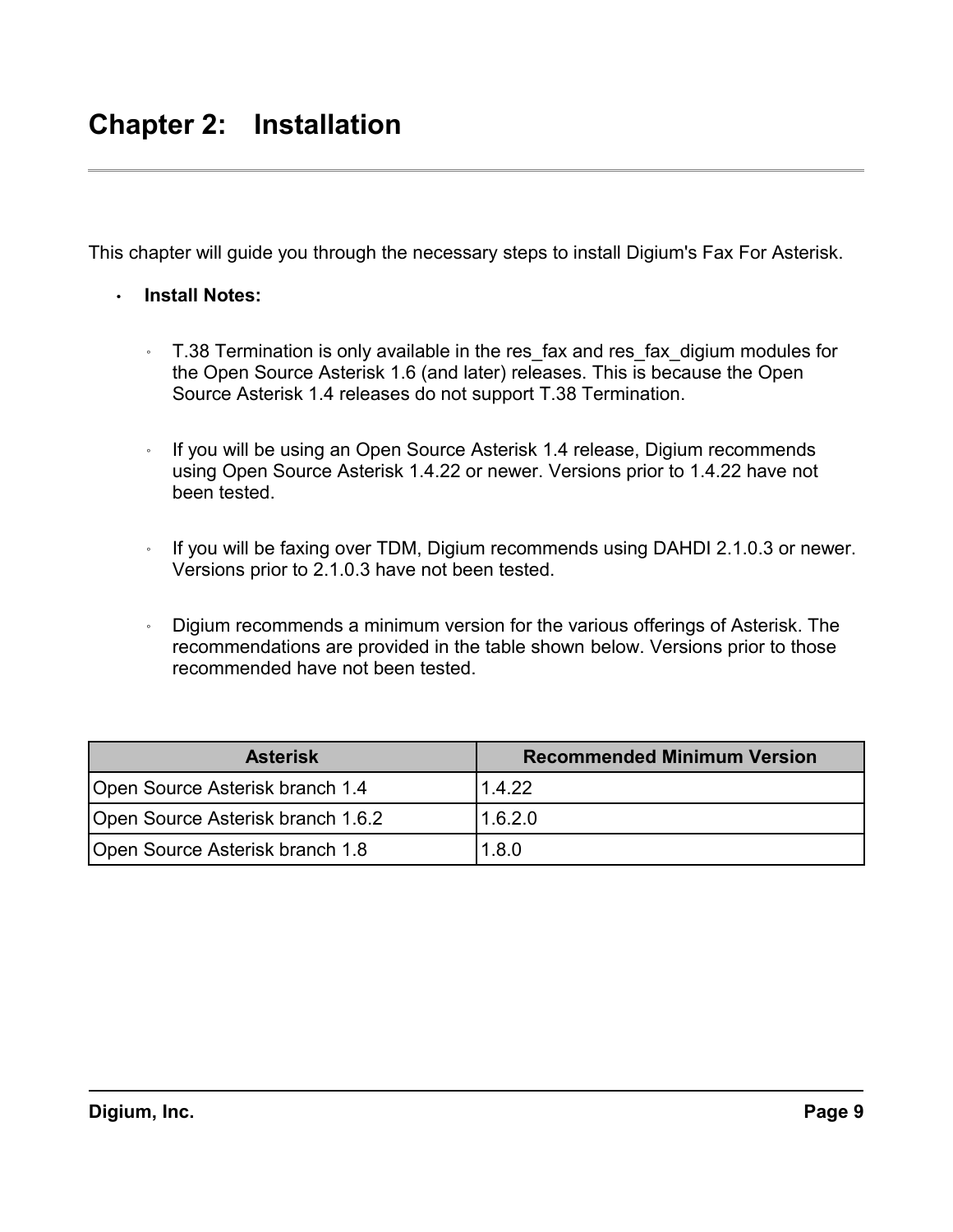# <span id="page-9-1"></span> **2.1 Installation Overview**

Once you have your Fax For Asterisk license key, there are a few tasks to perform in order to install Fax For Asterisk.

- 1. Download and execute the *register* utility to generate a valid license.
- 2. Download and execute the *benchfax* utility to determine the optimum build.
- 3. Use the *Fax Selector* web utility to determine your required components.
- 4. Download and install the *res\_fax* binary that is built for your platform (Asterisk 1.4 and 1.6 only).
- 5. Download and install the *res\_fax\_digium* binary that is built for your platform.

The register utility may be downloaded from: *<http://downloads.digium.com/pub/register/>*

The benchfax utility may be downloaded from: *<http://downloads.digium.com/pub/telephony/fax/benchfax/>*

The Fax Selector web utility may be accessed from: *<http://www.digium.com/en/docs/FAX/faa-download.php>*

The res fax binary may be downloaded from: *[http://downloads.digium.com/pub/telephony/fax/res\\_fax/](http://downloads.digium.com/pub/telephony/fax/res_fax/)*

*The res\_fax\_digium binary may be downloaded from: [http://downloads.digium.com/pub/telephony/fax/res\\_fax\\_digium/](http://downloads.digium.com/pub/telephony/fax/res_fax_digium/)*

> **Note:** Supported software builds are provided for 32-bit and 64-bit x86 platforms, and are optimized for a variety of processor types. Choose the directory that closest matches your Asterisk version and processor type. Each of these directories contains TAR files which include the fax modules for each type of supported processor.

# <span id="page-9-0"></span> **2.2 Register Fax For Asterisk**

Registration of the Fax For Asterisk license key will be done using the Digium register utility in the same way as with other modules like Cepstral, HPEC, and G.729. The registration utility will prompt you for your Fax For Asterisk license key. An example for 32-bit Linux has been provided below. Be sure to log in as the user "root" before executing similar commands.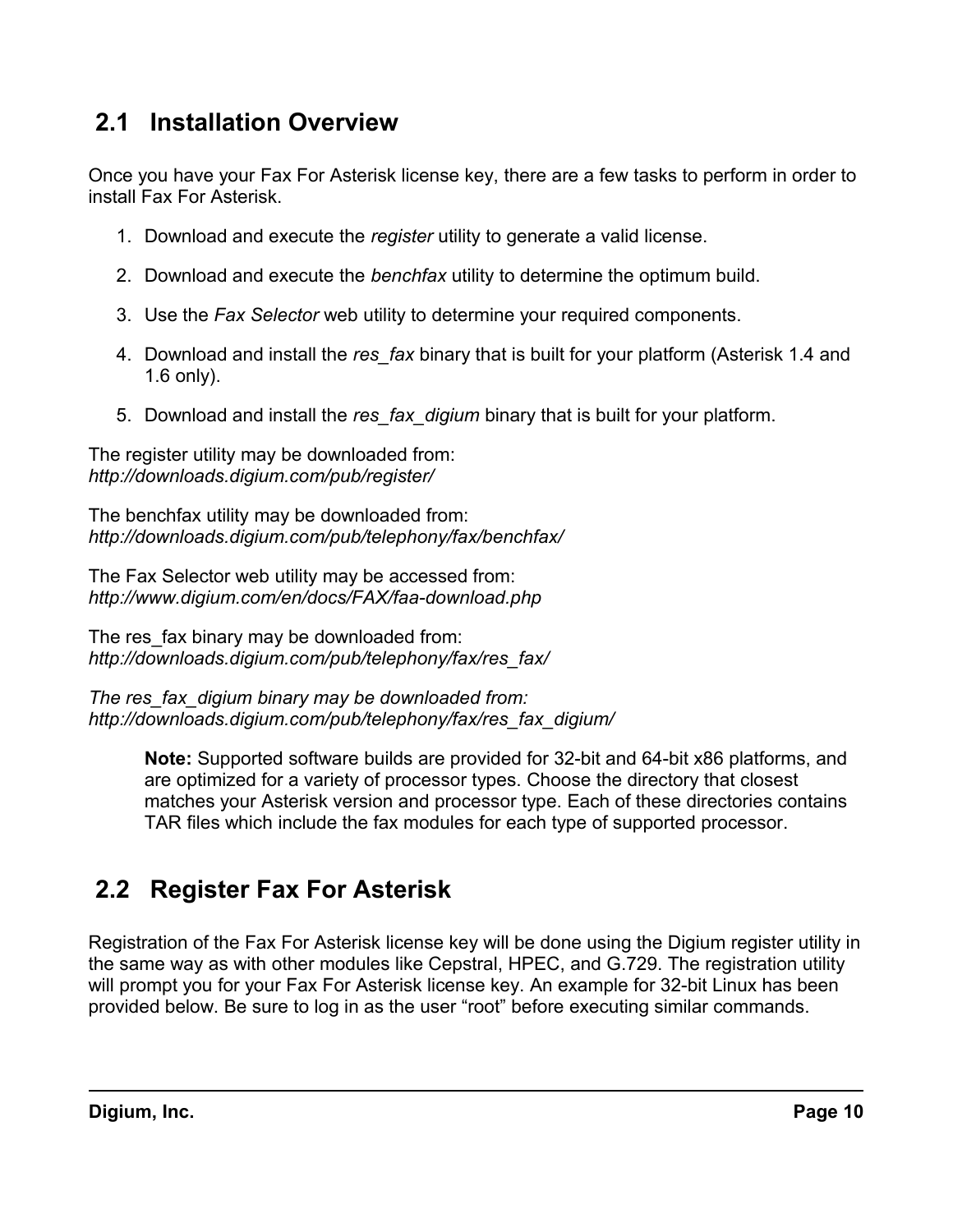```
# cd /root
```

```
# wget http://downloads.digium.com/pub/register/x86-32/register
```

```
# chmod 500 /root/register
```

```
# /root/register
```
### **Notes:**

- Internet access is required from your Asterisk server in order to register your Fax For Asterisk key for licensed use. Outgoing network traffic on TCP port 443 (SSL) must be allowed in order for the register utility to successfully communicate with Digium's license server and complete the registration process. You must have at least one Ethernet device in your Asterisk server in order for the registration process to complete successfully.
- Multiple Fax For Asterisk keys may be registered on the same Asterisk server. This will allow you to increase the total number of available Fax For Asterisk channels on your Asterisk server. New Fax For Asterisk keys may be registered to your Asterisk server using the same instructions provided above. There will be an additional Fax For Asterisk license file generated in the /var/lib/asterisk/licenses directory for each Fax For Asterisk key that is successfully registered to your Asterisk server. It is extremely important that you follow the instructions provided in section *[2.9](#page-15-0)* whenever a new Fax For Asterisk key is successfully registered to your Asterisk server.
- A Fax For Asterisk key must be re-registered if any of the Ethernet devices in your Asterisk server are changed, added, or removed. The unique Fax For Asterisk license file which is located in your /var/lib/asterisk/licenses directory is tied to the MAC address of all the Ethernet devices installed in your system. A Fax For Asterisk key can only be re-registered once without authorization from Digium. Digium must be contacted by phone in order to request authorization to have your Fax For Asterisk key incremented. Digium reserves the right to deny authorization for having a Fax For Asterisk key incremented. Please note that Digium will not provide assistance with Free Fax For Asterisk keys; support is only provided for paid Fax For Asterisk customers.

# <span id="page-10-0"></span> **2.3 Determine Optimum Build**

There are various optimized versions of the fax module available for different CPU types in x86-32 and x86-64 architectures. To determine which build of the module performs best on your system, the *benchfax* utility will run a series of tests, and report which fax module will maximize performance on your system. An example has been provided below.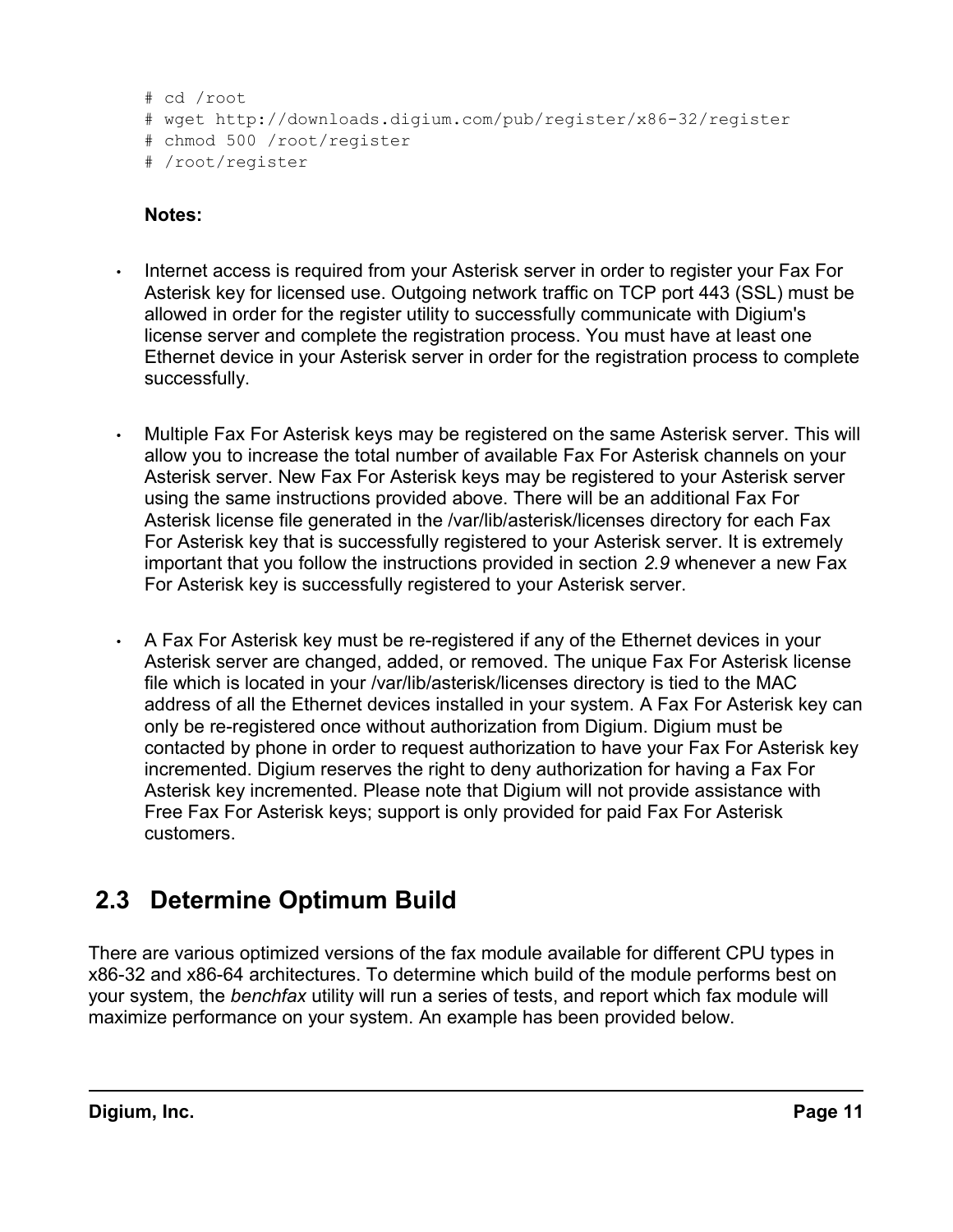```
# wget http://downloads.digium.com/pub/telephony/fax/benchfax/\
  x86-32/benchfax-1.1.0-x86_32 -O benchfax
```
- # chmod 500 /root/benchfax
- # /root/benchfax

# <span id="page-11-1"></span> **2.4 Determine Required Components**

Depending upon your version of Asterisk and processor architecture, different components are required for the use of Fax For Asterisk. Digium provides a *Fax Selector* web utility in order to assist with choosing the correct components. The *Fax Selector* web utility should be viewed using a standard web browser and may be accessed via the following URL:

*<http://www.digium.com/en/docs/FAX/faa-download.php>*

The files that the *Fax Selector* web utility informs you are required for your platform are the ones that you should use in place of the following installation examples.

# <span id="page-11-0"></span> **2.5 Install res\_fax**

Since Asterisk 1.8 (and later) comes prepackaged with *res\_fax*, this section applies only to Asterisk 1.4 and 1.6. There are different versions of *res\_fax* for various Asterisk releases; there is a single version for Asterisk 1.4.22 and above, and there are versions for Asterisk 1.6.2 releases. Take note that these modules are **not** loadable in prior releases of Asterisk, only the specific version they are designed to be used with. Please be sure that you download the correct version of *res\_fax* for your Asterisk version as recommended by the *Fax Selector* web utility. Be aware that the *Fax Selector* web utility may indicate that your version of Asterisk does not require that you download and install the *res\_fax* module.

If the *Fax Selector* web utility did not indicate that a *res\_fax* download is required for your system, please skip to section *[2.6](#page-12-1)*.

There are frequently updated builds of *res\_fax* posted, and each build has a *version number*. This version number is part of the filename, and is also included in the copyright/license message that is displayed when the module is loaded into Asterisk. In this document, build number *1.3.0* has been used as an example, but when you read this document the current build number may be different (higher).

The *res\_fax* module must be extracted and placed in Asterisk's modules directory (default is /usr/lib/asterisk/modules). An example has been provided below.

# wget [http://downloads.digium.com/pub/telephony/fax/res\\_fax/\](http://downloads.digium.com/pub/telephony/fax/res_fax/) asterisk-1.6.2/x86-32/res\_fax-1.6.2\_1.3.0-x86\_32.tar.gz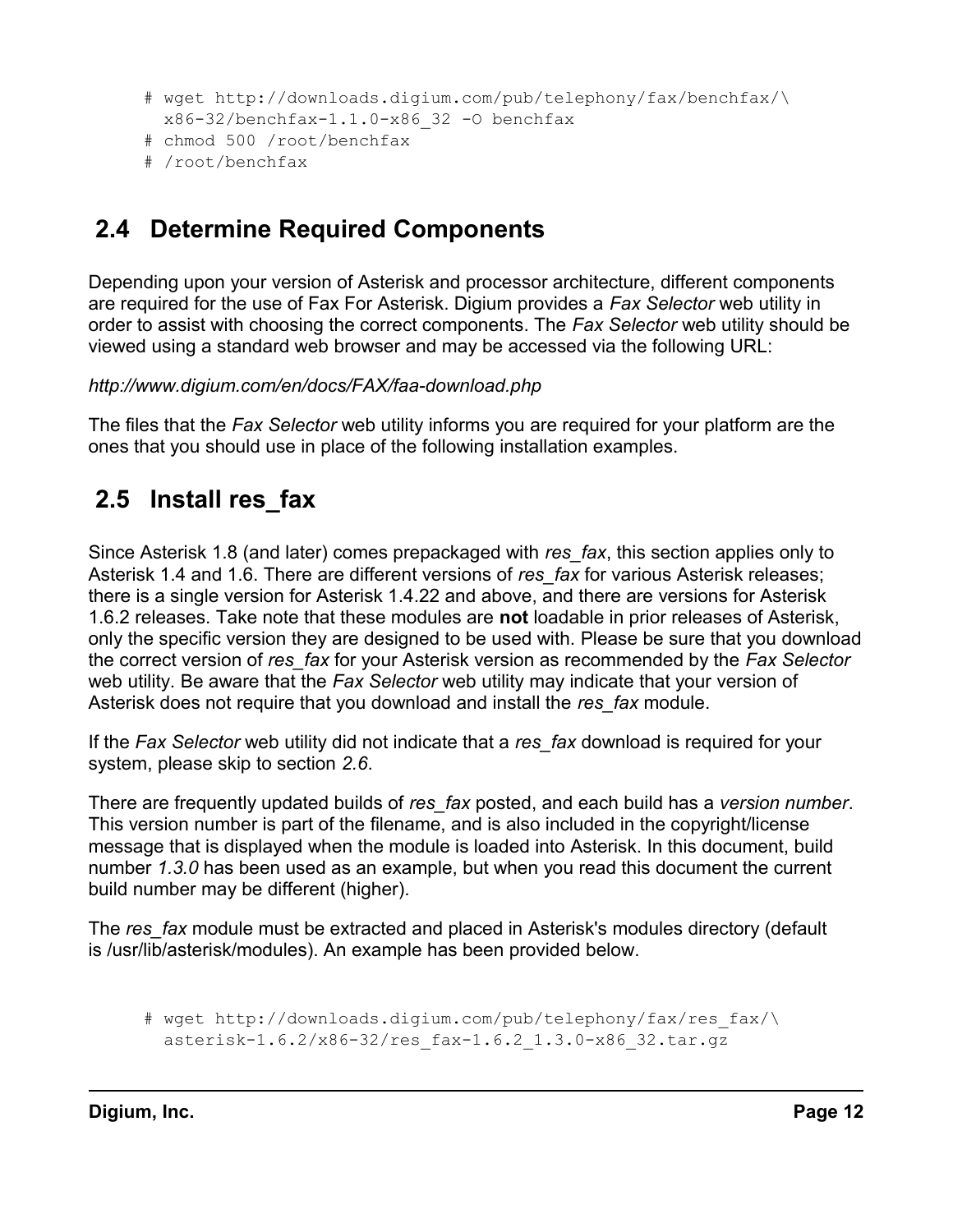```
# tar xzvf res_fax-1.6.2_1.3.0-x86_32.tar.gz
# cp /root/res fax-1.6.2 1.3.0-x86 32/res fax.so \
  /usr/lib/asterisk/modules
```
# <span id="page-12-1"></span> **2.6 Install res\_fax\_digium**

There are different versions of *res\_fax\_digium* for various Asterisk releases; there is a single version for Asterisk 1.4.22 and above, and there are versions for Asterisk 1.6.2 releases and Asterisk 1.8.x point releases. Take note that these modules are **not** loadable in prior releases of Asterisk, only the specific version they are designed to be used with. Please be sure that you download the correct version of *res\_fax\_digium* for your Asterisk version as recommended by the *Fax Selector* web utility.

There are frequently updated builds of *res\_fax\_digium* posted, and each build has a *version number*. This version number is part of the filename, and is also included in the copyright/license message that is displayed when the module is loaded into Asterisk. In this document, build number *1.3.0* has been used as an example, but when you read this document the current build number may be different (higher).

The *res fax digium* module must be extracted and placed in Asterisk's modules directory (default is /usr/lib/asterisk/modules). An example has been provided below.

- # wget [http://downloads.digium.com/pub/telephony/fax/res\\_fax\\_digium/\](http://downloads.digium.com/pub/telephony/fax/res_fax_digium/) asterisk-1.6.2/x86-32/res\_fax\_digium-1.6.2\_1.3.0-pentium4m.tar.gz
- # tar xzvf res fax digium-1.6.2 1.3.0-pentium4m.tar.gz
- # cp /root/res fax digium-1.6.2 1.3.0-pentium4m/res fax digium.so \ /usr/lib/asterisk/modules

# <span id="page-12-0"></span> **2.7 Load Fax For Asterisk Modules**

The res fax and res fax digium Asterisk resource modules must be loaded in Asterisk in order to use the Fax For Asterisk channels. An example is provided below.

```
*CLI> module load res_fax.so
*CLI> module load res_fax_digium.so
```
If you already have res fax digium.so loaded and have registered a new license key to increase the number of Fax For Asterisk channels, simply reload the module by issuing the following command.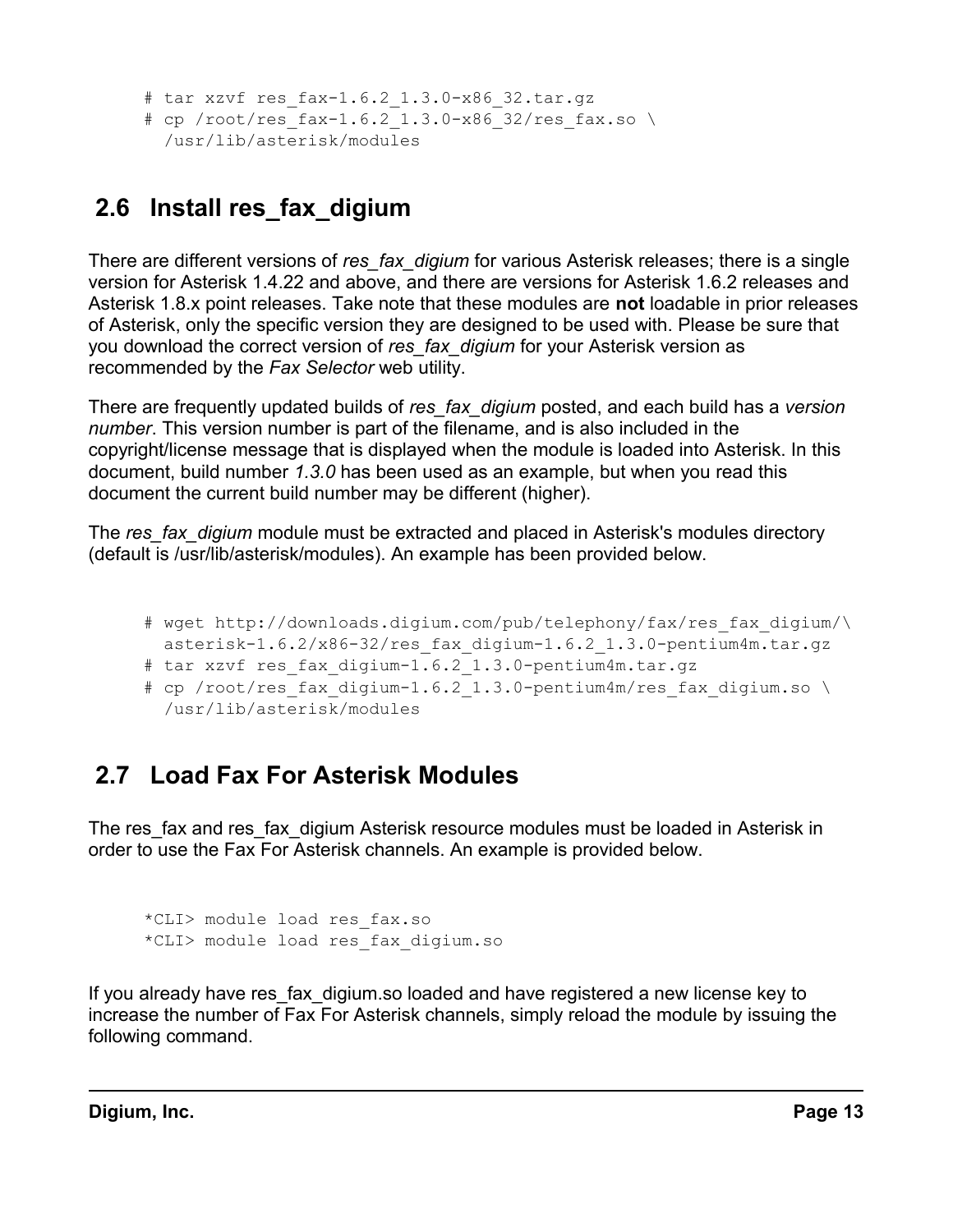\*CLI> module reload res\_fax\_digium.so

Reloading this module will only be successful if no fax sessions are in progress. If there are active fax sessions, you will either have to wait until they have completed to manually reload the module, or schedule Asterisk to restart once there are no active calls by executing the following command.

<span id="page-13-0"></span># asterisk -rx "restart when convenient"

### **2.7.1 app\_fax Conflict**

If the SpanDSP library is installed on your system and you are using an Open Source Asterisk 1.6 release, it is possible that a conflicting Asterisk module by the name of app\_fax is located in your Asterisk modules directory. If this is the case, you will need to add the following line to the *[modules]* section of the /etc/asterisk/modules.conf file in order to properly load the res fax module.

 $noload \Rightarrow app$  fax.so

If you already have app fax.so loaded, simply unload the module by issuing the following command.

\*CLI> module unload app\_fax.so

Unloading this module will only be successful if no fax sessions are in progress. If there are active fax sessions, you will either have to wait until they have completed to manually unload the module, or schedule Asterisk to restart once there are no active calls by executing the following command.

# asterisk -rx "restart when convenient"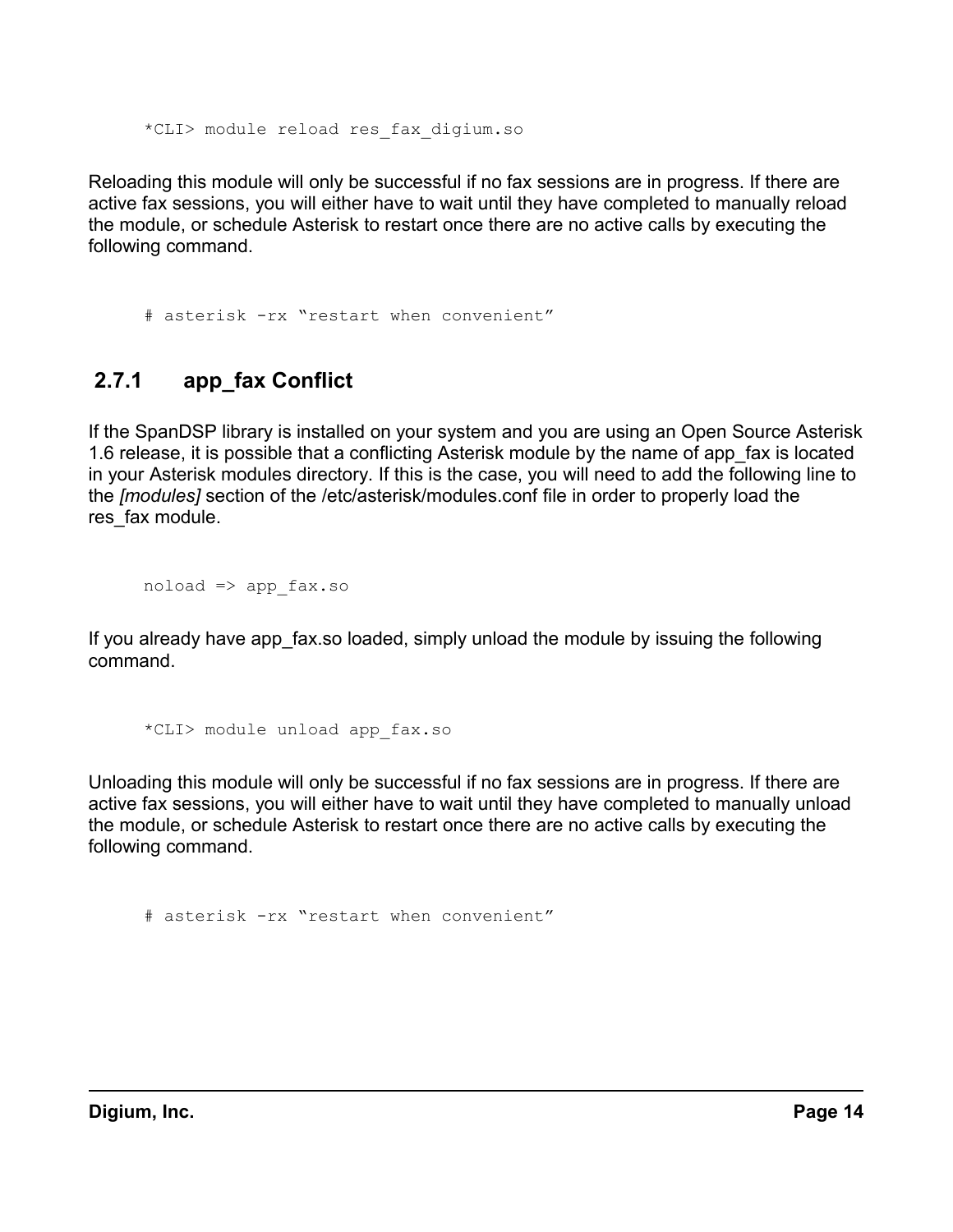# <span id="page-14-0"></span> **2.8 Verify Installation**

Verify that the number of Fax For Asterisk channels available to Asterisk matches the number of Fax For Asterisk channels that you purchased. This can be verified by issuing "fax show stats" in the Asterisk CLI. Take into consideration any previous Fax For Asterisk channels that you may have already had registered to your Asterisk server before verifying this number. An example is provided below.

```
# asterisk -rvvv
*CLI> fax show stats
    Fax Statistics:
    ---------------
    Current Sessions : 0
    Transmit Attempts : 0
    Receive Attempts : 0
    Completed Faxes : 0
    Failed Faxes : 0
    Digium T.38 
    Licensed Channels : 200
    Max Concurrent : 0
    Success : 0
    Canceled : 0<br>No Fax : 0
    No Fax : 0
    Partial : 0
    Negotiation Failed : 0
    Train Failure : 0
    Protocol Error : 0
    IO Partial : 0
    IO Fail : 0
    Digium G.711 
    Licensed Channels : 200
    Max Concurrent : 0
    Success : 0
    Switched to T.38 : 0
    Canceled : 0
    No Fax : 0
    Partial : 0
```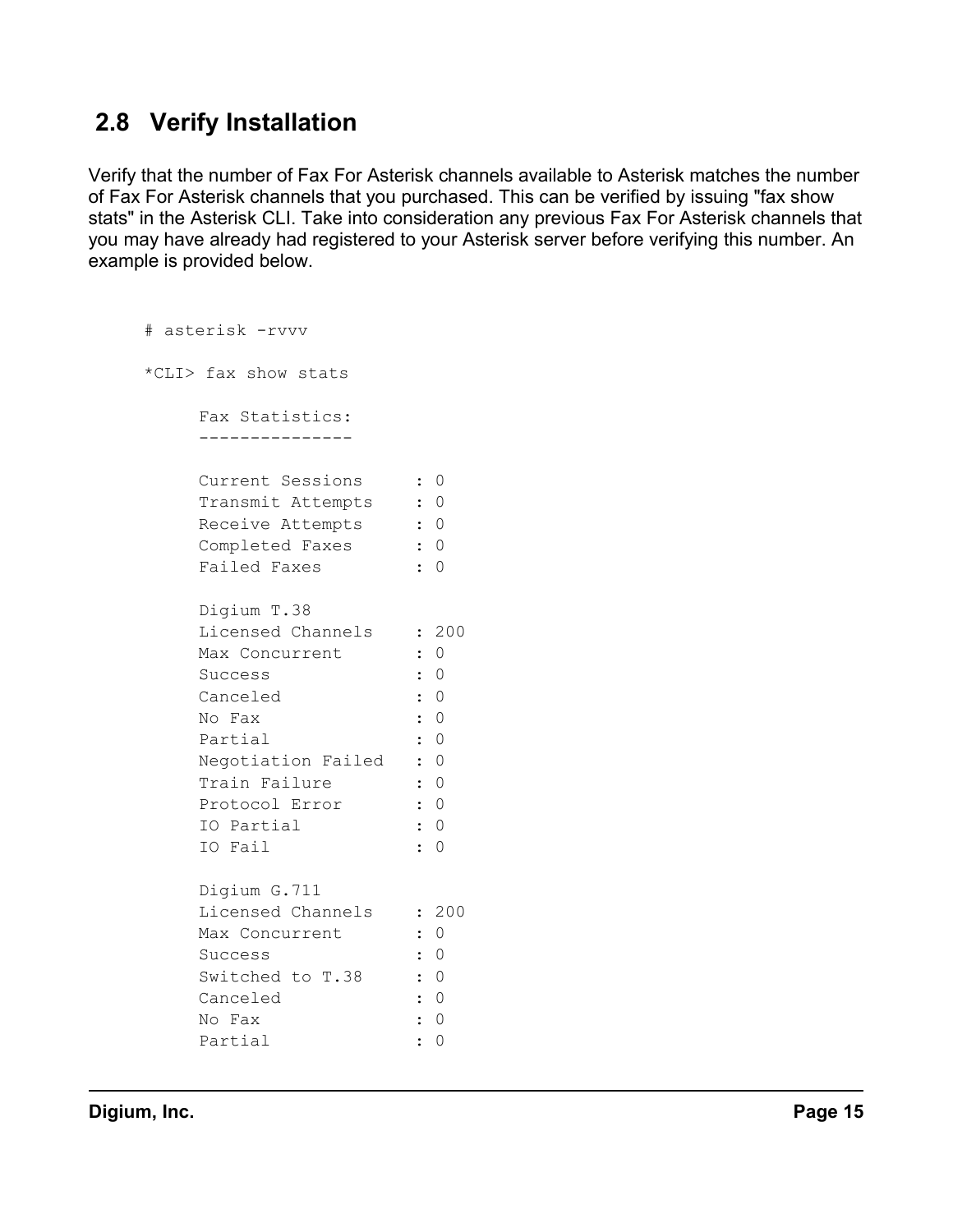| Negotiation Failed | $\colon$ 0 |
|--------------------|------------|
| Train Failure      | $\colon$ 0 |
| Protocol Error     | $\colon$ 0 |
| IO Partial         | $\colon$ 0 |
| IO Fail            | $\cdot$ 0  |

# <span id="page-15-0"></span> **2.9 Backup License File**

It is extremely important that you backup all of the files located in the /var/lib/asterisk/licenses directory. This directory contains the Host-ID specific license files for your system. These license files are tied to the MAC address of all the Ethernet devices installed in your system. Creating a backup of this directory will allow you to restore your Fax For Asterisk licenses in case you need to reinstall your operating system.

**Note:** A Fax For Asterisk key must be re-registered if any of the Ethernet devices in your Asterisk server are changed, added, or removed. A Fax For Asterisk key can only be re-registered once without authorization from Digium. Digium must be contacted by phone in order to request authorization to have your Fax For Asterisk key incremented. Digium reserves the right to deny authorization for having a Fax For Asterisk key incremented. Please note that Digium will not provide assistance with Free Fax For Asterisk keys; support is only provided for paid Fax For Asterisk customers.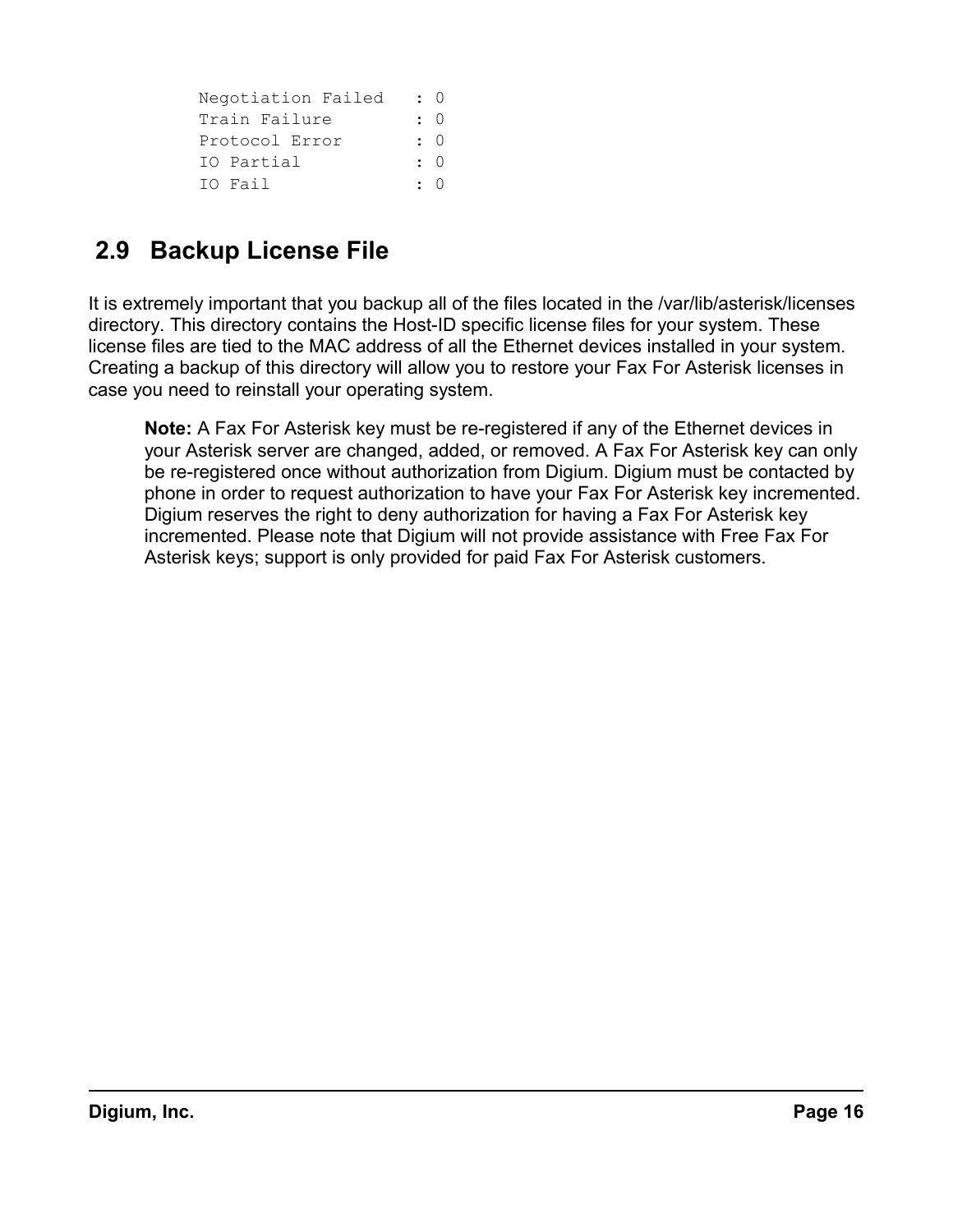<span id="page-16-2"></span>Digium's Fax For Asterisk has a variety of configuration options. This chapter provides an explanation of the configuration options which are available.

# <span id="page-16-1"></span> **3.1 Application Interfaces**

The FAXOPT dialplan function and the SendFAX and ReceiveFAX Asterisk applications provide fax interfaces to the Asterisk dialplan. Arguments are used to specify fax transmission details like input/output fax file and the enablement of debug or ECM. The following sections detail the options for the FAXOPT function and the fax applications.

### <span id="page-16-0"></span> **3.1.1 FAXOPT Function**

The FAXOPT dialplan function is used to set options to be used by the SendFAX and ReceiveFAX applications, and to read results after a SendFAX or ReceiveFAX application completes. The options available to FAXOPT are listed in the table [below.](#page-17-0)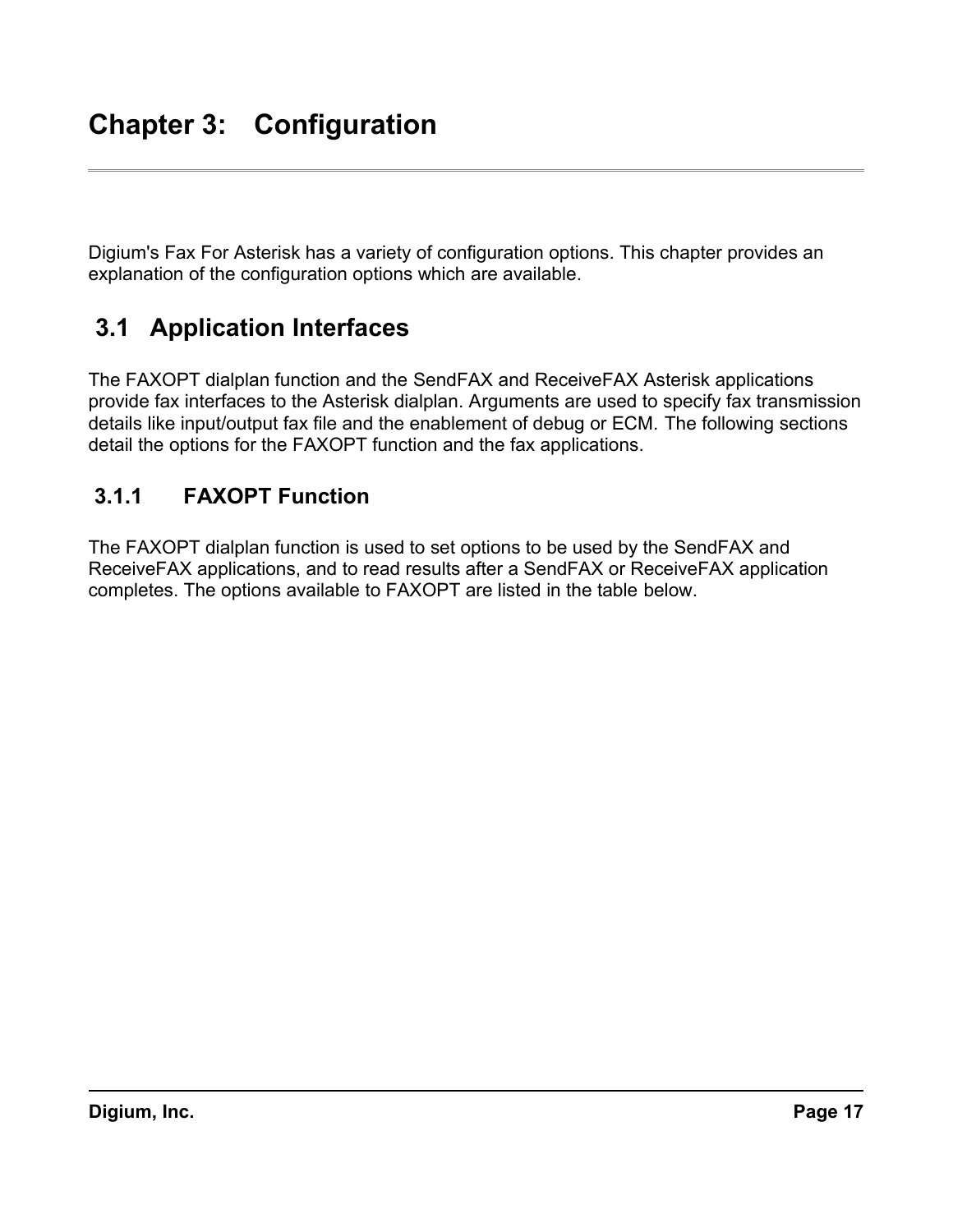<span id="page-17-0"></span>

| <b>Option</b>   | <b>Type</b>    | <b>Description</b>                                                                                                                                                                                  | <b>Values</b>                             |
|-----------------|----------------|-----------------------------------------------------------------------------------------------------------------------------------------------------------------------------------------------------|-------------------------------------------|
| ecm             | <b>RW</b>      | Specify the Error Correction Mode (ECM)                                                                                                                                                             | yes   no                                  |
| error           | RO.            | Read fax transmission failure reason                                                                                                                                                                | <error></error>                           |
| filename        | R <sub>O</sub> | Read the filename used during the fax transmission.<br>Limited to displaying a single filename.                                                                                                     | <filename></filename>                     |
| filenames       | R <sub>O</sub> | Read the filenames used during the fax<br>transmission. The output is comma separated.                                                                                                              | <filenames></filenames>                   |
| headerinfo      | <b>RW</b>      | Specify the fax header                                                                                                                                                                              | <string></string>                         |
| localstationid  | <b>RW</b>      | Specify the local station identification                                                                                                                                                            | <string></string>                         |
| maxrate         | <b>RW</b>      | Specify the maximum transfer rate to be used during<br>the fax transmission rate negotiation                                                                                                        | 2400   4800   7200   9600   12200   14400 |
| minrate         | <b>RW</b>      | Specify the minimum transfer rate to be used during<br>the fax transmission rate negotiation                                                                                                        | 2400   4800   7200   9600   12200   14400 |
| modem           | <b>RW</b>      | Specify the modem(s) capabilities for a session.<br>Specification of a single modem will force that<br>modem type. Specification is a comma-separated<br>list of one or more of the possible values | V17   V27   V29   V34                     |
| pages           | R <sub>O</sub> | Read the number of pages transferred during the fax<br>transmission                                                                                                                                 | $int$                                     |
| rate            | R <sub>O</sub> | Read the negotiated fax transmission rate                                                                                                                                                           | 2400   4800   7200   9600   12200   14400 |
| remotestationid | R <sub>O</sub> | Read the remote station identification                                                                                                                                                              | <string></string>                         |
| resolution      | RO.            | Read the image negotiation                                                                                                                                                                          | <image resolution=""/>                    |
| status          | R <sub>O</sub> | Read the result status of the fax transmission                                                                                                                                                      | SUCCESS   FAILED                          |
| statusstr       | <b>RO</b>      | Read a verbose result status string of the fax<br>transmission                                                                                                                                      | <statusstr></statusstr>                   |

FAXOPT options of RW (Read/Write) types are written before the fax transmission and are typically either readable after the fax transmission has completed or following a FAXOPT write operation. FAXOPT options of RO (Read Only) types can only be read following the completion of a SendFAX or ReceiveFAX application. FAXOPT options of WO (Write Only) types can only be written prior to the initiation of SendFAX or ReceiveFAX. Below are some descriptions of options that may not be intuitive.

- **ecm** Error Correction Mode (ECM) enable/disable option. This application argument is used to specify or override the current default configuration setting. The default setting is ECM enabled. See section *[3.2](#page-22-1)* for a list of valid settings.
- **error** See section *[4.3](#page-29-0)* for a list of possible values.
- **localstationid** Local station identification. Text string that identifies the sender identification to the remote side of the fax transmission.
- **maxrate** Maximum transfer rate used during fax rate negotiation. See section *[3.2](#page-22-0)* for a list of valid settings. The default maximum transfer rate is 14400.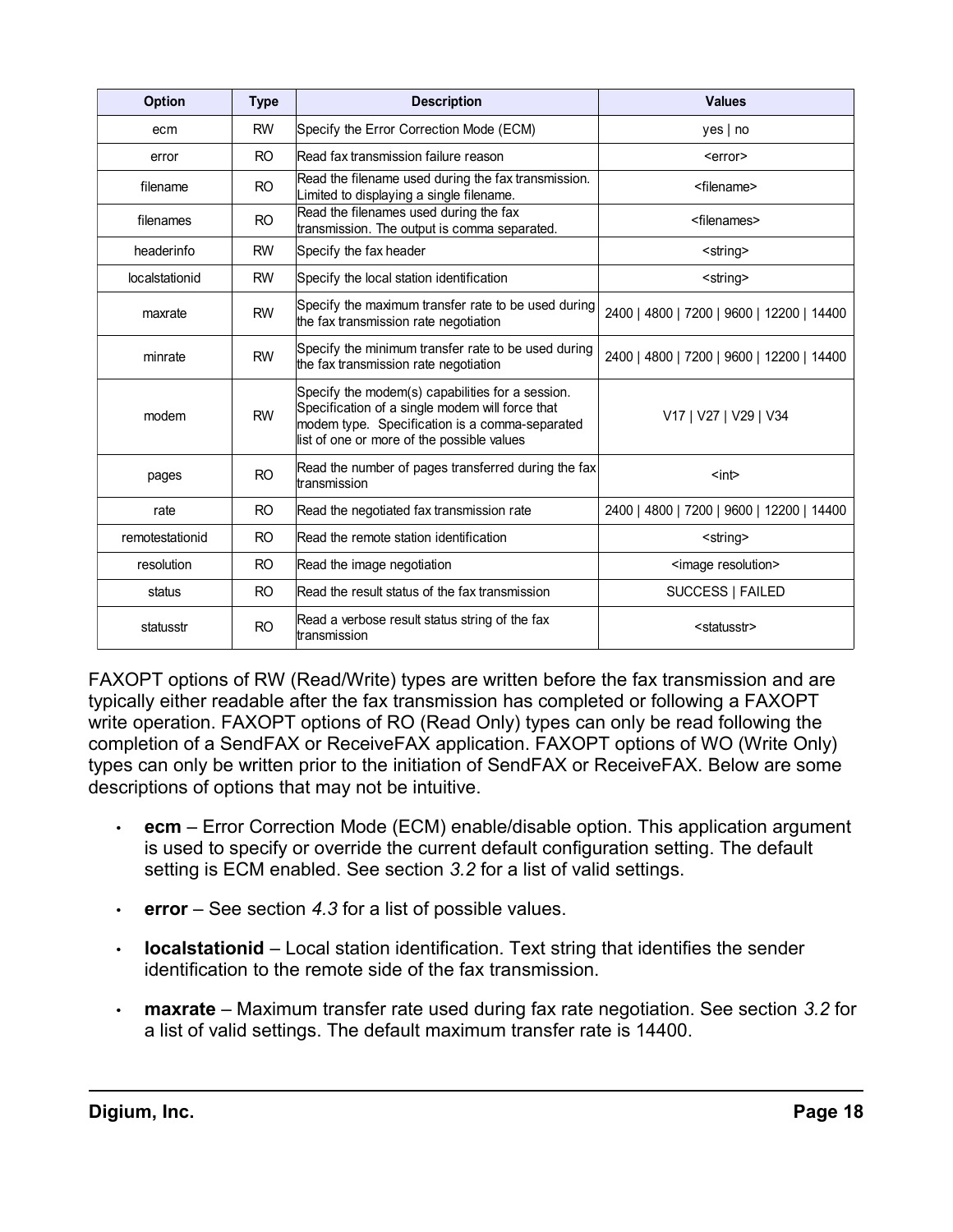- **minrate** Minimum transfer rate used during fax rate negotiation. See section *[3.2](#page-22-0)* for a list of valid settings. The default minimum transfer rate is 2400.
- **modem** A comma separated list of one or more of the possible values. The default value is "V17,V27,V29". This option is intended to replace the deprecated FAX\_FORCE\_xx and FAX\_DISABLE\_xx channel variables.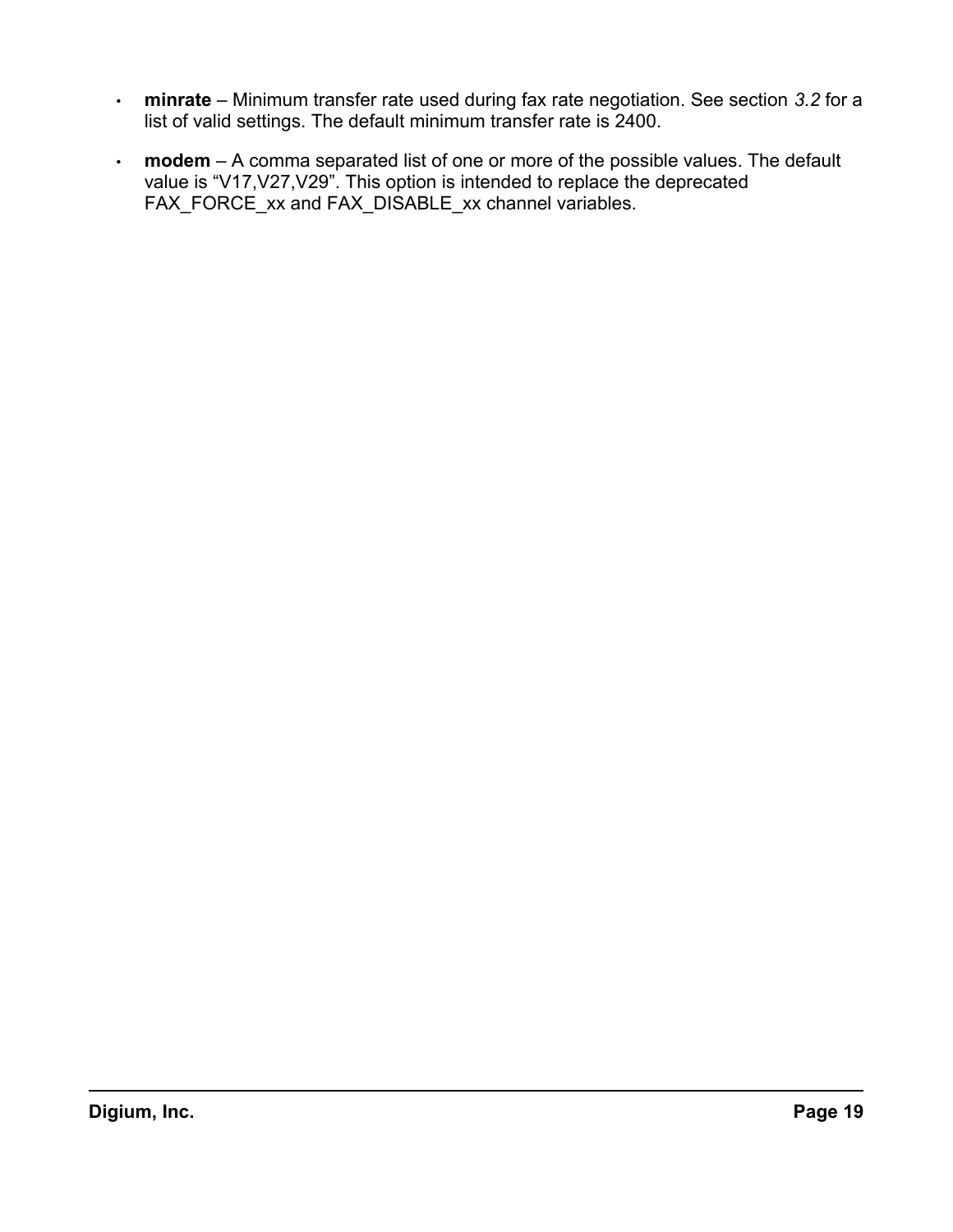### <span id="page-19-0"></span> **3.1.2 SendFAX Application**

The SendFAX application is the default application for sending one or more fax files. The 1.4 version of res\_fax provides a *rxtxappnames* configuration option that is intended to ease conversion to res\_fax from SpanDSP-based applications. Anywhere this document refers to *SendFAX* implies the optional use of *TxFAX* for the 1.4 version of res\_fax if /etc/asterisk/res\_fax.conf includes *rxtxappnames=yes*. The following section describes the SendFAX interface.

```
SendFAX(<filename[&filename2&filename3&...]>[,ad])
     <filename> : Full path to the TIFF image to transmit. If sending
     multiple fax files, append each additional full path using the
     ampersand (&).
     'd' – Enables fax debug reporting. More granular event reporting will
     be observed when 'verbose' logging is enabled in Asterisk. Manager
     sessions will receive manager events for each granular fax session
     event. This is an optional argument. (default: off)
     'f' – Allow fax fallback to audio mode on T.38-capable channels
     'z' – initiate a T.38 reinvite on the channel if the remote end does
     not
     's' – Send progress Manager events (overrides statusevents setting in
     res_fax.conf)
```
The following input channel variables are used by SendFAX for backwards compatibility with previous SpanDSP-based Asterisk applications. New development and dialplan creators should use the FAXOPT dialplan function. FAXOPT will override channel variables in the slim case that both FAXOPT and a channel variable were used for the same call to SendFAX or ReceiveFAX; *e.g.* FAXOPT(headerinfo) and LOCALHEADERINFO.

- **LOCALSTATIONID** Text string that identifies the sender identification to the remote side of the fax transmission.
- **LOCALHEADERINFO** Text string that becomes the fax header sent on each page. If this variable is not set, no header will be used.

The 1.4 version of res fax supports the following channel variables for backwards compatibility, but it should be noted that these channel variables are deprecated and not supported in 1.6 or newer versions of res fax.

- **FAX\_DISABLE\_V17** Set to '1' to disable V.17.
- **FAX FORCE V17** Set to '1' to force V.17.
- $\cdot$  **FAX\_FORCE\_V27** Set to '1' to force V.27.
- **FAX\_FORCE\_V29** Set to '1' to force  $V.29$ .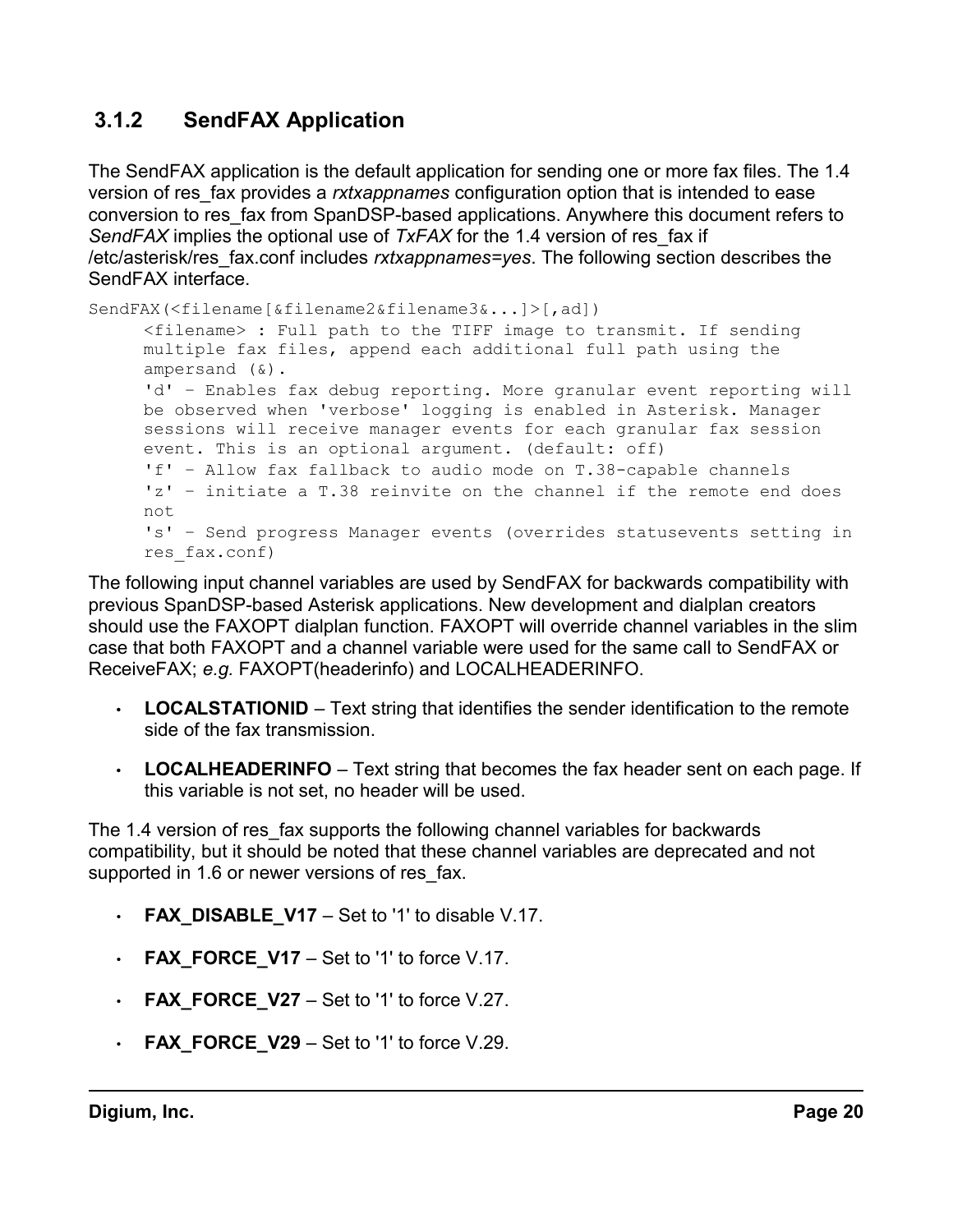- **PHASEESTATUS** This channel variable will always have the same value as the FAXSTATUS channel variable and is in only intended to ease conversion to res fax.
- **PHASEESTRING** This channel variable will always have the same value as the FAXSTATUSSTRING channel variable and is only intended to ease conversion of res fax.

The following output variables are set by SendFAX when the fax transmission completes.

- **FAXSTATUS** The fax operation result.
- **FAXERROR** The reason for a fax failure.
- **FAXSTATUSSTRING** The fax operation result string.
- **REMOTESTATIONID** Text string that identifies the remote station.
- **FAXPAGES** The number of pages transferred during the fax transmission.
- **FAXBITRATE** The transmission rate used for the fax transmission.
- <span id="page-20-0"></span>• **FAXRESOLUTION** – The fax image resolution used for the fax transmission.

### **3.1.3 ReceiveFAX Application**

The ReceiveFAX application is the default application for receiving a fax file. The 1.4 version of res\_fax provides a *rxtxappnames* configuration option that is intended to ease conversion to res\_fax from SpanDSP-based applications. Anywhere this document refers to *ReceiveFAX* implies the optional use of *RxFAX* for the 1.4 version of res\_fax if /etc/asterisk/res\_fax.conf includes *rxtxappnames=yes*. The following section describes the ReceiveFAX interface.

```
ReceiveFAX(<filename>[,cd])
     <filename> : Full path to the file to receive, overwrite if file
     already exists
     'd' – Enables fax debug reporting. More granular event reporting will
     be observed when 'verbose' logging is enabled in Asterisk. Manager
     sessions will receive manager events for each granular fax session
     event. This is an optional argument (default: off)
     'f' – Allow fax fallback to audio mode on T.38-capable channels
     's' – Send progress Manager events (overrides statusevents setting in
     res_fax.conf)
```
The following input channel variables are used by ReceiveFAX for backwards compatibility with previous SpanDSP-based Asterisk applications. New development and dialplan creators should use the FAXOPT dialplan function. FAXOPT will override channel variables in the slim case that both FAXOPT and a channel variable were used for the same call to SendFAX or ReceiveFAX; *e.g.* FAXOPT(headerinfo) and LOCALHEADERINFO.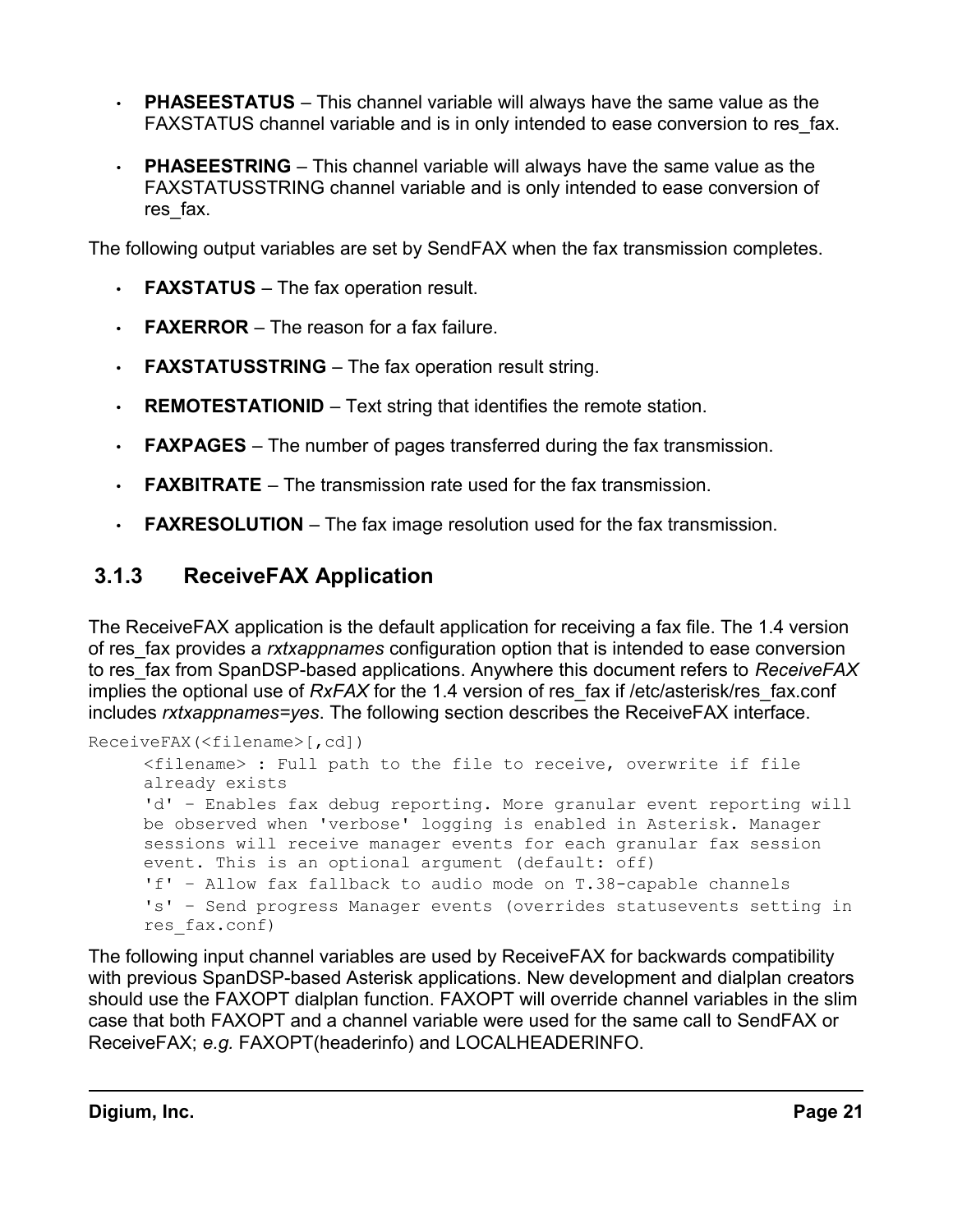- **LOCALSTATIONID** Text string that identifies the sender identification to the remote side of the fax transmission.
- **LOCALHEADERINFO** Text string that becomes the fax header sent on each page. If this variable is not set, no header will be used.

The 1.4 version of res fax supports the following channel variables for backwards compatibility, but it should be noted that these channel variables are deprecated and not supported in 1.6 or newer versions of res fax.

- **FAX\_DISABLE\_V17** Set to '1' to disable V.17.
- **FAX\_FORCE\_V17** Set to '1' to force  $V.17$ .
- **FAX\_FORCE\_V27** Set to '1' to force  $V.27$ .
- **FAX FORCE V29** Set to '1' to force V.29.
- **PHASEESTATUS** This channel variable will always have the same value as the FAXSTATUS channel variable and is in only intended to ease conversion to res fax.
- **PHASEESTRING** This channel variable will always have the same value as the FAXSTATUSSTRING channel variable and is only intended to ease conversion to res fax.

The following output variables are set by ReceiveFAX when the fax transmission completes.

- **FAXSTATUS** The fax operation result.
- **FAXERROR** The reason for a fax failure.
- **FAXSTATUSSTRING** The fax operation result string.
- **REMOTESTATIONID** Text string that identifies the remote station.
- **FAXPAGES** The number of pages transferred during the fax transmission.
- **FAXBITRATE** The transmission rate used for the fax transmission.
- **FAXRESOLUTION** The fax image resolution used for the fax transmission.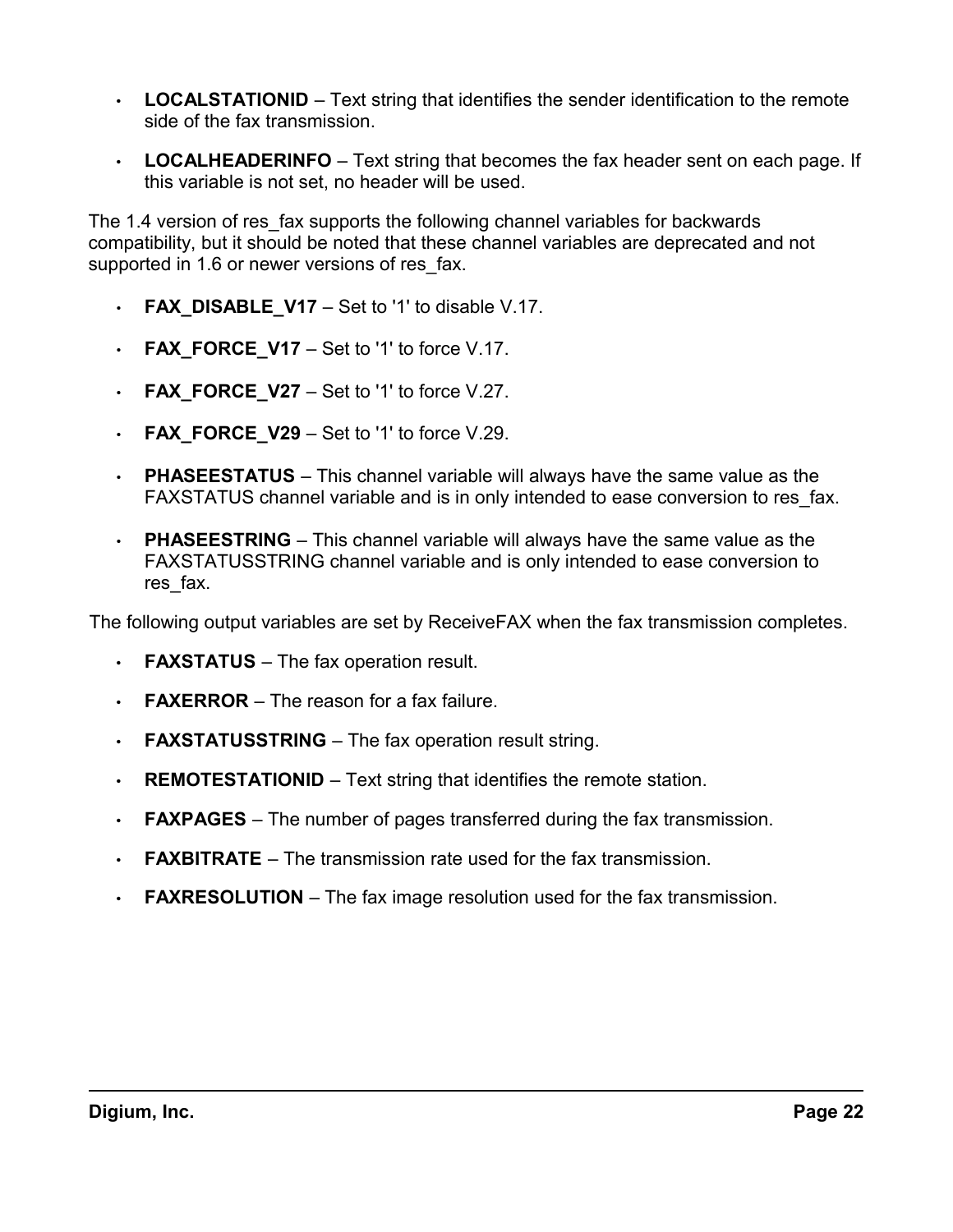# <span id="page-22-0"></span> **3.2 res\_fax.conf**

The res\_fax.conf file is optional and will support the configuration options listed in the table [below.](#page-22-1) If the res fax.conf is not found at module load time, compile-time defaults will be used. The res\_fax module reads the *[general]* section of res\_fax.conf. In addition to the configuration file, refer to section *[3.1.1](#page-16-0)* for ways to modify configuration settings via the dialplan or per-call operations.

<span id="page-22-1"></span>

| Parameter    | <b>Section</b> | <b>Definition</b>                                                                                          | <b>Values</b>                             | <b>Default</b> |
|--------------|----------------|------------------------------------------------------------------------------------------------------------|-------------------------------------------|----------------|
| ecm          | qeneral        | Error Correction Mode (ECM) for G.711 fax sessions                                                         | yes   no                                  | yes            |
| minrate      | general        | Minimum fax transmission rate                                                                              | 2400   4800   7200   9600   12200   14400 | 2400           |
| maxrate      | general        | Maximum fax transmission rate                                                                              | 2400   4800   7200   9600   12200   14400 | 14400          |
| rxtxappnames | qeneral        | Use "RxFAX"/"TxFAX" application names instead of<br>"ReceiveFAX"/"SendFAX" for the 1.4 version of res fax. | $yes \mid no$                             | no             |
| statusevents | qeneral        | Enable reporting of fax transmission status events to<br>manager sessions with 'call' class permissions    | $yes \mid no$                             | no             |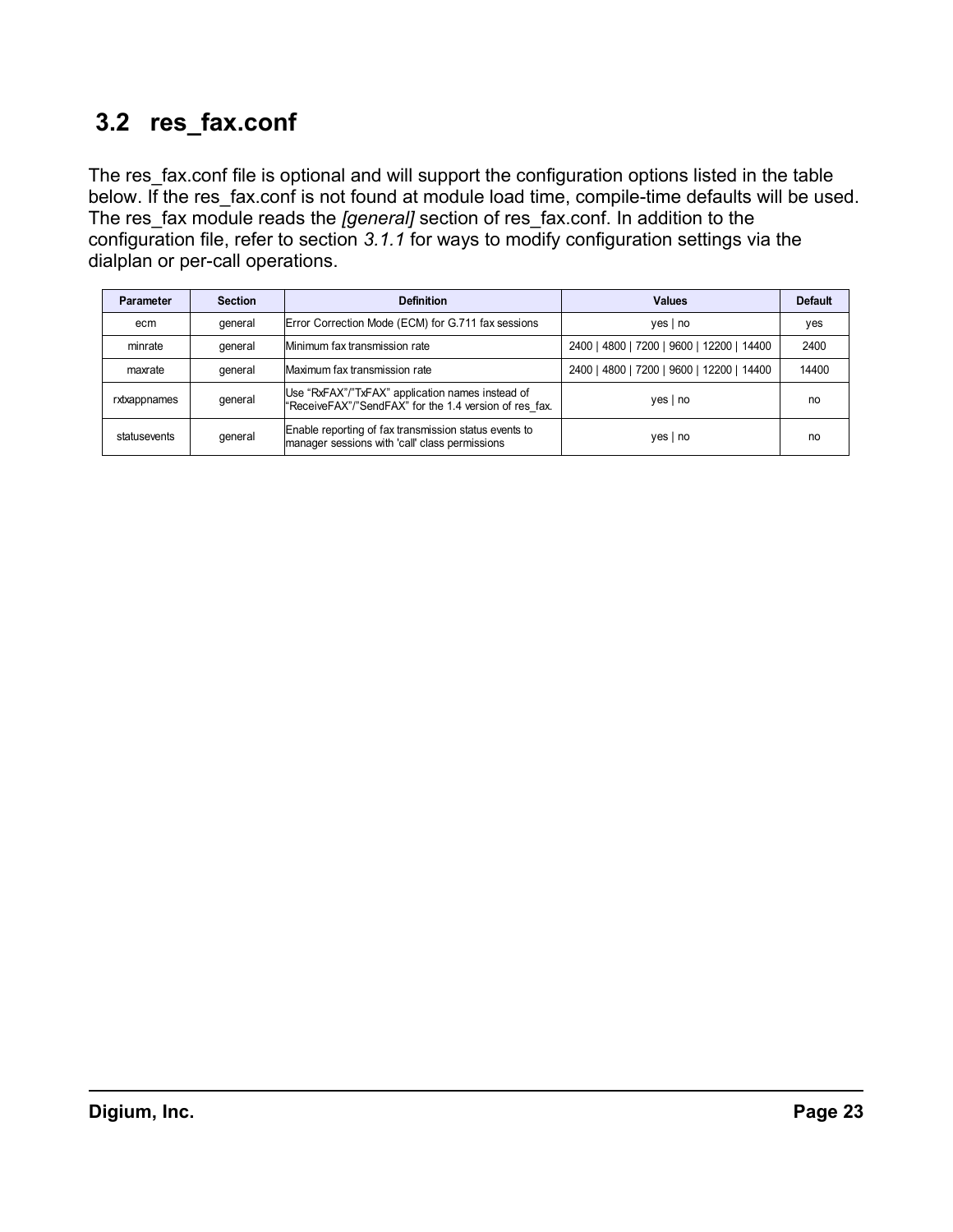# <span id="page-23-0"></span> **3.3 res\_fax\_digium.conf**

The res fax digium.conf file is optional and will support the configuration option(s) listed in the table [below.](#page-23-2) If the res fax digium.conf is not found at module load time, compile-time defaults will be used. The res\_fax\_digium module reads the *[general]* section of res fax digium.conf. In addition to the configuration file, refer to section [3.1.1](#page-16-0) for ways to modify configuration settings via the dialplan or per-call operations.

<span id="page-23-2"></span>

| <b>Parameter</b> | <b>Section</b> | <b>Definition</b>                                                                                                                                   | <b>Values</b> | <b>Default</b> |
|------------------|----------------|-----------------------------------------------------------------------------------------------------------------------------------------------------|---------------|----------------|
| maxdelay         | deneral        | Maximum expected T.38 delay is a measure in<br>milliseconds and is used to determine the default size of<br>T.38 packets sent to/from the fax stack | <int></int>   | 800            |

**Note:** The maxdelay T.38-affecting parameter listed in the table [above](#page-23-2) is not available in the Open Source Asterisk 1.4 releases. It is available in the Open Source Asterisk 1.6 (and later) releases.

# <span id="page-23-1"></span> **3.4 Compatibility with SpanDSP**

Efforts were taken to make res\_fax backwards compatible with previous Asterisk fax applications based on SpanDSP. Sections *[A.2](#page-43-0)* and *[A.3](#page-45-0)* provide information that may help a SpanDSP-based fax user move to res\_fax, or vice versa.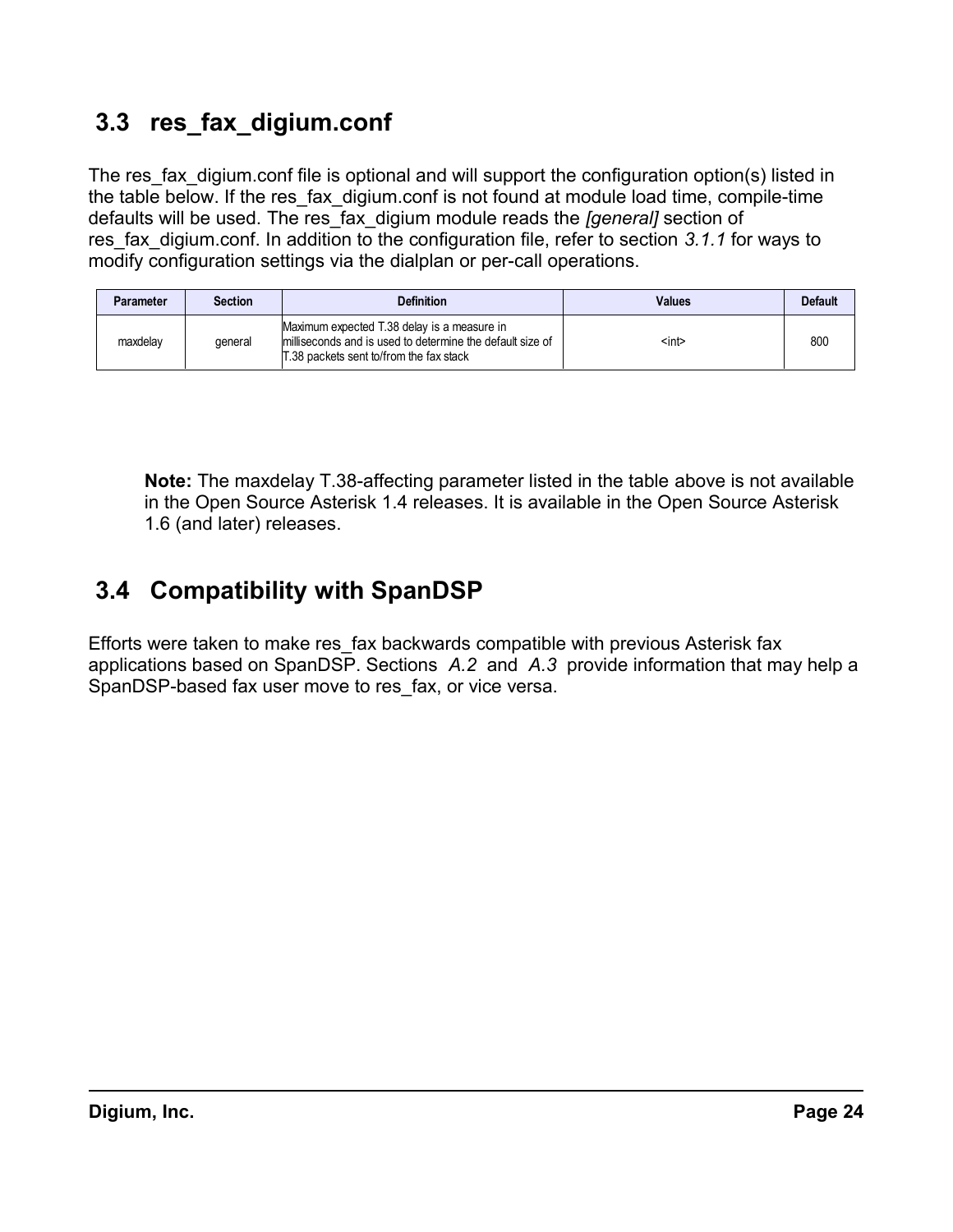<span id="page-24-2"></span>This chapter provides various methods for obtaining the necessary information to troubleshoot most problems relating to Digium's Fax For Asterisk. Multiple resources are available to obtain more information about Asterisk and Digium products. These resources are listed on page [42.](#page-41-0)

# <span id="page-24-1"></span> **4.1 Manager Events**

The fax modules are capable of sending various types of manager events to manager sessions that are capable of receiving *CALL* class manager events. The manager events listed below are sent by the fax modules and detailed in this section.

- Fax Transmission Completion Events
- Fax Status Events
- T.38 Fax Status Events
- <span id="page-24-0"></span>• Fax Document Status Events

### **4.1.1 Fax Transmission Completion Events**

One fax transmission completion event is always sent at the end of each fax transmission, regardless of the outcome of the fax attempt. An example SendFAX transmission completion manager event is listed below.

| SendFAX           |                                                 |
|-------------------|-------------------------------------------------|
| Channel:          | $<$ channel $>$                                 |
| Exten:            | <extension></extension>                         |
| CallerID:         | <caller_identification></caller_identification> |
| RemoteStationID:  | <remote identification="" station=""></remote>  |
| LocalStationID:   | <local identification="" station=""></local>    |
| PagesTransferred: | <pages transferred=""></pages>                  |
| Resolution:       | <negotiated resolution=""></negotiated>         |
| TransferRate:     | <negotiated rate=""></negotiated>               |
|                   |                                                 |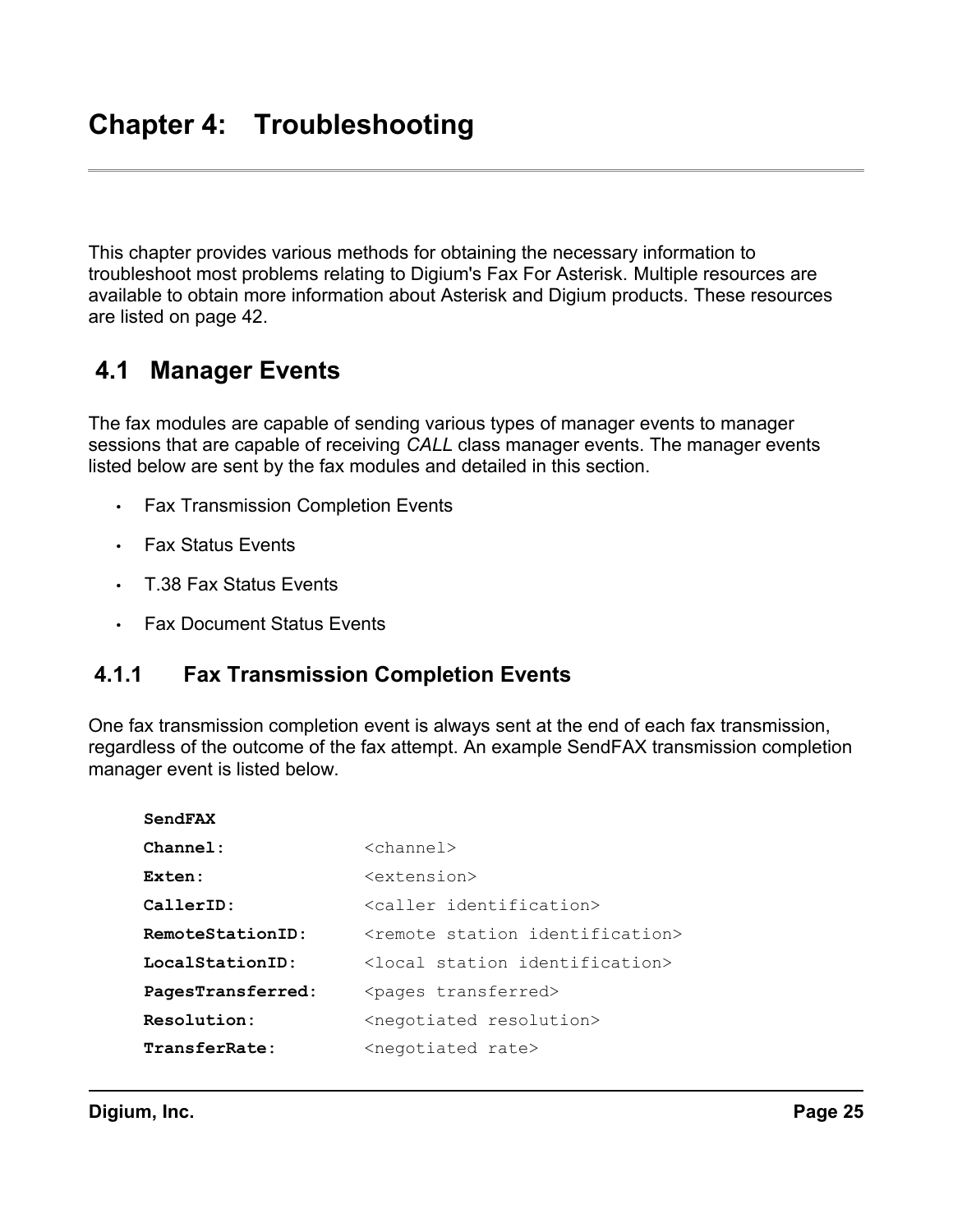FileName:  $\leq$ filename>

<span id="page-25-0"></span>**Note:** The ReceiveFAX event is identical, except for the event name.

### **4.1.2 Fax Status Events**

Fax status events are sent to manager sessions when the *statusevents* configuration file option is enabled. Below is an example SendFAX status message.

| SendFAXStatus    |                                                                     |  |
|------------------|---------------------------------------------------------------------|--|
| Status:          | $<$ status $>$                                                      |  |
| Channel:         | $\langle$ channel $\rangle$                                         |  |
| Exten:           | <extension></extension>                                             |  |
| CallerID:        | <caller identification=""></caller>                                 |  |
|                  | <b>LocalStationID:</b> <local identification="" station=""></local> |  |
| <b>FileName:</b> | $<$ file $>$                                                        |  |

**Note:** The ReceiveFAXStatus event is identical, except for the event name.

A description of the status messages and message purpose is listed below.

- **Allocating Resources** Status message sent prior to the creation of the fax session.
- **No Available Resource** Status message sent if the system failed to create a fax session. Possible reasons for this message would be:
	- 1. Request to create fax session exceeds the maximum number of licensed fax channels.
	- 2. No fax technology module registered with res fax has the required capabilities to fulfill the fax session request.
	- 3. System resource limitations prevented the allocation of system resources.
- **Negotiating T.38** Status message indicating a request to negotiate T.38 has been sent from the fax application to the channel driver. If a channel driver cannot support T.38, this request will be ignored and no event will be returned to the application. **This message is not used with the Open Source Asterisk 1.4 releases.**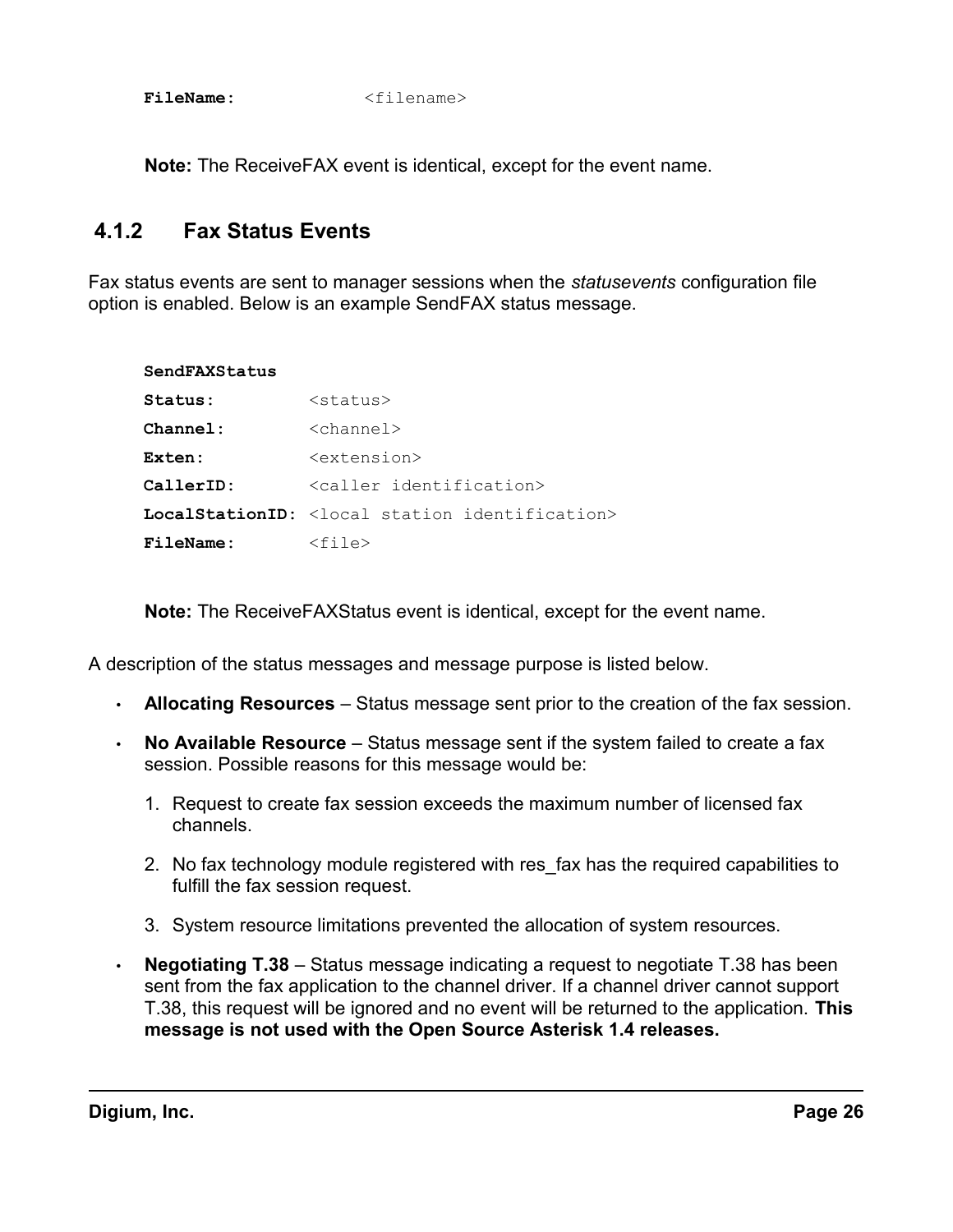- **T.38 Negotiated** Status message indicating a successful negotiation of T.38 and the creation of a T.38-capable fax session. **This message is not used with the Open Source Asterisk 1.4 releases.**
- **Starting Fax Transmission** Status message indicating that successful initiation of the fax session. No more 'status' messages will be sent for the remainder of the fax transmission, but a completion event is always sent to manager sessions regardless of the *statusevents* configuration option.

### <span id="page-26-0"></span> **4.1.3 T.38 Fax Status Events**

T.38 fax status events are sent to manager sessions when the 'd' debug application argument is specified. T.38 Fax Status Events are not supported with the Open Source Asterisk 1.4 releases. Below is an example T.38 fax status event.

| T38FaxStatus                                     |                                              |
|--------------------------------------------------|----------------------------------------------|
| Channel:                                         | $<$ channel $>$                              |
| Fax Session:                                     | <fax identification="" session=""></fax>     |
| Max Lag:                                         | <max in="" lag="" ms=""></max>               |
| Total Lag:                                       | <total in="" lag="" ms=""></total>           |
| Average Lag:                                     | <average lag=""></average>                   |
| Total Events:                                    | <total events="" t.38=""></total>            |
| T38 Session Duration:                            | <session duration="" in="" sec=""></session> |
| T38 Packets Sent:                                | <num packets="" sent=""></num>               |
| T38 Octets Sent:                                 | <num octets="" sent=""></num>                |
| Average Tx Data Rate:                            | <average rate=""></average>                  |
| T38 Packets Received:                            | <num packets="" received=""></num>           |
| T38 Octets Received:                             | <num octets="" received=""></num>            |
| Average Rx Data Rate:                            | <average received=""></average>              |
| Jitter Buffer Overflows: <overflows></overflows> |                                              |
| Minimum Jitter Space:                            | <min buffer="" space=""></min>               |
| Unrecovered Packets:                             | <unrecovered packets=""></unrecovered>       |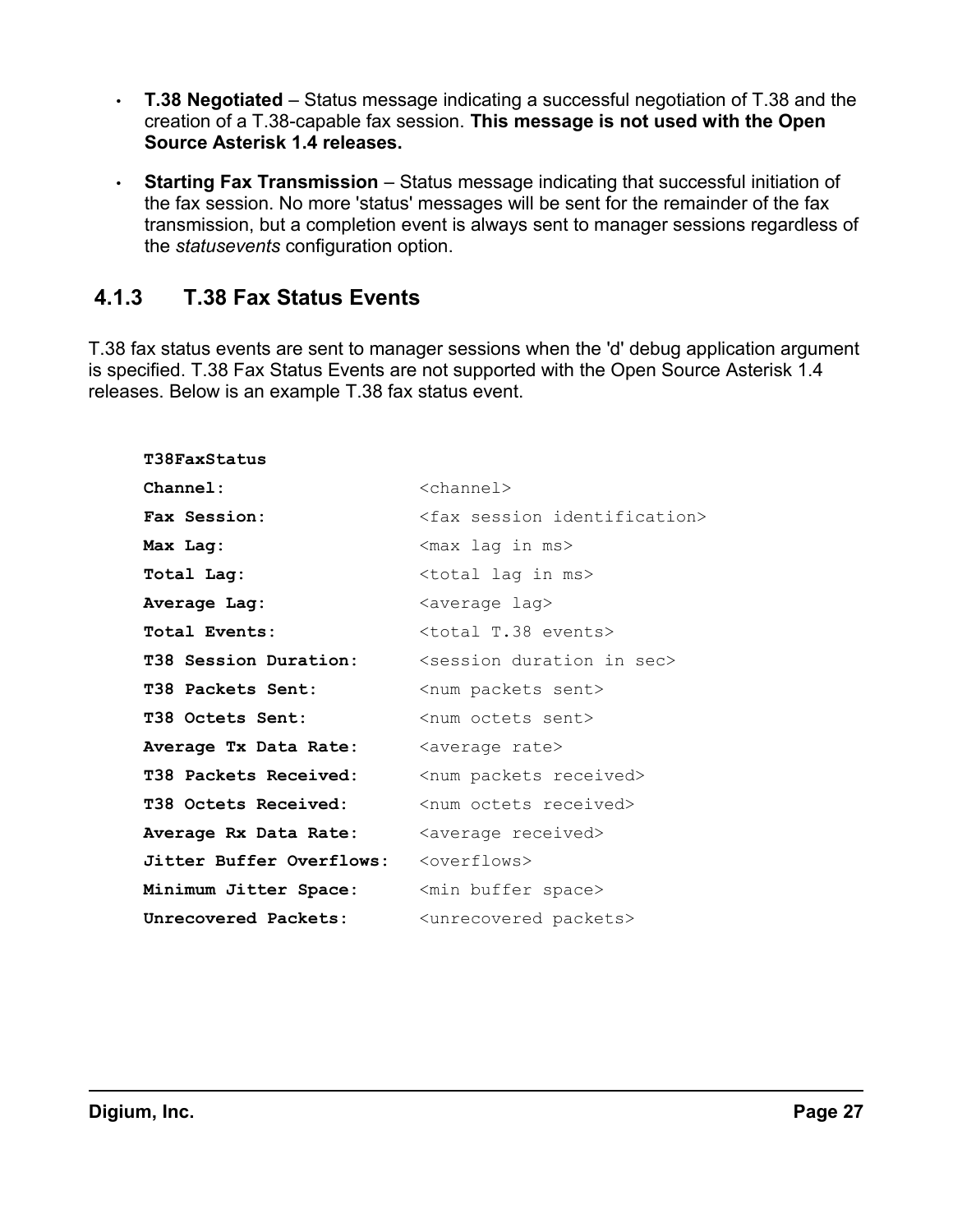### <span id="page-27-0"></span> **4.1.4 Fax Document Status Events**

Fax document status events are sent to manager sessions when the 'd' debug application argument is specified. Below is an example of a fax document status event.

| FaxDocumentStatus                               |                                                                  |
|-------------------------------------------------|------------------------------------------------------------------|
| Channel:                                        | $<$ channel $>$                                                  |
| Fax Session:                                    | <fax identification="" session=""></fax>                         |
| Document Number:                                | <doc number=""></doc>                                            |
| Processed Status: <status></status>             |                                                                  |
| Last Error:                                     | <last error=""></last>                                           |
| Page Count:                                     | <page count=""></page>                                           |
| Start Page:                                     | <start page=""></start>                                          |
| Last Page Processed: <last page=""></last>      |                                                                  |
|                                                 | Retransmission Count: <retransmission count=""></retransmission> |
|                                                 |                                                                  |
| Remote NSF Length: < remote NSF length>         |                                                                  |
| Transfer PELS: <transfer pels=""></transfer>    |                                                                  |
| Transfer Rate: <rate></rate>                    |                                                                  |
| <b>Transfer Duration:</b> <duration></duration> |                                                                  |
|                                                 |                                                                  |
| Document Time:                                  | <document time=""></document>                                    |
| Local SID:                                      | <local sid=""></local>                                           |
| Local NSF:                                      | <local nsf=""></local>                                           |
| Local DIS:                                      | $<$ local DIS $>$                                                |
| Remote SID:                                     | <remote sid=""></remote>                                         |
| Remote NSF:                                     | <remote nsf=""></remote>                                         |
| <b>Remote DIS:</b>                              | <remote dis=""></remote>                                         |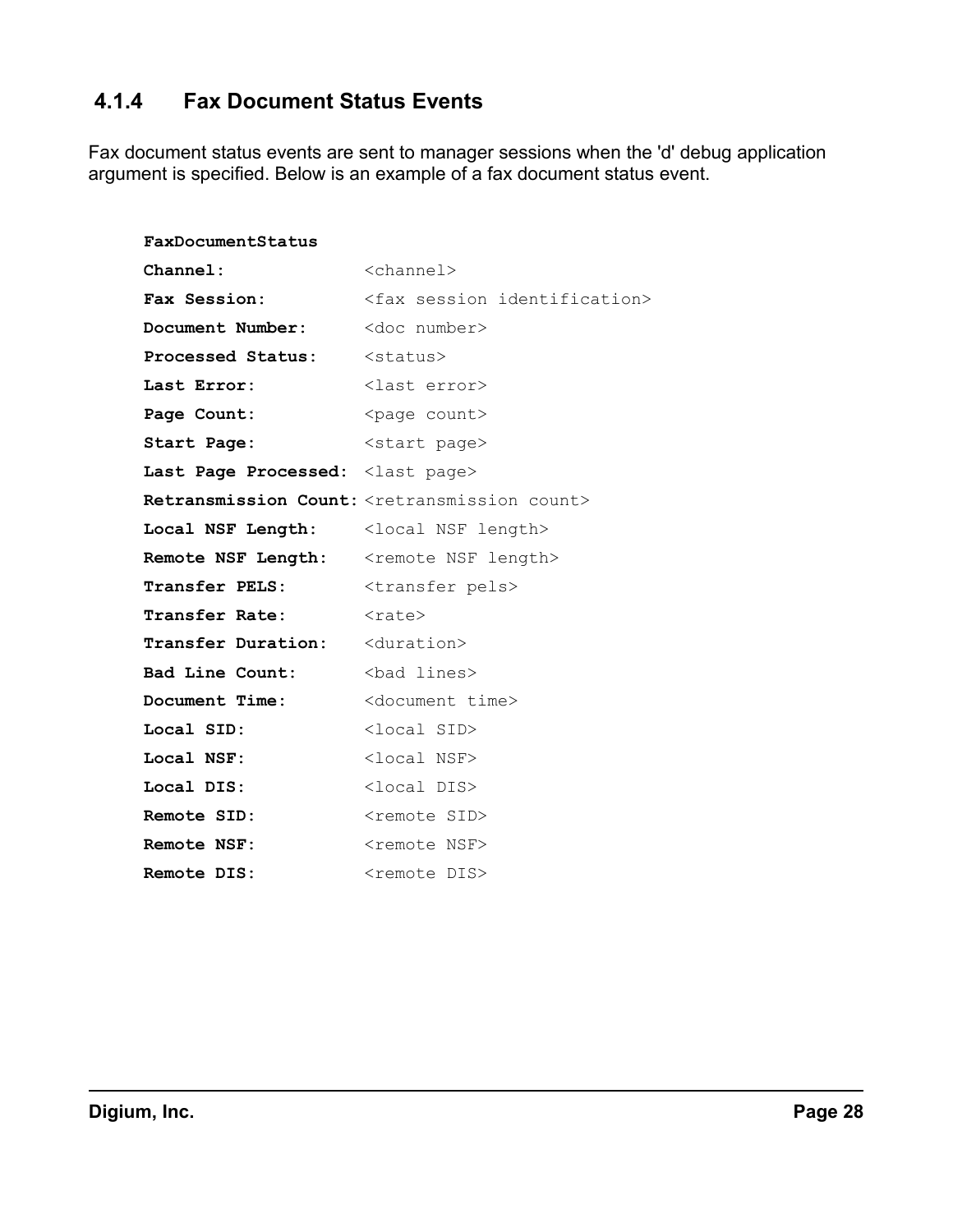# <span id="page-28-2"></span> **4.2 Manager Actions**

The manager actions listed below are provided by the fax modules and detailed in this section.

- FaxLicenseList
- <span id="page-28-1"></span>• FaxLicenseStatus

### **4.2.1 FaxLicenseList Action**

Issuing the FaxLicenseList AMI action will display all Fax For Asterisk licenses and their loading status. Below is an example manager action using FaxLicenseList.

```
Action: FaxLicenseList
Response: Success
Message: License list will follow
Event: FaxLicense
File: FAX-EXAMPLE1.lic
Key: FAX-EXAMPLE1
Product: RESFAX
Host-ID: ex:am:pl:e0:ex:am:pl:e0:ex:am:pl:e0:ex:am:pl:e0:ex:am:pl:e0
Ports: 200
Status: OK
Event: FaxLicenseList complete
```
### <span id="page-28-0"></span> **4.2.2 FaxLicenseStatus Action**

Issuing the FaxLicenseStatus AMI action will display Fax For Asterisk license utilization. Below is an example manager action using FaxLicenseStatus.

```
Action: FaxLicenseStatus
Response: Success
PortsLicensed: 200
```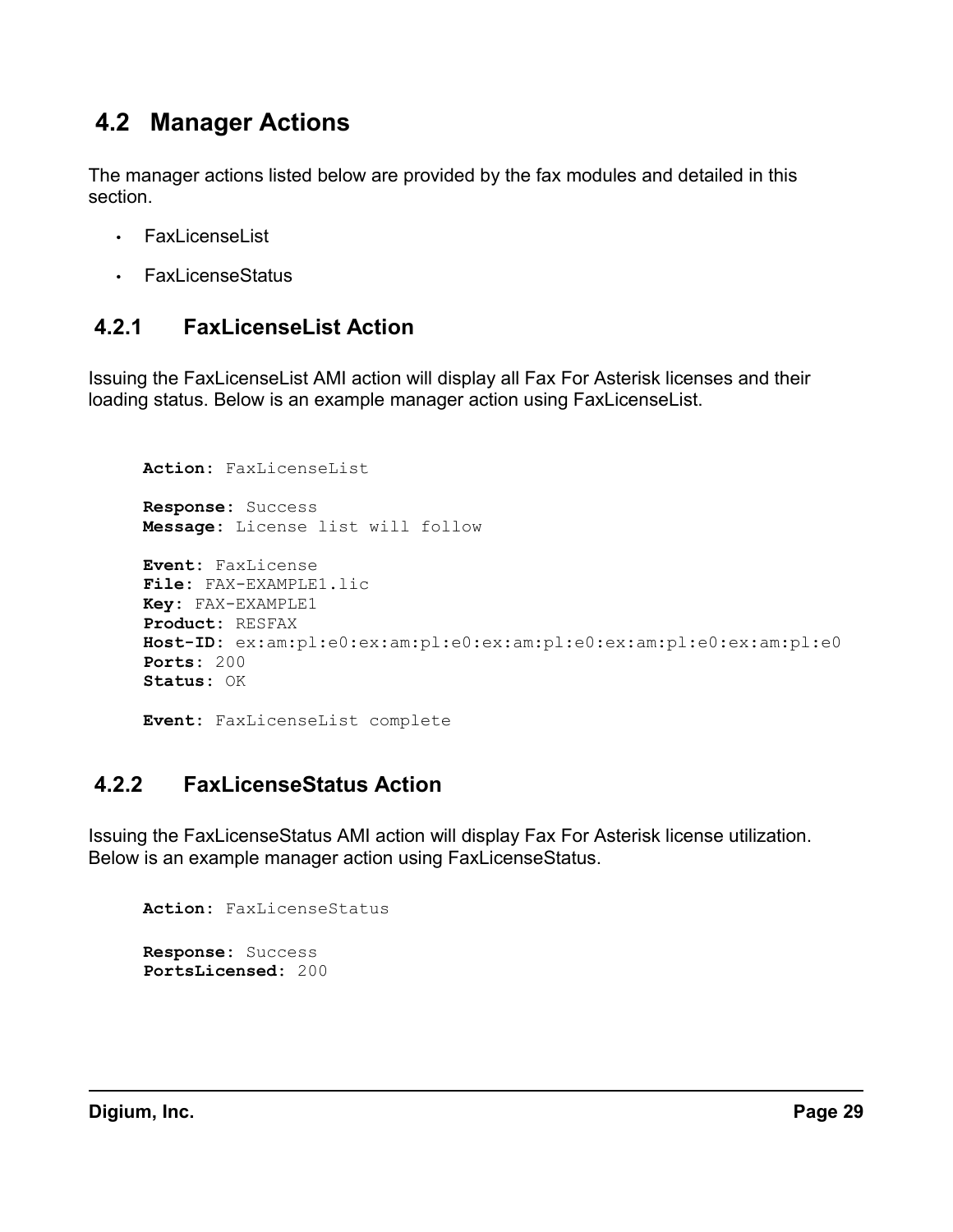# <span id="page-29-0"></span> **4.3 FAXOPT(error) Values**

FAXOPT(error) provides an indication as to why a fax session failed. A list of possible FAXOPT(error) values is provided below.

| Error                    | <b>Description</b>                                                                        | <b>Module</b>  |
|--------------------------|-------------------------------------------------------------------------------------------|----------------|
| FILE ERROR               | Error reading TIFF file                                                                   | res_fax        |
| <b>INIT ERROR</b>        | Error starting fax session                                                                | res_fax        |
| <b>INVALID ARGUMENTS</b> | Invalid application arguments                                                             | res fax        |
| MEMORY_ERROR             | Error allocating memory                                                                   | res_fax        |
| T38 NEG ERROR            | Error negotiating T.38                                                                    | res fax        |
| 3RD_DIS_RECEIVED         | Received a 3rd DIS frame, remote end can't hear us                                        | res_fax_digium |
| 3RD FRM CHECK ERROR      | 3rd frame check error without good frame                                                  | res fax digium |
| 3RD T2 TIMEOUT           | 3rd timeout on Op Alert                                                                   | res_fax_digium |
| <b>BAD FILE FORMAT</b>   | File queued for transmit was not in TIFF-F format                                         | res fax digium |
| CANCELED                 | Session canceled by application                                                           | res_fax_digium |
| <b>CTC FAILURE</b>       | Operation stopped due to excessive ECM retransmissions                                    | res fax digium |
| DCS FROM DIS FAILED      | Valid DCS could not be constructed from DIS or DTC                                        | res fax digium |
| DOC MISSING              | Document was missing when transmission was attempted                                      | res_fax_digium |
| <b>ECM FAIL</b>          | Problem in ECM packet                                                                     | res fax digium |
| ECM GET BUFFER ERROR     | ECM error getting transmit buffer                                                         | res fax digium |
| ECM MODE INVALID         | Invalid ECM mode                                                                          | res fax digium |
| <b>ENCODING INVALID</b>  | Invalid encoding                                                                          | res fax digium |
| <b>ENCODING MISMATCH</b> | Failed due to mismatch in image encoding                                                  | res fax digium |
| FILE EOF                 | Unexpected end of file was encountered                                                    | res fax digium |
| FILE IO FAIL             | I/O error reading/writing a document                                                      | res fax digium |
| HS RX FAIL               | HS Modem receive started but did not complete                                             | res fax digium |
| HS TX FAIL               | HS Modem transmit failed to complete                                                      | res fax digium |
| HW FAIL                  | Unspecific hardware failure                                                               | res_fax_digium |
| HW INIT FAIL             | Modem could not be initialized                                                            | res fax digium |
| INTERNAL FAILURE         | Internal failure timer expired. Typically, a result of hardware failure.                  | res fax digium |
| INVLD CTC RESPONSE       | Invalid response to specific frame type. In most cases, the remote device is out of sync. | res fax digium |
| INVLD CTR RESPONSE       | Invalid response to specific frame type. In most cases, the remote device is out of sync. | res fax digium |
| <b>INVLD DCS</b>         | DCS did not match values in DIS                                                           | res fax digium |
| <b>INVLD DIS</b>         | Received DIS/DTC was invalid                                                              | res fax digium |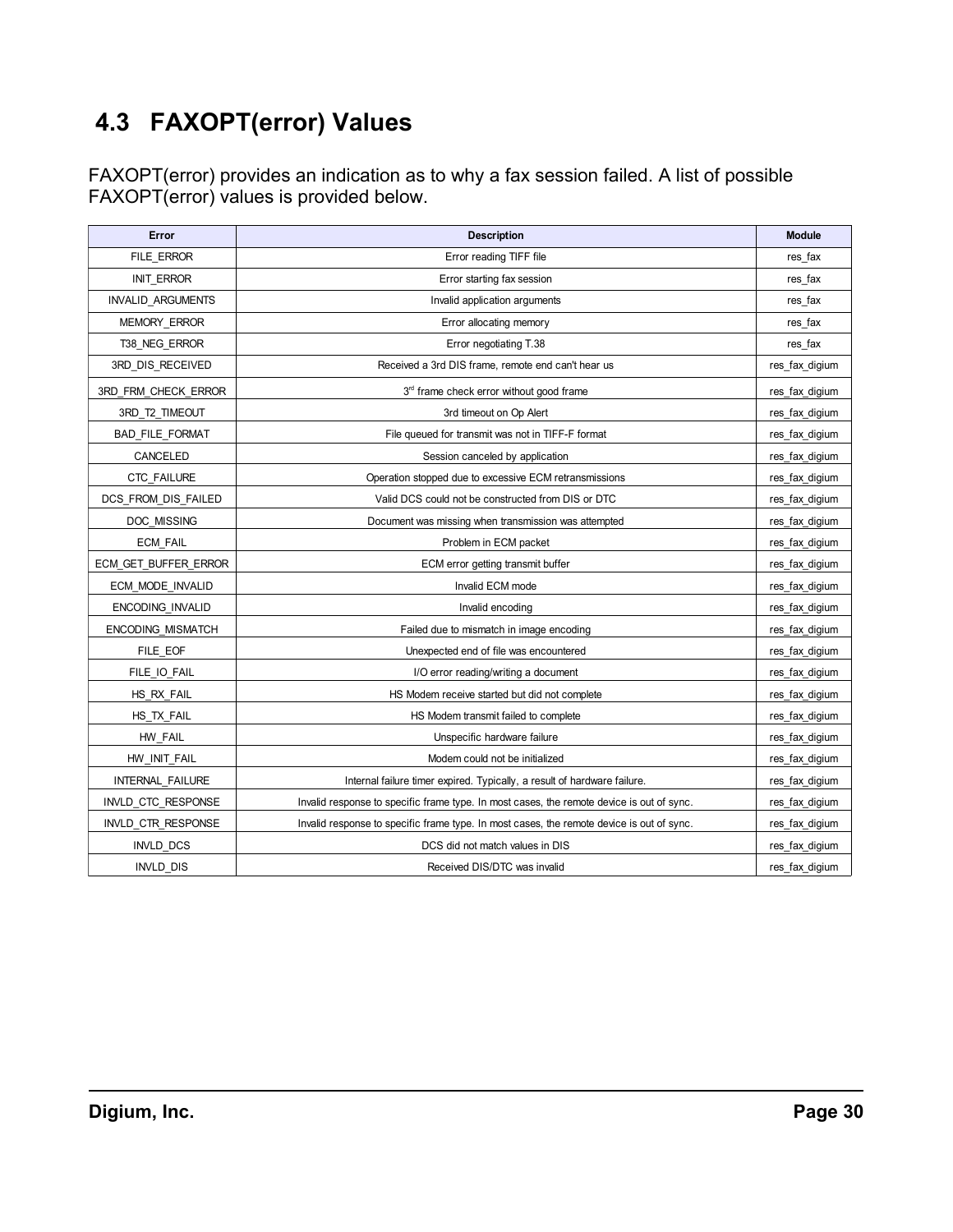| Error                   | <b>Description</b>                                                                        | <b>Module</b>  |
|-------------------------|-------------------------------------------------------------------------------------------|----------------|
| INVLD_EOR_RESPONSE      | Invalid response to specific frame type. In most cases, the remote device is out of sync. | res_fax_digium |
| <b>INVLD NSX</b>        | Recognized NSF/NSS/NSC was invalid                                                        | res_fax_digium |
| <b>INVLD PMC</b>        | Invalid/Unrecognized Post Message Command                                                 | res_fax_digium |
| <b>INVLD PMR</b>        | Invalid Post Message Response was received                                                | res_fax_digium |
| INVLD PPS RESPONSE      | Invalid response to specific frame type. In most cases, the remote device is out of sync. | res_fax_digium |
| INVLD_RMT_ID            | Failed due to missing ID from remote                                                      | res_fax_digium |
| INVLD RNR RESPONSE      | Invalid response to specific frame type. In most cases, the remote device is out of sync. | res_fax_digium |
| INVLD RR RESPONSE       | Invalid response to specific frame type. In most cases, the remote device is out of sync. | res fax digium |
| <b>INVLD TRAIN RESP</b> | Got invalid frame in response to TCF                                                      | res_fax_digium |
| LOSS_OF_HS_SYNC         | No valid EOL was detected for 5 seconds session disconnected                              | res_fax_digium |
| MODEM MISMATCH          | Failed due to mismatch in available modems                                                | res_fax_digium |
| MODEM_RATE_INVALID      | Invalid modem rate                                                                        | res_fax_digium |
| NO CARRIER              | No fax signal was detect for T1 seconds                                                   | res_fax_digium |
| NO CTC RESPONSE         | No response to specific frame type. In most cases, the other end disconnected.            | res_fax_digium |
| NO CTR RESPONSE         | No response to specific frame type. In most cases, the other end disconnected.            | res_fax_digium |
| NO DCN_AFTER_EOP        | Session complete thru EOP-MCF, but no DCN                                                 | res_fax_digium |
| NO DIS DTC              | Carrier was detected but no DIS or DTC                                                    | res_fax_digium |
| NO EOR RESPONSE         | No response to specific frame type. In most cases, the other end disconnected.            | res_fax_digium |
| NO_ERROR                | No error occurred                                                                         | res_fax_digium |
| NO MEMORY               | Failed when attempting to allocate memory                                                 | res_fax_digium |
| NO PMC                  | No Post Message Command received                                                          | res_fax_digium |
| NO PMR                  | No Post Message Response received                                                         | res_fax_digium |
| NO PPS RESPONSE         | No response to specific frame type. In most cases, the other end disconnected.            | res_fax_digium |
| NO_RNR_RESPONSE         | No response to specific frame type. In most cases, the other end disconnected.            | res_fax_digium |
| NO RR RESPONSE          | No response to specific frame type. In most cases, the other end disconnected.            | res_fax_digium |
| NO TRAIN RESP           | Received no response to the TCF                                                           | res_fax_digium |
| OPERATION_MISMATCH      | Neither TX or RX was possible                                                             | res_fax_digium |
| OPERATOR_INTERUPT       | Session stopped for operation interrupt                                                   | res_fax_digium |
| OUT OF RATES            | Failure to train at all available rates                                                   | res_fax_digium |
| PAGE_SIZE_INVALID       | Invalid page size                                                                         | res_fax_digium |
| PAGE SIZE MISMATCH      | Failed due to mismatch in page size                                                       | res fax digium |
| PRI_NO_RESPONSE         | PRI-xx did not receive response after 3 tries                                             | res_fax_digium |
| RECORD LEN INVALID      | Invalid record length                                                                     | res_fax_digium |
| REMOTE_DISCONNECT       | Remote end disconnected                                                                   | res_fax_digium |
| RESOLUTION_INVALID      | Invalid resolution                                                                        | res_fax_digium |
| RESOLUTION_MISMATCH     | Failed due to mismatch in resolutions                                                     | res_fax_digium |
| RX_OPEN_FAIL            | Could not open document file for receiving                                                | res_fax_digium |
| T1 TIMEOUT              | Fax signals where present, but invalid                                                    | res_fax_digium |
| T2 TIMEOUT              | Timeout on Op Alert                                                                       | res_fax_digium |
| <b>T5 EXPIRED</b>       | Receiver failed to become ready before T5                                                 | res fax digium |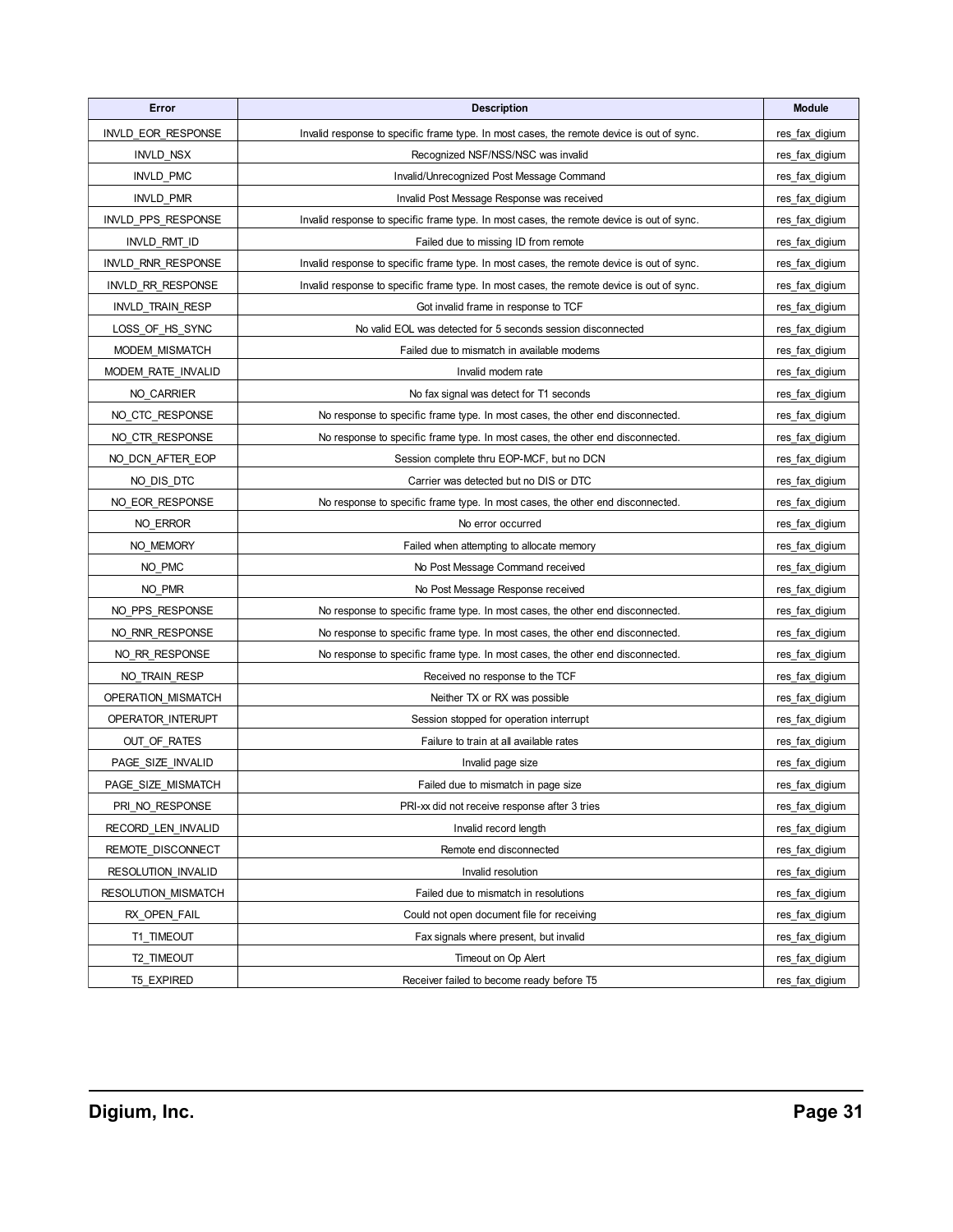| Error                | <b>Description</b>                                                 | <b>Module</b>  |
|----------------------|--------------------------------------------------------------------|----------------|
| TIO EARLY EOF        | TIFF file ended early, ending page not found                       | res fax digium |
| TIO GENERAL ERROR    | Unspecified TIO error                                              | res fax digium |
| TIO PAGE NOT FOUND   | Starting page not found in TIFF                                    | res_fax_digium |
| TRAIN FAILED         | Train was attempted at all available speeds and was not acceptable | res fax digium |
| UNEXPECTED CONDITION | Unexpected condition                                               | res fax digium |
| V21 RX FAIL          | V21 Receive started, but did not complete                          | res_fax_digium |
| V21 TX FAIL          | V21 Transmission failed                                            | res_fax_digium |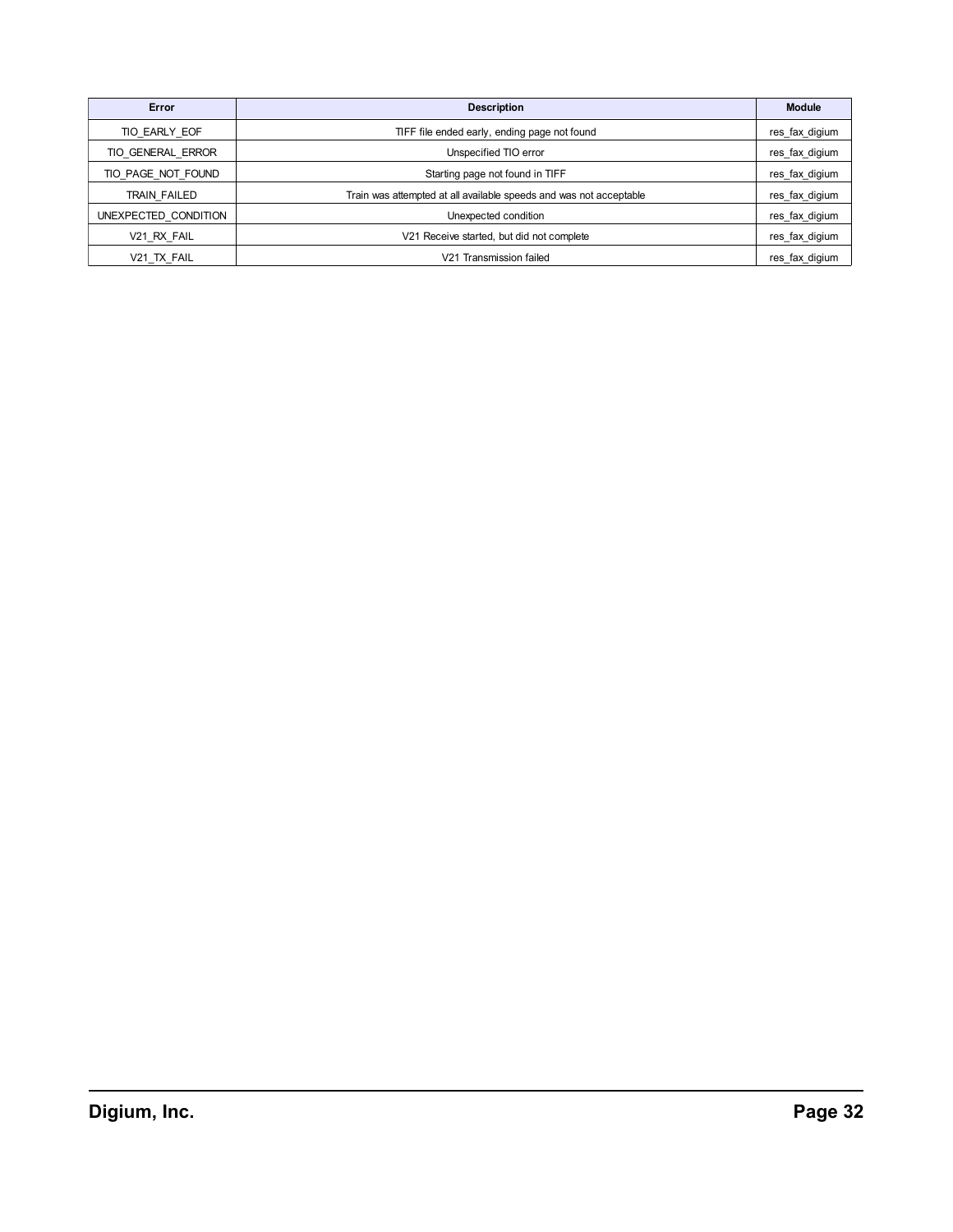# <span id="page-32-1"></span> **4.4 Asterisk Command Line Interface (CLI)**

The Asterisk CLI provides the operations in the list below:

- fax set debug on
- fax set debug off
- fax set g711cap off
- fax set g711cap on
- fax set t38cap off
- fax set t38cap on
- fax show capabilities
- fax show hostid
- fax show licenses
- $\cdot$  fax show session  $\leq id$
- fax show sessions
- fax show settings
- fax show stats
- <span id="page-32-0"></span>fax show version

### **4.4.1 fax set debug on**

This CLI operation enables fax debugging on all sessions created after this operation is used. Sessions that are already active when this CLI operation was executed will not have debugging enabled unless the 'd' application argument was used. Fax debugging results in the extra manager events described in section *[4.1](#page-24-1)*.

The res fax digium module logs granular fax events when system verbosity is greater than '4'.

G.711 Fax sessions will also have frame payloads scanned for silence/energy in the direction of channel-to-stack and stack-to-channel. This output has been very useful for the detection of audio underruns and/or gaps of silence in the audio stream that cause faxes to fail due to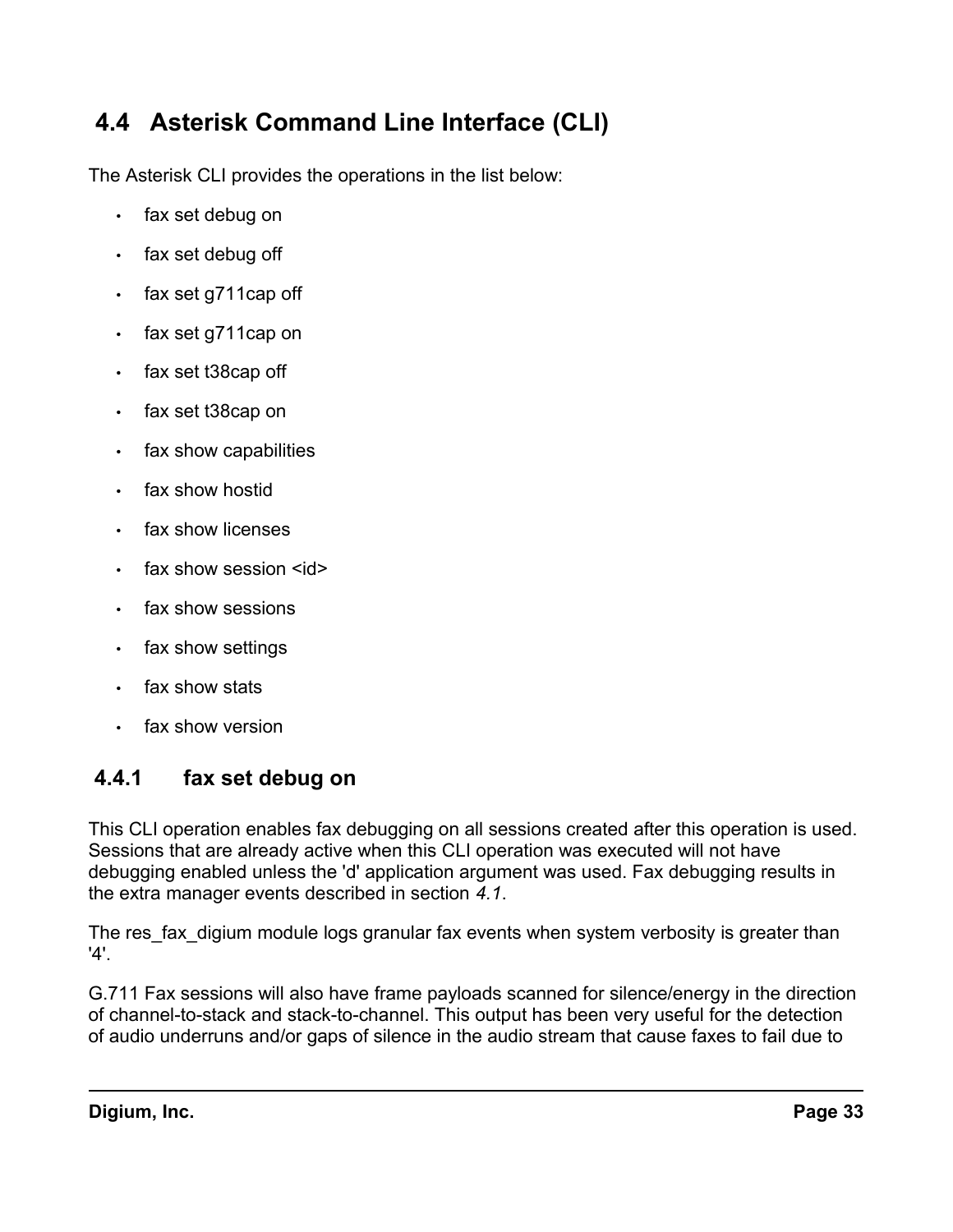carrier loss. Payload scanning results are only logged when verbosity is greater than '5'.

## <span id="page-33-5"></span> **4.4.2 fax set debug off**

This CLI operation disables fax debugging on all sessions created after this operation is executed. The only sessions that will have debugging enabled after this operation is executed are fax sessions that are started with the 'd' application argument.

## <span id="page-33-4"></span> **4.4.3 fax set g711cap off**

This CLI operation disables the creation of audio capture files for G.711 fax sessions.

## <span id="page-33-3"></span> **4.4.4 fax set g711cap on**

This CLI operation enables the creation of audio capture files for G.711 fax sessions. Each session will be stored in a file named with the channel's unique ID and located in the 'g711cap' subdirectory of the Asterisk log directory (set via astlogdir in asterisk.conf). The file will be a stereo WAV file in signed linear (8 KHz sample rate, 16-bit samples) with the left channel being the audio from the remote endpoint and the right channel being the audio from Asterisk.

### <span id="page-33-2"></span> **4.4.5 fax set t38cap off**

This CLI operation disables the creation of packet capture files for T.38 fax sessions.

### <span id="page-33-1"></span> **4.4.6 fax set t38cap on**

This CLI operation enables the creation of packet capture files T.38 fax sessions. Each session will be stored in a file named with the channel's unique ID and located in the 't38cap' subdirectory of the Asterisk log directory (set via astlogdir in asterisk.conf). The packets in the capture file will appear to be between two endpoints at the IP address 127.0.0.1, with packets from the remote endpoint sent to Asterisk originating from port '1' and packets from Asterisk originating from port '2'.

### <span id="page-33-0"></span> **4.4.7 fax show capabilities**

This CLI operation displays the "Type" and "Description" for all registered fax technology modules when this operation is executed.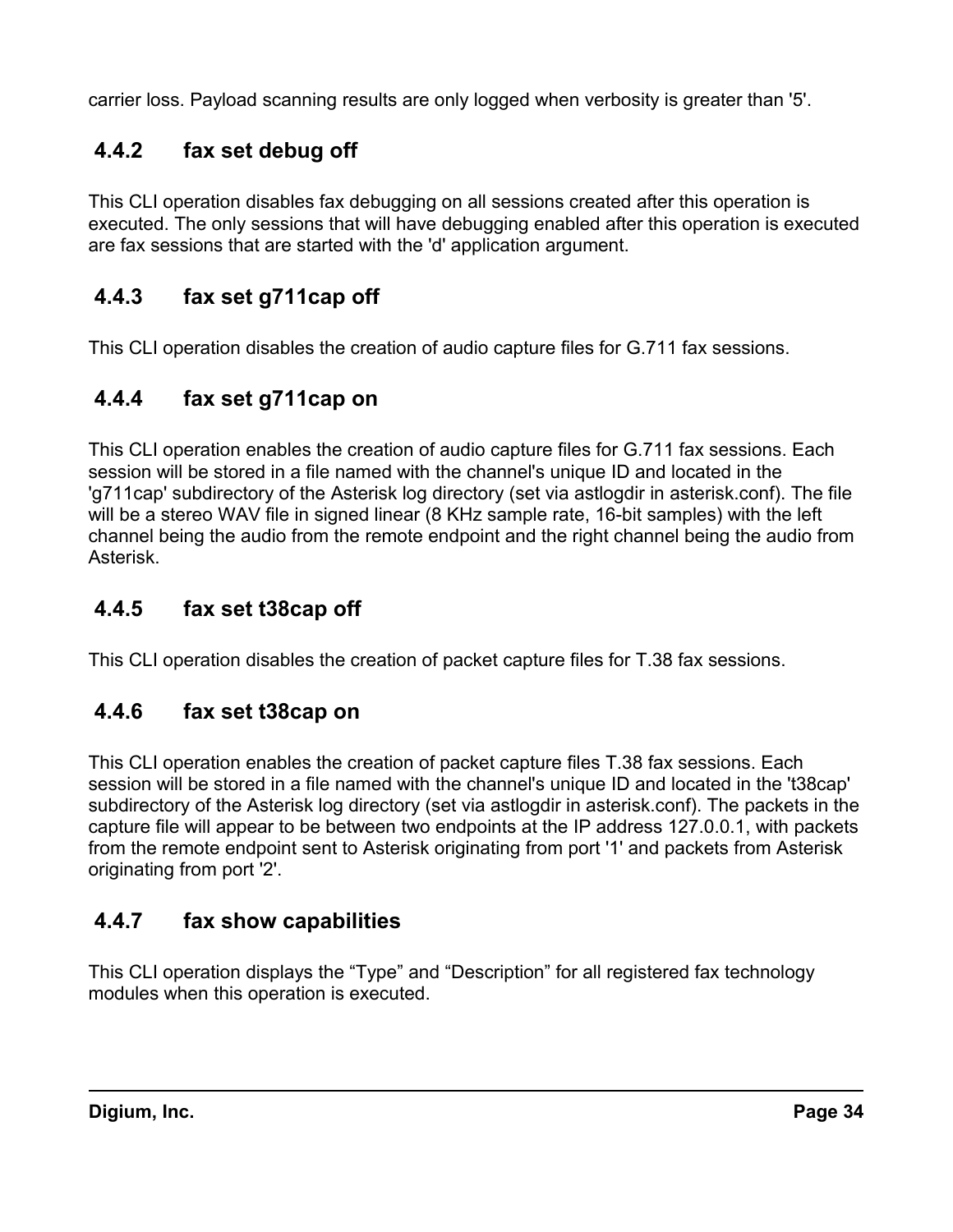### <span id="page-34-5"></span> **4.4.8 fax show hostid**

This CLI operation displays the Fax For Asterisk Host-ID.

### <span id="page-34-4"></span> **4.4.9 fax show licenses**

This CLI operation displays the Fax For Asterisk licensing information.

### <span id="page-34-3"></span> **4.4.10 fax show session <id>**

This CLI operation displays detailed information about a fax session identified by its fax session id.

### <span id="page-34-2"></span> **4.4.11 fax show sessions**

This CLI operation displays basic information about all the current fax sessions. This basis information includes the channel, technology type, Fax ID, fax type, operation mode, current state, and filename(s) for each fax session.

### <span id="page-34-1"></span> **4.4.12 fax show settings**

This CLI operation displays the global settings and defaults of both the Fax core and technology modules.

### <span id="page-34-0"></span> **4.4.13 fax show stats**

This CLI operation displays general statistics about fax attempts, successes, and failures. All statistics are recorded from the last time the Fax For Asterisk modules were loaded.

The first section of output from *fax show stats* reports the following statistics.

- **Current Sessions** the number of active fax sessions
- **Receive Attempts** the number of receive attempts
- **Transmit Attempts** the number of transmit attempts
- **Completed Faxes** the number of fax sessions that were completed (both successful and failed sessions)
- **Failed Faxes** the number of faxes that failed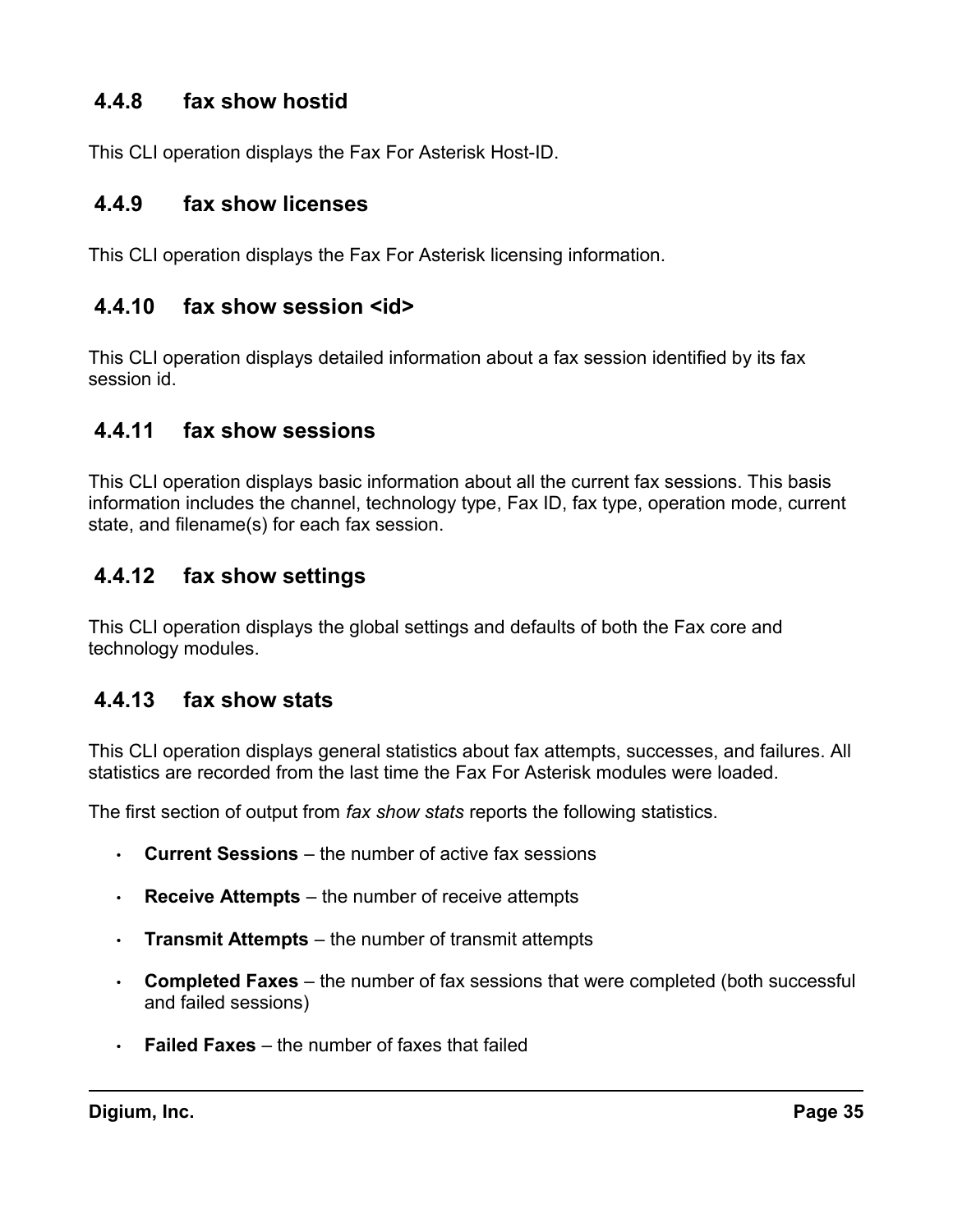The next two sections of output from *fax show stats* report the same set of statistics for G.711 faxes and T.38 faxes respectively. These statistics detail a count for the following described metrics.

- **Licensed Channels** the number of channels for which a license is installed on this system
- **Max Concurrent** the highest number of concurrent faxes that have existed since the last time the module was loaded
- **Success** the number of successful faxes
- **Switched to T.38** the number of faxes that have switched to T.38 mode from G.711 mode (only exists for G.711 faxes)
- **Canceled** the number of faxes that have been canceled (not currently used)
- **No Fax** the number of times that no fax was seen while attempting to receive a fax
- **Partial** the number of faxes that transferred some data, but failed while sending or receiving
- **Negotiation Failed** the number of times that a fax transfer could not be negotiated
- **Train Failure** the number of times that a fax failed to train (usually caused by poor line conditions)
- **Protocol Error** the number of times a fax protocol error occurred and no data was transferred
- **IO Partial** the number of times that a given TIFF file did not contain the specified number of pages, but the pages that were found were sent
- <span id="page-35-0"></span>• **IO Fail** – the number of times that there was a problem reading a given TIFF file

### **4.4.14 fax show version**

This CLI operation displays the version of the fax modules which are loaded.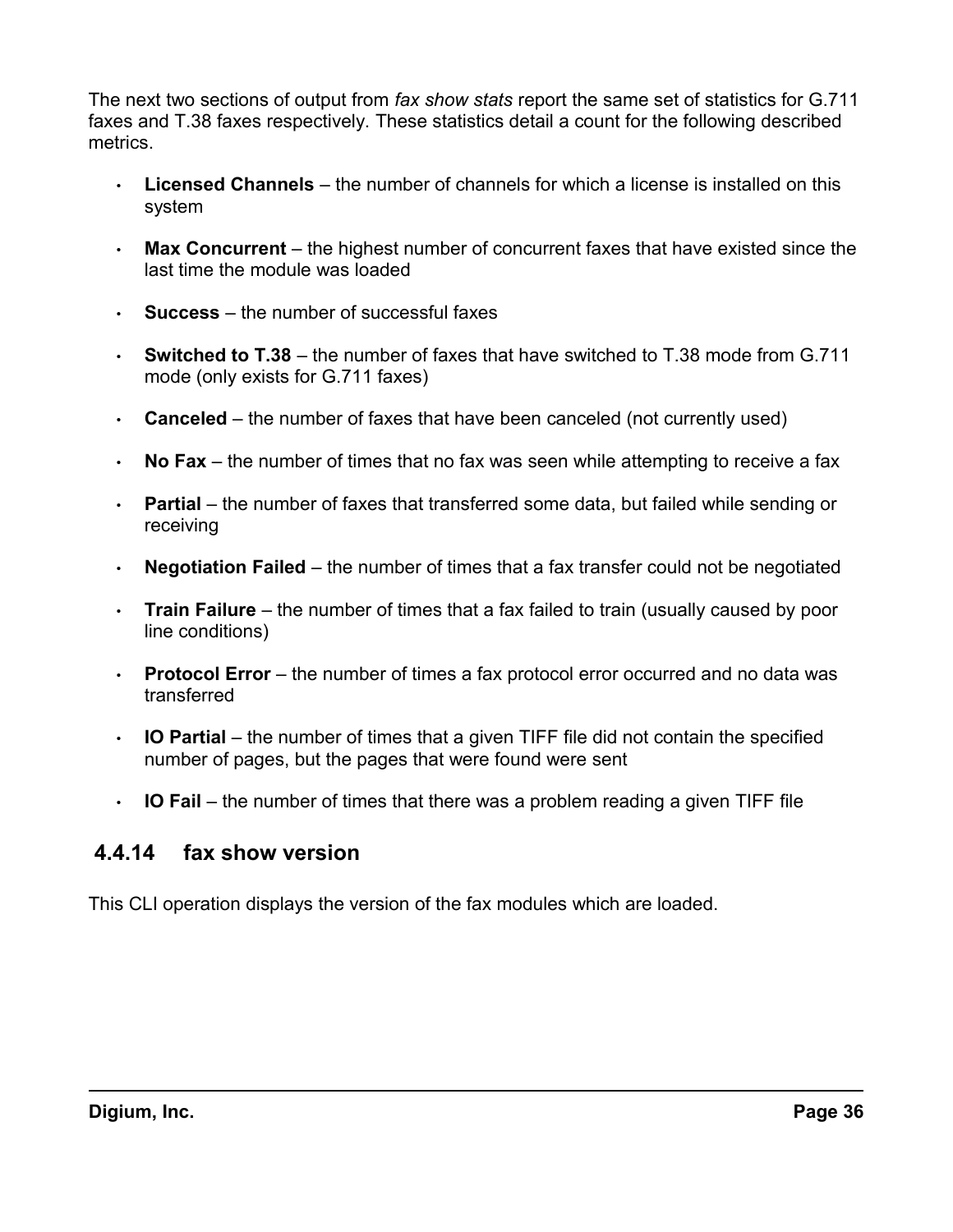# <span id="page-36-0"></span> **4.5 Frequently Asked Questions**

This section provides frequently asked questions and resolutions as identified by Digium Technical Support and Engineering.

#### **Are multi-page faxes supported for send and receive?**

Yes, multi-page faxes are supported for send and receive. A standards compliant (RFC-2306) multi-page TIFF will be generated when a fax with multiple pages is received using ReceiveFAX.

#### **Which configuration files must be modified?**

The /etc/asterisk/res\_fax.conf and /etc/asterisk/res\_fax\_digium.conf are optional configuration files. They only needs to be used when the compile-time default settings need to be changed.

The /etc/asterisk/chan\_dahdi.conf file needs to be modified if *faxdetect* functionality is required.

The /etc/asterisk/sip.conf file should be modified to enable T.38 or *faxdetect* functionality. To enable T.38 support, uncomment *'t38pt\_udptl = yes'*. To enable *faxdetect* functionality, uncomment *'faxdetect = yes'*.

**Note:** SIP *faxdetect* functionality is available only in Asterisk 1.6 and later.

To modify UDPTL settings (used in T.38 negotiation), modify the /etc/asterisk/udptl.conf file.

#### **Should I add a load line for res\_fax and/or res\_fax\_digium to my /etc/asterisk/modules.conf file?**

It is not required or recommended to specify a load line in the /etc/asterisk/modules.conf for the res fax.so or res fax digium.so files. Asterisk will automatically load them using the autoload option. The autoload option is enabled by default.

#### **Where can I find knowledge base articles for Fax For Asterisk?**

Please visit the Fax For Asterisk category of the Digium Knowledge Base: *<http://kb.digium.com/?CategoryID=263>*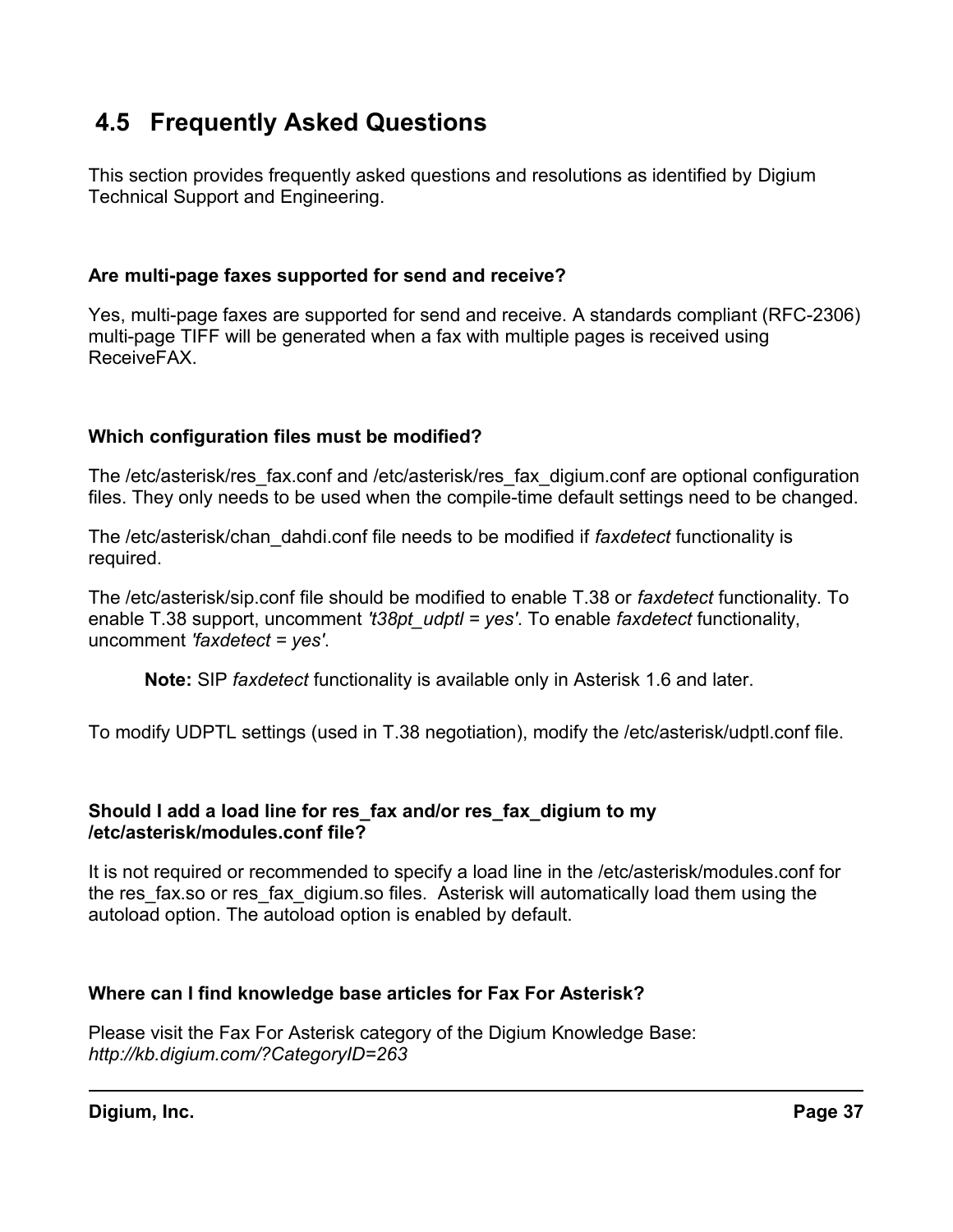#### **Why can't I send or receive T.38 faxes using the res\_fax modules with an Open Source Asterisk 1.4 release?**

The Open Source Asterisk 1.4 releases do not support T.38 Termination. If you need T.38 Termination support with an Open Source Asterisk release, you must use an Open Source Asterisk 1.6 (or later) release.

#### **If I am using an Open Source Asterisk 1.4 release, which version of Open Source Asterisk is recommended?**

Digium recommends using Open Source Asterisk 1.4.22 or newer. Versions prior to 1.4.22 have not been tested.

#### **If I am faxing over TDM, which version of DAHDI is recommended?**

Digium recommends using DAHDI 2.1.0.3 or newer. Versions prior to 2.1.0.3 have not been tested.

#### **What are the compatibility differences between res\_fax and SpanDSP-based modules?**

See sections *[A.2](#page-43-0)* and *[A.3](#page-45-0)* for more information.

#### **How do I create a TIFF file?**

There are many tools to create a TIFF file. One of the most common is the ghostscript utility, available from *[http://www.ghostscript.com](http://www.ghostscript.com/)*.

Using the command-line ghostscript utility, a Letter-size (8.5" x 11") PDF can be converted to a TIFF file using the following command:

```
# gs -q -dNOPAUSE -dBATCH -sDEVICE=tiffg4 -sPAPERSIZE=letter
-sOutputFile=<dest.tiff> <src.pdf>
```
To create a TIFF from an A4-size (210mm x 297mm) PDF file, use the following command:

# gs -q -dNOPAUSE -dBATCH -sDEVICE=tiffg4 -sPAPERSIZE=a4 -sOutputFile=<dest.tiff> <src.pdf>

When PDF files are created by document scanners, they are sometimes created with a larger-than-standard paper size, e.g. 8.6" x 12". In these cases, ghostscript does not adjust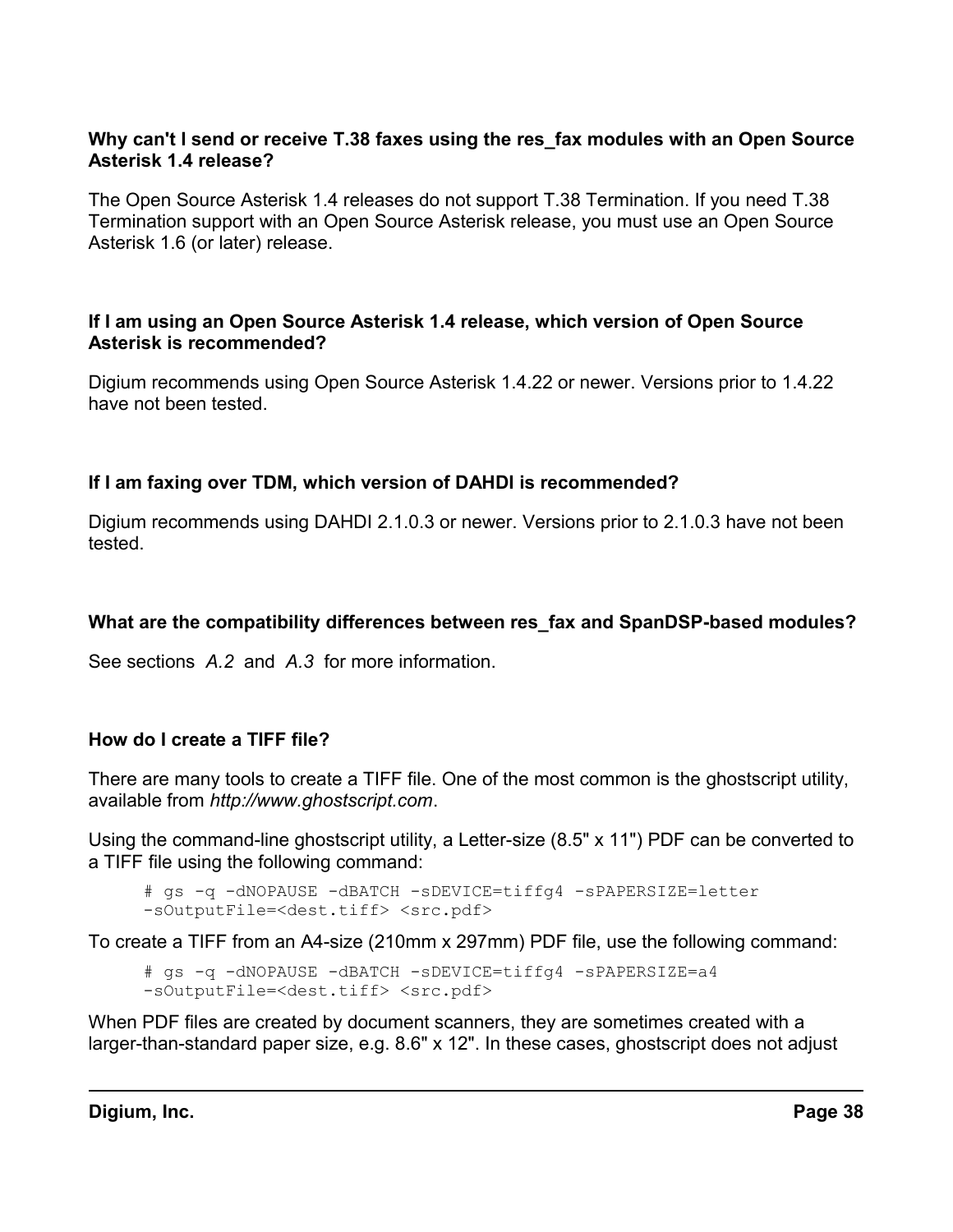the size to a Standard (Letter or A4), even if PAPERSIZE is specified. This will cause SendFAX to fail with the following error:

```
ERROR[31106]: res fax digium.c:2114 dgm fax start: FAX handle 0: failed to
queue document 'document name'
```
To prevent this, the size of the TIFF file needs to be specified in pixels. The following command will create TIFF files with a correct width and length:

For Letter-size paper (8.5" x 11"):

```
# gs -q -dNOPAUSE -dBATCH -sDEVICE=tiffg4 -sPAPERSIZE=letter
-g1728x2150 -sOutputFile=<dest.tiff> <src.pdf>
```
For A4-size paper (210mm x 297mm):

```
# gs -q -dNOPAUSE -dBATCH -sDEVICE=tiffg4 -sPAPERSIZE=a4 -g1680x2285
-sOutputFile=<dest.tiff> <src.pdf>
```
**Note:** Use of the -g option with PDF files smaller in size than either Letter or A4 should be avoided as its use will enlarge smaller PDFs.

### **Why can't I send T.38 faxes?**

Be sure that you modified /etc/asterisk/sip.conf and uncommented 't38pt udptl = yes' because this option is disabled by default.

### **Why are my G.711 faxes getting canceled?**

By default, the fax applications set up G.711 fax sessions. If T.38 is negotiated during a G.711 fax session, the G.711 fax session will be canceled and a new T.38 fax session will take over the fax transmission. The only exception is when T.38 has already been successfully negotiated before the fax application is called by Asterisk. In this case, a G.711 fax session will have never been created and the T.38 fax session will operate for the life of the fax transmission.

### **Why are my faxes negotiating T.38 instead of G.711?**

There is no way to force G.711 when a SIP peer has UDPTL enabled and the far end also supports T.38. Asterisk will use T.38 instead of G.711 because T.38 is a more reliable form of communication. If you have UDPTL enabled in the [general] section of sip.conf and want to force G.711 for a specific peer, disable UDPTL from that peer's context.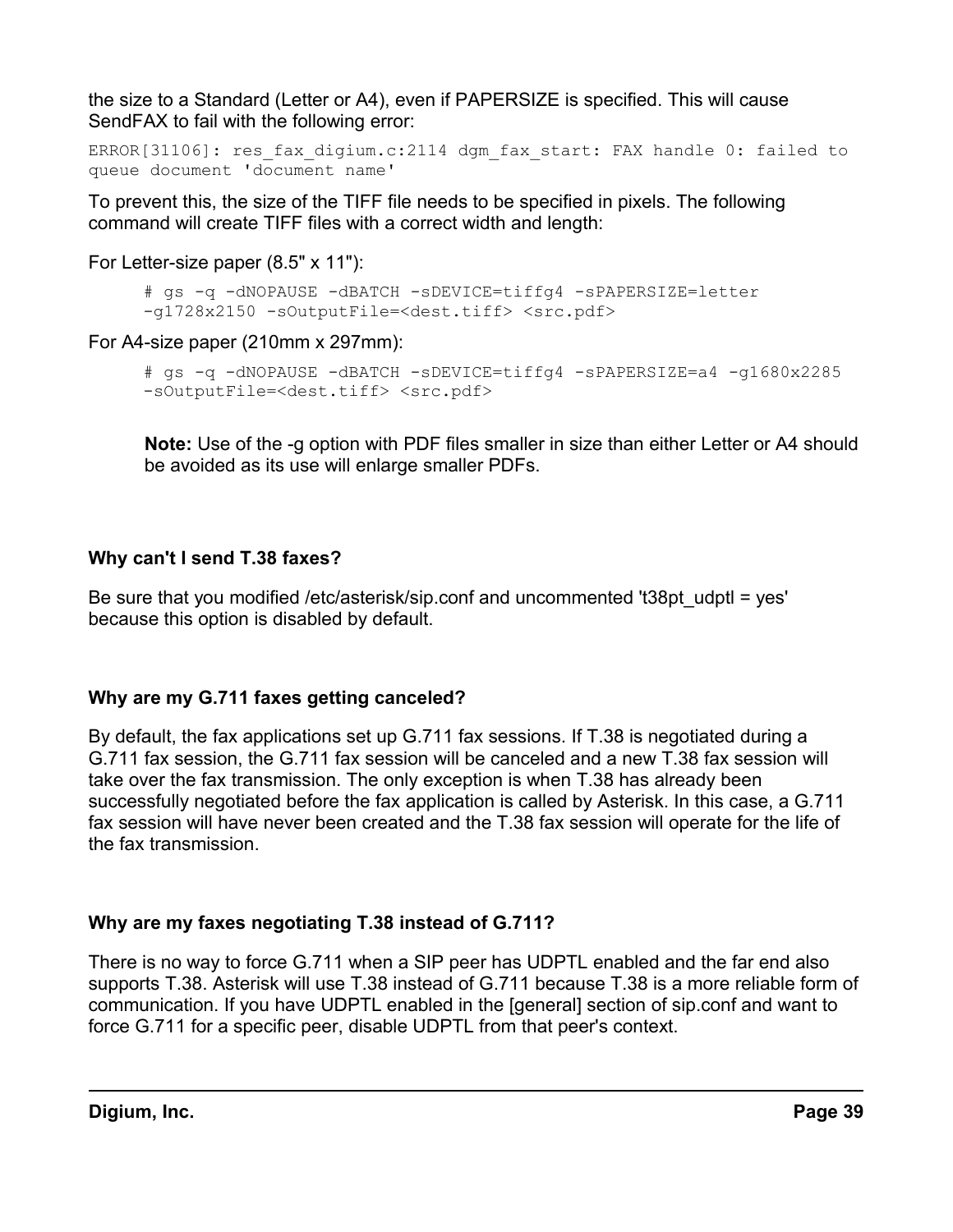#### **Why do I get "Cannot create fax session – session limit exceeded" when attempting faxes?**

You have exceeded the number of allowed Fax channels according to your available licenses. To purchase additional channel licenses, please visit *[http://www.digium.com](http://www.digium.com/)*.

#### **Why do I get "Only one Free Fax For Asterisk channel is allowed. Ignoring additional licenses." when I load res\_fax\_digium?**

Only one Free Fax For Asterisk channel is allowed per system. Once a Free Fax For Asterisk license is detected, all subsequent Free Fax For Asterisk licenses will be ignored. All Free Fax For Asterisk licenses are limited to 1 channel. If you need more fax channels, you must purchase additional channels from Digium and register the purchased Fax For Asterisk key to activate the additional channels.

#### **Can the app\_fax.so and res\_fax.so Asterisk modules be loaded at the same time?**

No. If you attempt to load both of them at the same time, Asterisk will report the following:

WARNING[XXXXX]: pbx.c:XXXX ast register application2: Already have an application 'SendFAX' WARNING[XXXXX]: pbx.c:XXXX ast register application2: Already have an application 'ReceiveFAX'

The recommended solution for this problem is to edit the */etc/asterisk/mdoules.conf* file to explicitly prevent the app fax.so Asterisk module from loading. An example is provided below.

 $noload \Rightarrow app$  fax.so

#### **My res\_fax\_digium.so fails to load with "Error loading module 'res\_fax\_digium.so': /usr/lib/asterisk/modules/res\_fax\_digium.so: cannot restore segment prot after reloc: Permission denied". How do I resolve this?**

Disable SELinux using the steps below.

- 1. Edit the */etc/selinux/config* file.
- 2. Set SELINUX=disabled.
- 3. Reboot.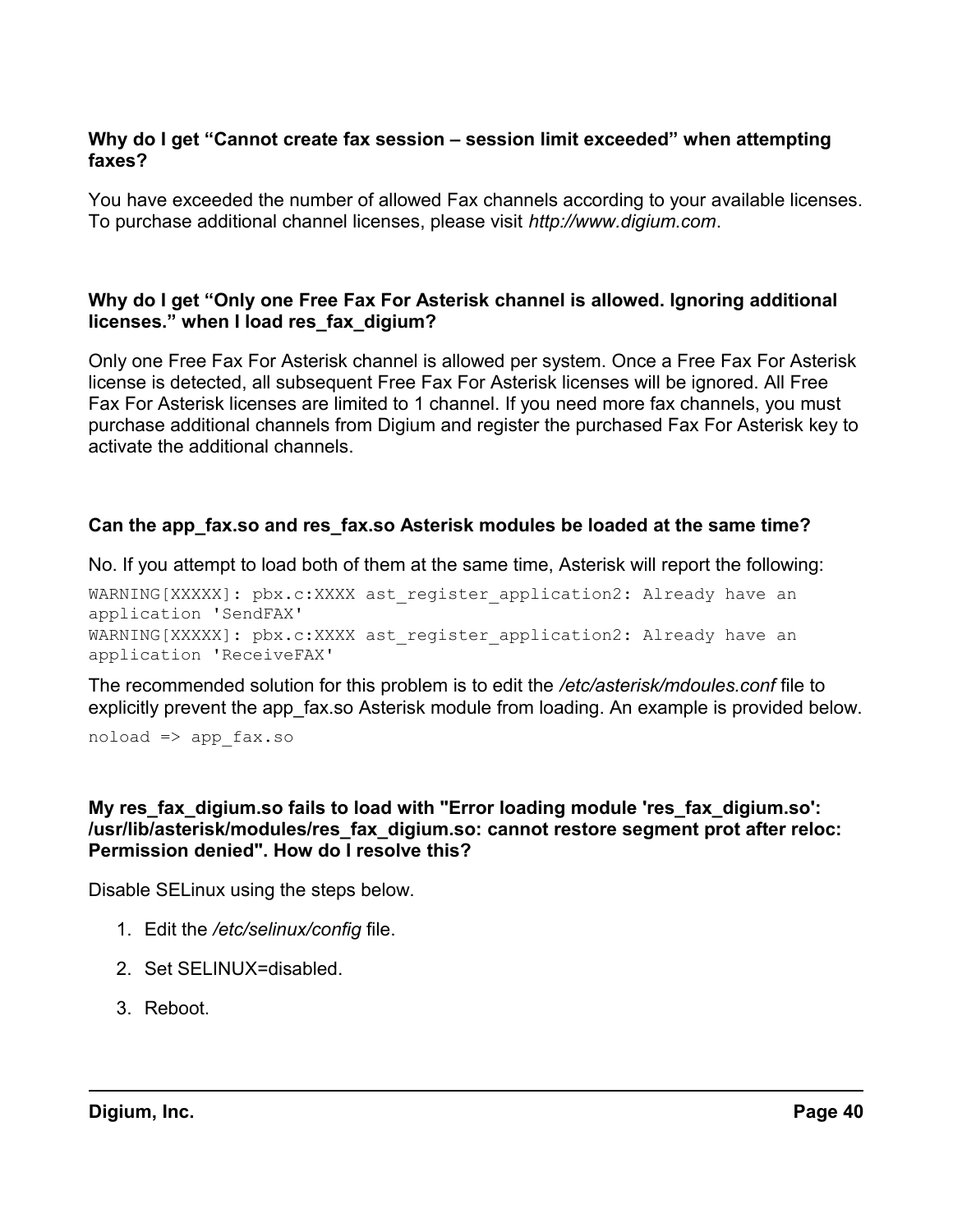#### **What details should I submit to Technical Support when I am having fax problems?**

Support is only provided for customers of Fax For Asterisk.

For G.711 fax issues, perform the following steps:

- 1. At the Asterisk CLI, type "fax set debug on".
- 2. At the Asterisk CLI, type "core set verbose 6". Verbosity can be 6 or higher.
- 3. At the Asterisk CLI, type "fax show settings".
- 4. At the Asterisk CLI, type "fax show version".
- 5. At a command prompt, type "dahdi\_monitor <channel> -r <rx audio file> -t <tx audio>".
- 6. Redirect a manager session (with *call* class permissions) to a file.
- 7. Reproduce the issue.
- 8. Submit Asterisk CLI output, dahdi monitor recordings, and manager session output to Support.

For T.38 fax issues, perform the following steps:

- 1. At the Asterisk CLI, type "fax set debug on".
- 2. At the Asterisk CLI, type "core set verbose 6". Verbosity can be 6 or higher.
- 3. At the Asterisk CLI, type "fax show settings".
- 4. At the Asterisk CLI, type "fax show version".
- 5. Redirect a manager session (with *call* class permissions) to a file.
- 6. Reproduce the issue.
- 7. Submit Asterisk CLI and manager session output to Support.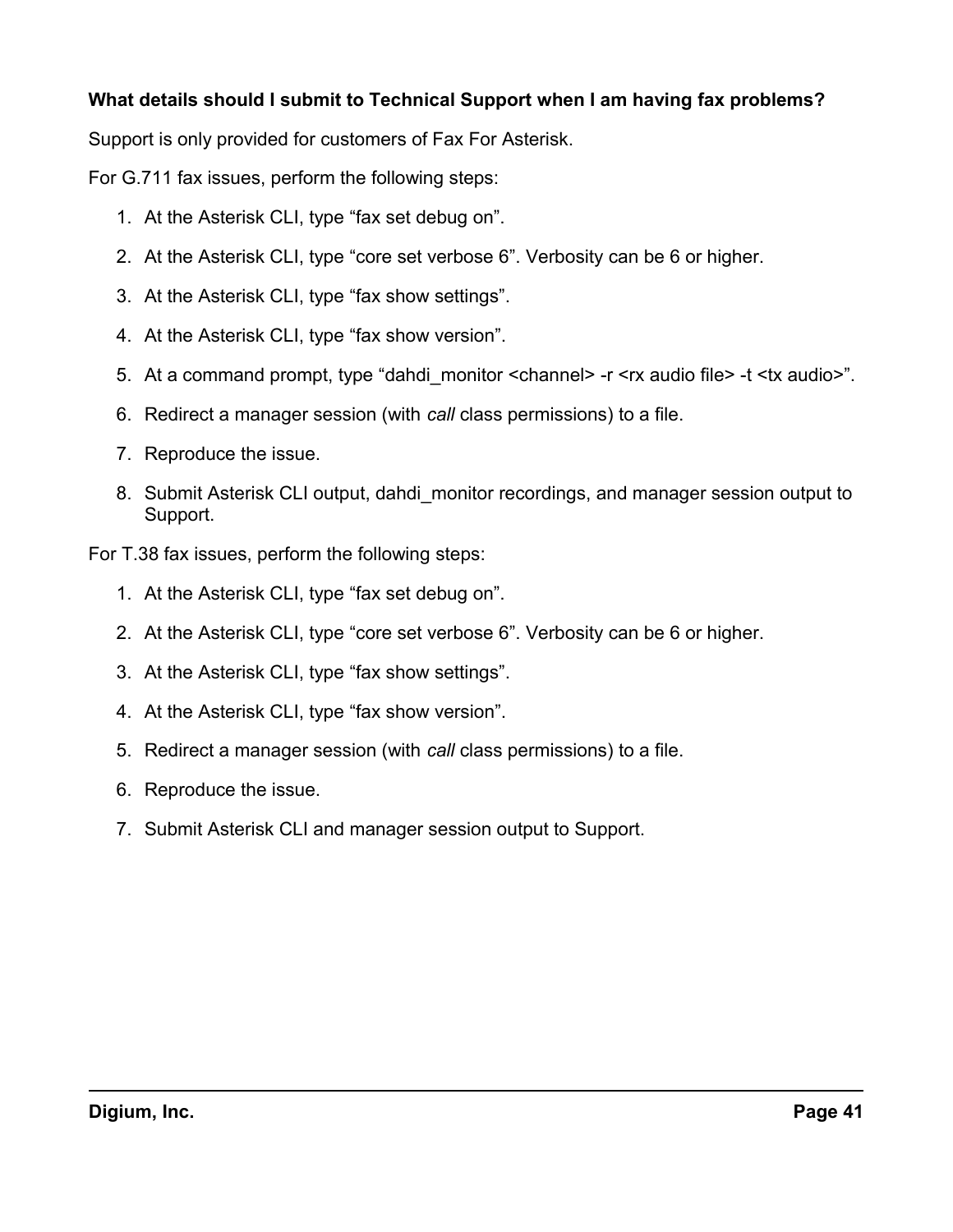#### <span id="page-41-0"></span>**Where can customers of Fax For Asterisk find answers to additional questions?**

There are several places to inquire for more information about Asterisk Digium products:

Digium Technical Support (+1.256.428.6161), or Toll Free in the U.S. (1.877.344.4861), is available 7am-8pm Central Time (GMT -6), Monday - Friday.

Asterisk users mailing list (*[www.asterisk.org](http://www.asterisk.org/)*, *[lists.digium.com](http://lists.digium.com/)*)

IRC channel **#asterisk** on (irc.freenode.net)

#### **Subscription Services Program**

Digium is dedicated to supporting your Asterisk system by offering full technical support through our Subscription Services Program. Through this program, you can be at ease knowing that your business will always have access to the Asterisk experts. Pricing on Subscription Services may be obtained from your nearest reseller or you may call Digium Sales for referral to your nearest reseller at +1.256.428.6000 or e-mail [sales@digium.com.](mailto:sales@digium.com)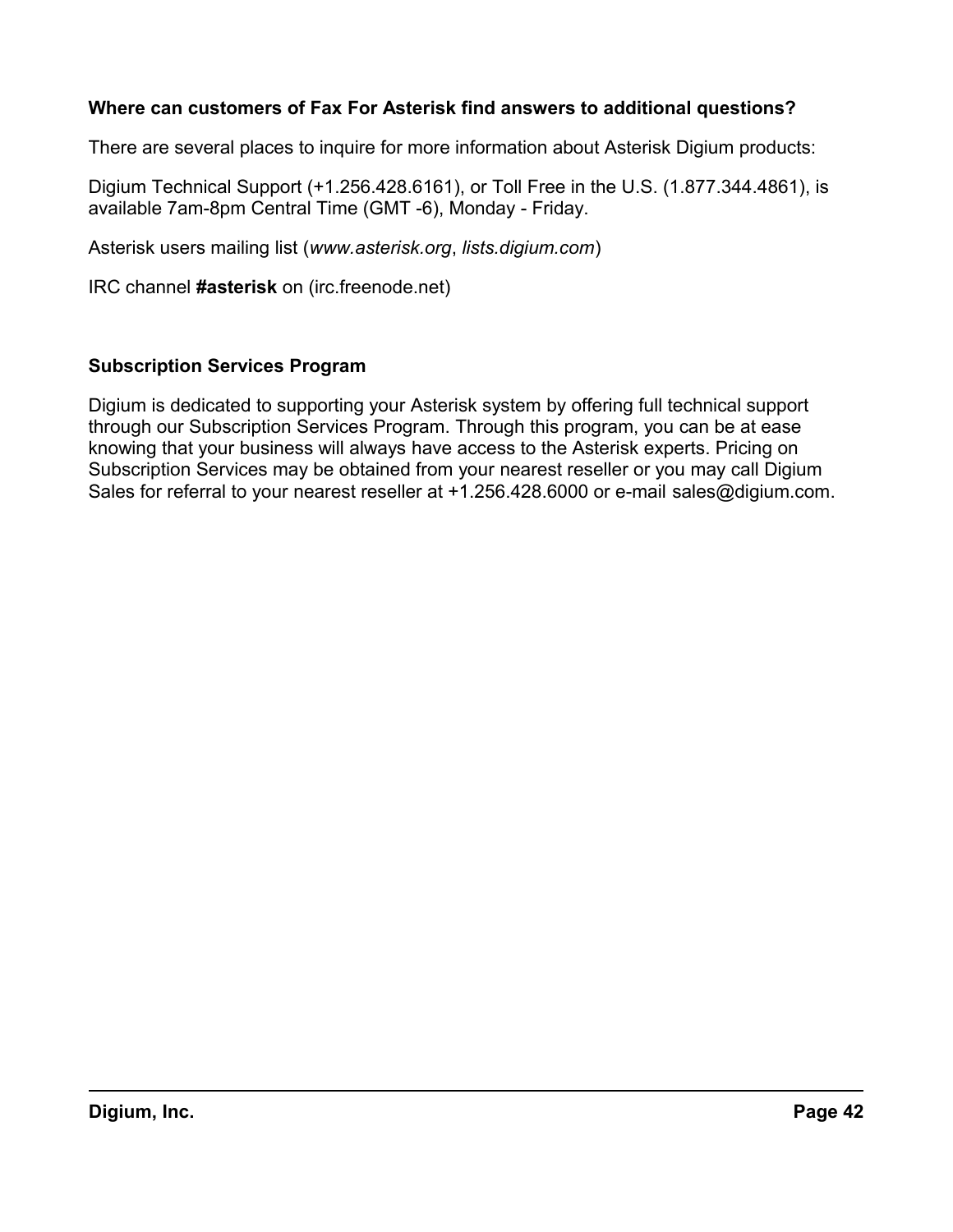## <span id="page-42-1"></span><span id="page-42-0"></span> **A.1 Simple Fax Transmit / Receive**

The following is a dialplan example for a simple fax transmit and receive.

```
[fax-rx]
exten => receive,1,NoOp(**** FAX RECEIVE ****)
exten => receive,n,Set(GLOBAL(FAXCOUNT)=$[ ${GLOBAL(FAXCOUNT)} + 1 ])
exten => receive, n, Set (FAXCOUNT=${GLOBAL (FAXCOUNT) })
exten => receive,n,Set(FAXFILE=fax-${FAXCOUNT}-rx.tif)
exten => receive, n, Set (GLOBAL (LASTFAXCALLERNUM) =$ {CALLERID(num) })
exten => receive, n, Set (GLOBAL (LASTFAXCALLERNAME) = $ {CALLERID (name) })
exten => receive,n,NoOp(**** SETTING FAXOPT ****)
exten => receive,n,Set(FAXOPT(ecm)=yes)
exten => receive,n,Set(FAXOPT(headerinfo)=MY FAXBACK RX)
exten => receive,n,Set(FAXOPT(localstationid)=1234567890)
exten => receive, n, Set (FAXOPT (maxrate) = 14400)
exten => r = receive, n, Set (FAXOPT (minrate) = 2400)
exten => receive,n,NoOp(FAXOPT(ecm) : ${FAXOPT(ecm)})
exten => receive,n,NoOp(FAXOPT(headerinfo) : ${FAXOPT(headerinfo)})
exten => receive,n,NoOp(FAXOPT(localstationid) : ${FAXOPT(localstationid)})
exten => receive,n,NoOp(FAXOPT(maxrate) : ${FAXOPT(maxrate)})
exten => receive,n,NoOp(FAXOPT(minrate) : ${FAXOPT(minrate)})
exten => receive,n,NoOp(**** RECEIVING FAX : ${FAXFILE} ****)
exten => receive, n, ReceiveFAX(/home/dwayne/faxin/${FAXFILE})
; Hangup! Print FAXOPTs
exten => h, 1, Noop(FAXOPT(ecm) : ${FAXOPT(ecm)})
exten => h,n,NoOp(FAXOPT(filename) : ${FAXOPT(filename)})
exten => h,n,NoOp(FAXOPT(headerinfo) : ${FAXOPT(headerinfo)})
exten => h,n,NoOp(FAXOPT(localstationid) : ${FAXOPT(localstationid)})
exten => h, n, NoOp(FAXOPT(maxrate) : ${FAXOPT(maxrate)})
exten => h,n,NoOp(FAXOPT(minrate) : ${FAXOPT(minrate)})
exten => h,n,NoOp(FAXOPT(pages) : ${FAXOPT(pages)})
exten => h,n, NoOp(FAXOPT(rate) : \S{FAXOPT(rate)})
exten => h,n,NoOp(FAXOPT(remotestationid) : \S{FAXOPT(remotestationid)})
exten => h,n,NoOp(FAXOPT(resolution) : ${FAXOPT(resolution)})
```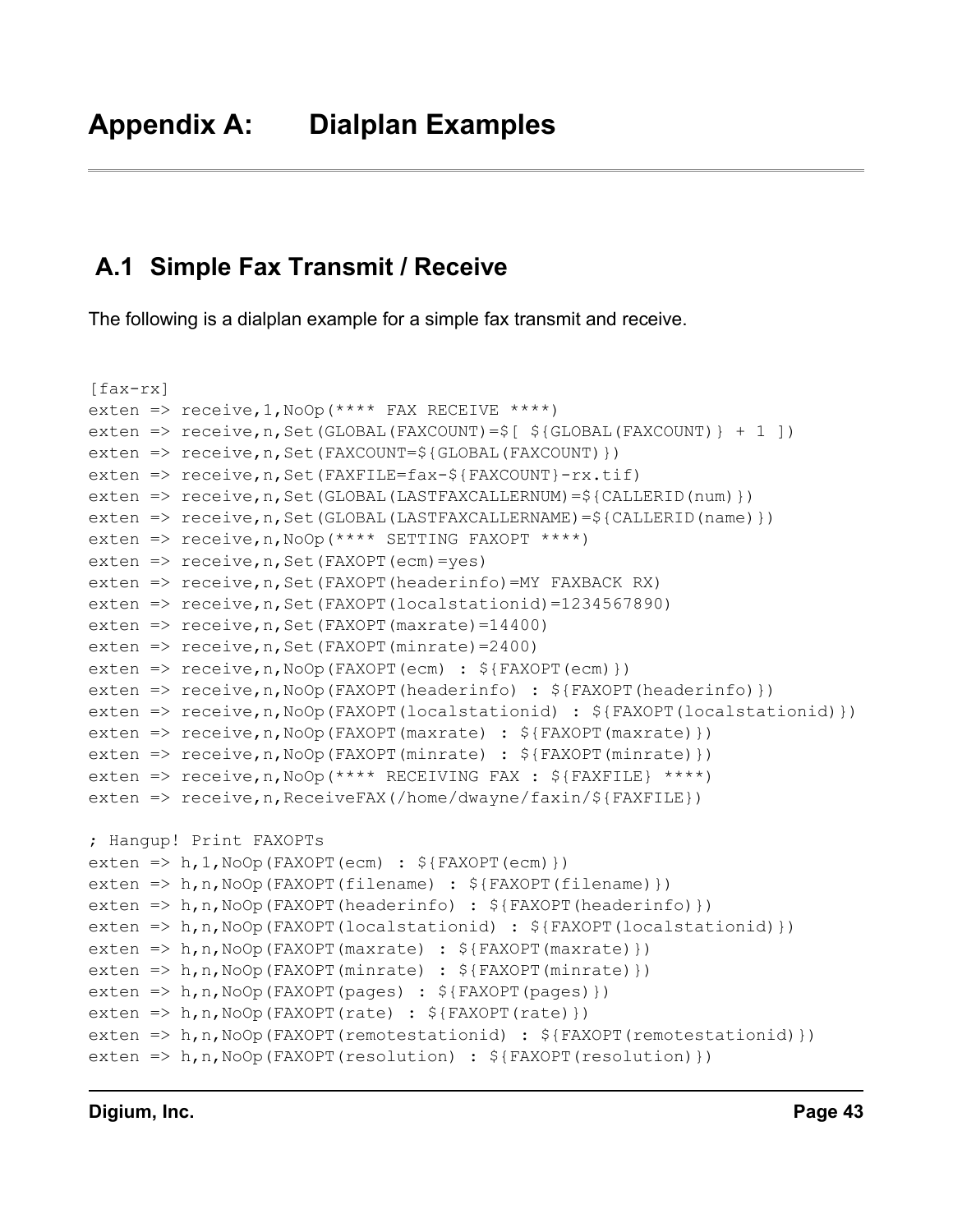```
exten => h,n,NoOp(FAXOPT(status) : ${FAXOPT(status)})
exten => h,n,NoOp(FAXOPT(statusstr) : ${FAXOPT(statusstr)})
exten => h,n,NoOp(FAXOPT(error) : ${FAXOPT(error)})
[fax-tx]
exten => send, 1, NoOp(**** SENDING FAX ****)
exten \Rightarrow send, n, Wait (6)
exten => send, n, Set (GLOBAL (FAXCOUNT) = \S [ \S {GLOBAL (FAXCOUNT) } + 1 ])
exten => send, n, Set(FAXCOUNT=${GLOBAL(FAXCOUNT)})
exten => send, n, Set (FAXFILE=dw-faxout.tif)
; Set FAXOPTs
exten => send,n,NoOp(**** SETTING FAXOPT ****)
exten => send, n, Set (FAXOPT (ecm) = yes)
exten => send, n, Set (FAXOPT (headerinfo)=Fax from $
{GLOBAL(LASTFAXCALLERNAME)} at ${GLOBAL(LASTFAXCALLERNUM)} was received.)
exten => send, n, Set (FAXOPT (localstationid) = 1234567890)
exten => send, n, Set (FAXOPT (maxrate) = 14400)
exten \Rightarrow send, n, Set (FAXOPT (minrate) = 2400)
; Send the fax
exten => send,n,NoOp(**** SENDING FAX : ${FAXFILE} ****)
exten => send, n, SendFAX(/home/dwayne/faxout/${FAXFILE}, d)
; Hangup! Print FAXOPTs
exten => h, 1, NoOp(FAXOPT(ecm) : ${FAXOPT(ecm)})
exten => h,n,NoOp(FAXOPT(filename) : ${FAXOPT(filename)})
exten => h,n,NoOp(FAXOPT(headerinfo) : ${FAXOPT(headerinfo)})
exten => h,n,NoOp(FAXOPT(localstationid) : ${FAXOPT(localstationid)})
exten => h,n,NoOp(FAXOPT(maxrate) : ${FAXOPT(maxrate)})
exten => h,n,NoOp(FAXOPT(minrate) : ${FAXOPT(minrate)})
exten => h,n,NoOp(FAXOPT(pages) : ${FAXOPT(pages)})
exten => h,n, NoOp(FAXOPT(rate) : \S{FAXOPT(rate)})
exten => h,n,NoOp(FAXOPT(remotestationid) : \S{FAXOPT(remotestationid)})
exten => h,n,NoOp(FAXOPT(resolution) : ${FAXOPT(resolution)})
exten => h,n,NoOp(FAXOPT(status) : ${FAXOPT(status)})
exten => h,n,NoOp(FAXOPT(statusstr) : ${FAXOPT(statusstr)})
exten => h,n,NoOp(FAXOPT(error) : ${FAXOPT(error)})
[default]
exten => fax, 1, NoOp (**** FAX DETECTED ****)
exten \Rightarrow fax, n, Goto (fax-rx, receive, 1)
```
# <span id="page-43-0"></span> **A.2 Trunk, app\_fax, and SpanDSP 0.0.6**

Dialplan compatibility between Open Source Asterisk trunk using res fax/res fax digium and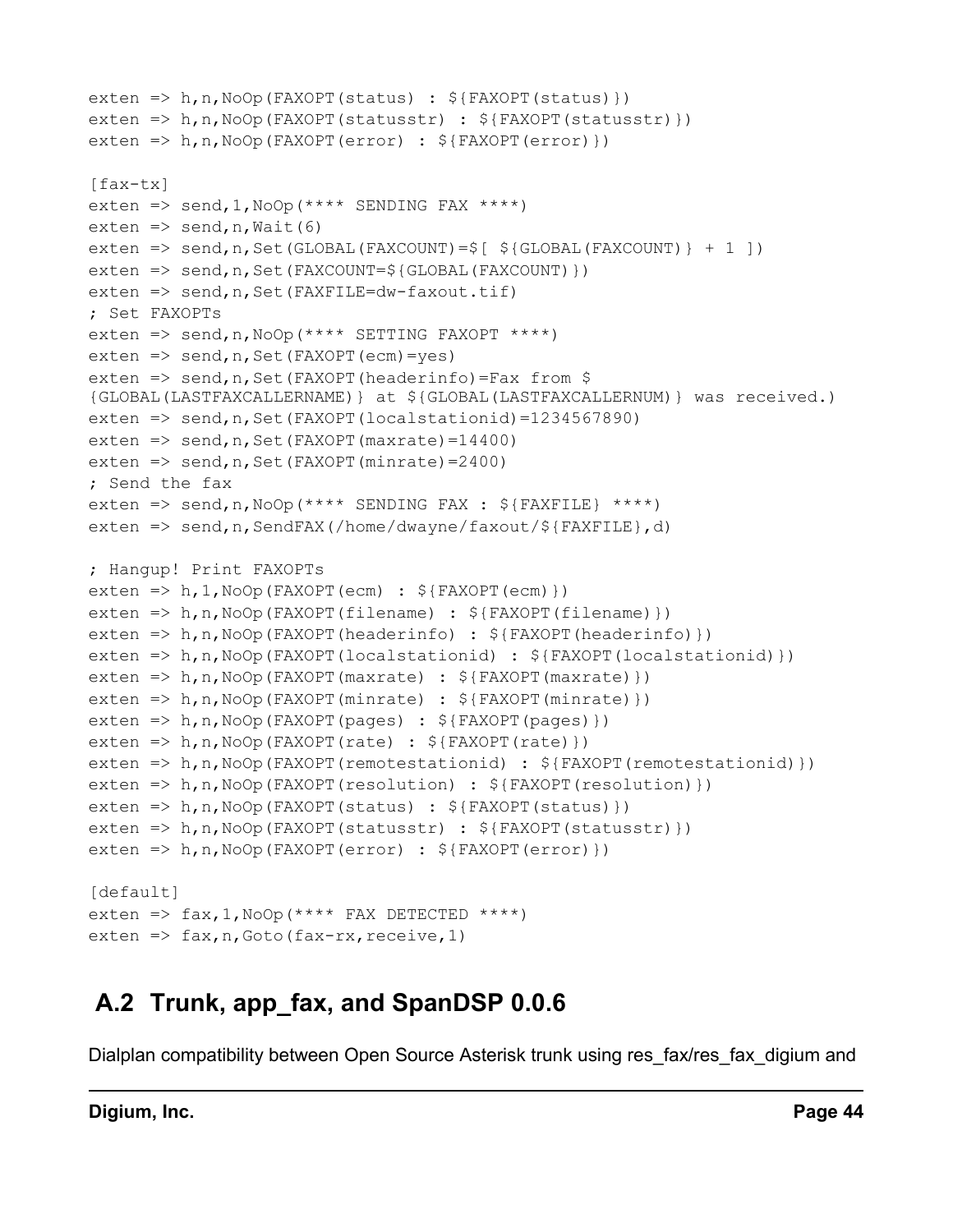app fax/SpanDSP-0.0.6 was tested using the dialplan below.

```
• Inconsistencies between applications:
```
- The FAXSTATUSSTRING channel variable is not used by the Open Source Asterisk trunk app\_fax module.
- The res fax/res fax digium modules do not currently support the ReceiveFAX 'c' (caller mode) option and the SendFAX 'a' (calling mode) arguments.

```
exten => 100, 1, Wait (1)
exten \Rightarrow 100, n, Answer()
exten => 100, n, Set (GLOBAL (FAXCOUNT) =\S [ \S {GLOBAL (FAXCOUNT) } + 1 ])
exten => 100, n, Set(FAXCOUNT=${GLOBAL(FAXCOUNT)})
exten => 100, n, Set (FAXFILE=fax-\S{FAXCOUNT}-rx.tif)
exten => 100, n, Set(LOCALHEADERINFO=Receiving fax number ${FAXCOUNT})
exten => 100, n, Set (LOCALSTATIONID=${FAXCOUNT})
exten => 100, n, ReceiveFAX(${GLOBAL(FAXRXDIR)}/${FAXFILE})
ext{en} => 111, 1, Wait (1)
exten \Rightarrow 111, n, Answer()
exten => 111, n, Set (GLOBAL (FAXCOUNT) = \S [ \S {GLOBAL (FAXCOUNT) } + 1 ])
exten => 111, n, Set(FAXCOUNT=${GLOBAL(FAXCOUNT)})
exten => 111, n, Set (LOCALHEADERINFO=Sending fax number ${FAXCOUNT})
exten => 111, n, Set (LOCALSTATIONID=${FAXCOUNT})
exten => 111, n, Set (NUMPAGES=${RAND(1,3)})
exten => 111, n, GotoIf(\S[\S{NUMPAGES} = 1]?send1page:)
exten => 111,n,GotoIf($[${NUMPAGES} = 2]?send11pages:)
exten => 111, n, GotoIf(\frac{5}{7}[\frac{5}{2}[NUMPAGES} = 3]?send20pages:)
exten => 111, n (send20pages), Set (FAXFILE=${GLOBAL (FAX20PAGES) })
exten \Rightarrow 111, n, Goto (sendit)
exten => 111, n(send11pages), Set(FAXFILE=${GLOBAL(FAX11PAGES)})
exten \Rightarrow 111, n, Goto (sendit)
exten => 111, n(send1page), Set(FAXFILE=${GLOBAL(FAX1PAGE)})
exten => 111,n(sendit),SendFAX(${GLOBAL(FAXTXDIR)}/${FAXFILE})
exten => h, 1, NoOp(FaxStatus : ${FAXSTATUS})
exten => h,n,NoOp(FaxStatusString : ${FAXSTATUSSTRING})
exten => h,n,NoOp(FaxError : ${FAXERROR})
exten => h,n,NoOp(RemoteStationID : ${REMOTESTATIONID})
exten => h, n, Noop(FaxPages : ${FAXPAGES})
exten => h,n,NoOp(FaxBitRate : ${FAXBITRATE})
exten => h, n, NoOp(FaxResolution : $FAXRESOLUTION)
```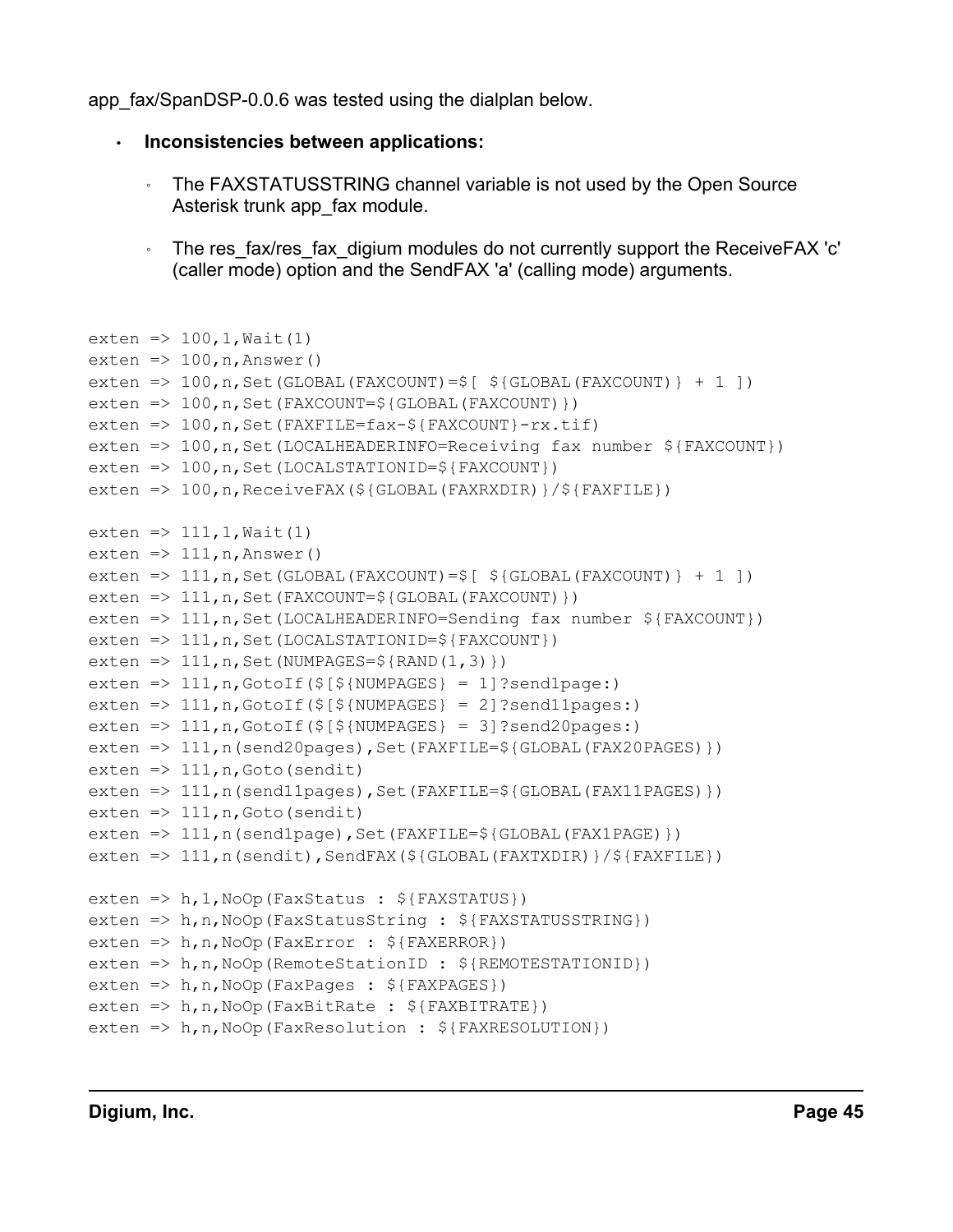# <span id="page-45-0"></span> **A.3 Asterisk 1.4, agx-ast-addons, and SpanDSP 0.0.4**

Dialplan compatibility of Asterisk 1.4 dialplans using agx-ast-addons with SpanDSP was tested.

- **Inconsistencies between applications:**
	- The app rxfax and app txfax modules register "RxFAX" and "TxFAX" instead of "ReceiveFAX" and "SendFAX". To ease the conversion from SpanDSP-based fax applications to res\_fax on 1.4 versions of Asterisk *rxtxappnames=yes* can be specified in /etc/asterisk/res\_fax.conf. This configuration option will register "RxFAX" and "TxFAX" application names instead of "ReceiveFAX" and "SendFAX".
	- The app rxfax and app txfax modules use PHASEESTATUS and PHASEESTRING channel variables. These channel variables were added to the 1.4 version of res fax, and deprecated, to ease the conversion to res fax. The 1.4 versions of res\_fax will set PHASEESTATUS and PHASEESTRING to the same value as the FAXSTATUS and FAXSTATUSSTRING channel variables. The 1.4 versions of res fax will create all 4 channel variables (PHASEESTATUS, PHASEESTRING, FAXSTATUS, and FAXSTATUSSTRING) before the fax applications exit. The recommended dialplan modification is to move away from channel variables in favor of the FAXOPT dialplan function. The example below illustrates replacement of these channel variables.

```
exten => h,n,NoOp(FAXOPT(status) : ${FAXOPT(status)})
exten => h,n,NoOp(FAXOPT(statusstr) : ${FAXOPT(statusstr)})
```
• The res fax/res fax digium modules do not currently support the RxFAX 'c' (caller mode) option and the TxFAX 'a' (calling mode) arguments.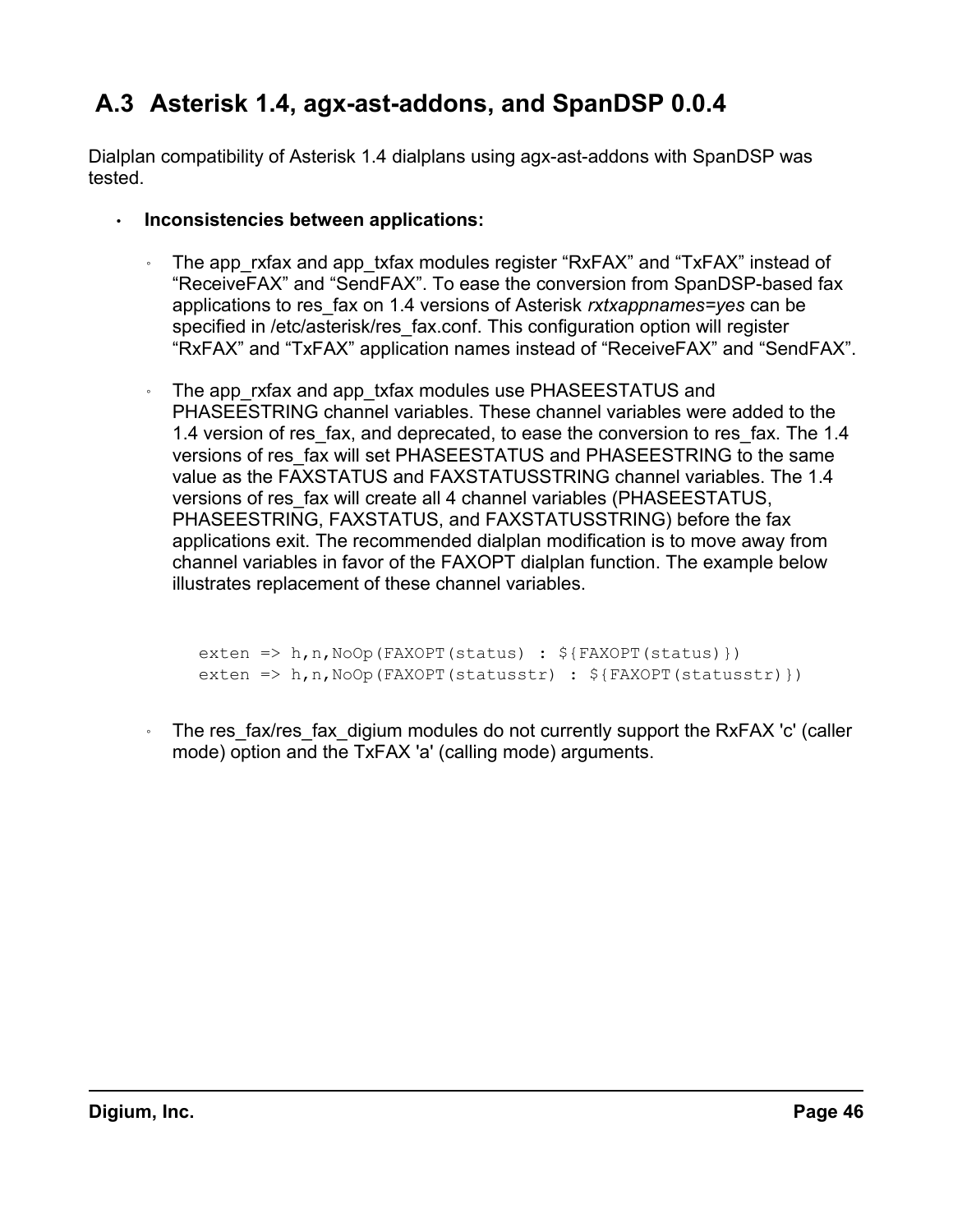The following is a list of components used for this comparison.

- Asterisk 1.4.22
- agx-ast-addons
	- svn URL: https://agx-ast-addons.svn.sourceforge.net/svnroot/agx-ast-addons
	- revision 40
- SpanDSP-0.0.4pre16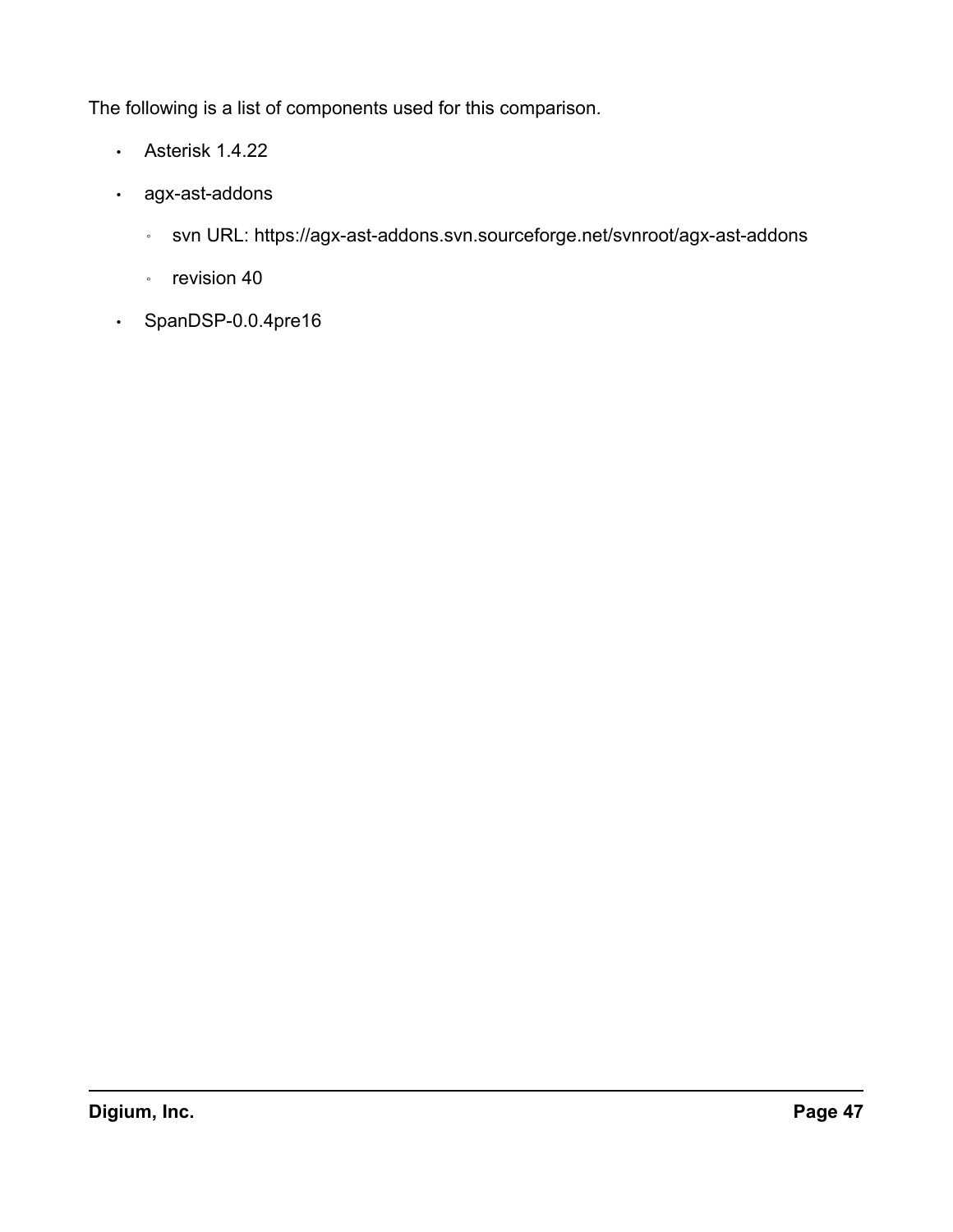#### <span id="page-47-0"></span>**ANSI** *American National Standards Institute*

An organization which proposes and establishes standards for international communications.

#### **asynchronous**

Not synchronized; not timed to an outside clock source. Transmission is controlled by start bits at the beginning and stop bits at the end of each character. Asynchronous communications are often found in internet access and remote office applications.

#### **attenuation**

The dissipation of a transmitted signal's power as it travels over a wire.

#### **bandwidth**

The capacity to carry traffic. Higher bandwidth indicates the ability to transfer more data in a given time period.

#### **bit**

The smallest element of information in a digital system. A bit can be either a zero or a one.

**bps** *bits per second*

A measurement of transmission speed across a data connection.

#### **broadband**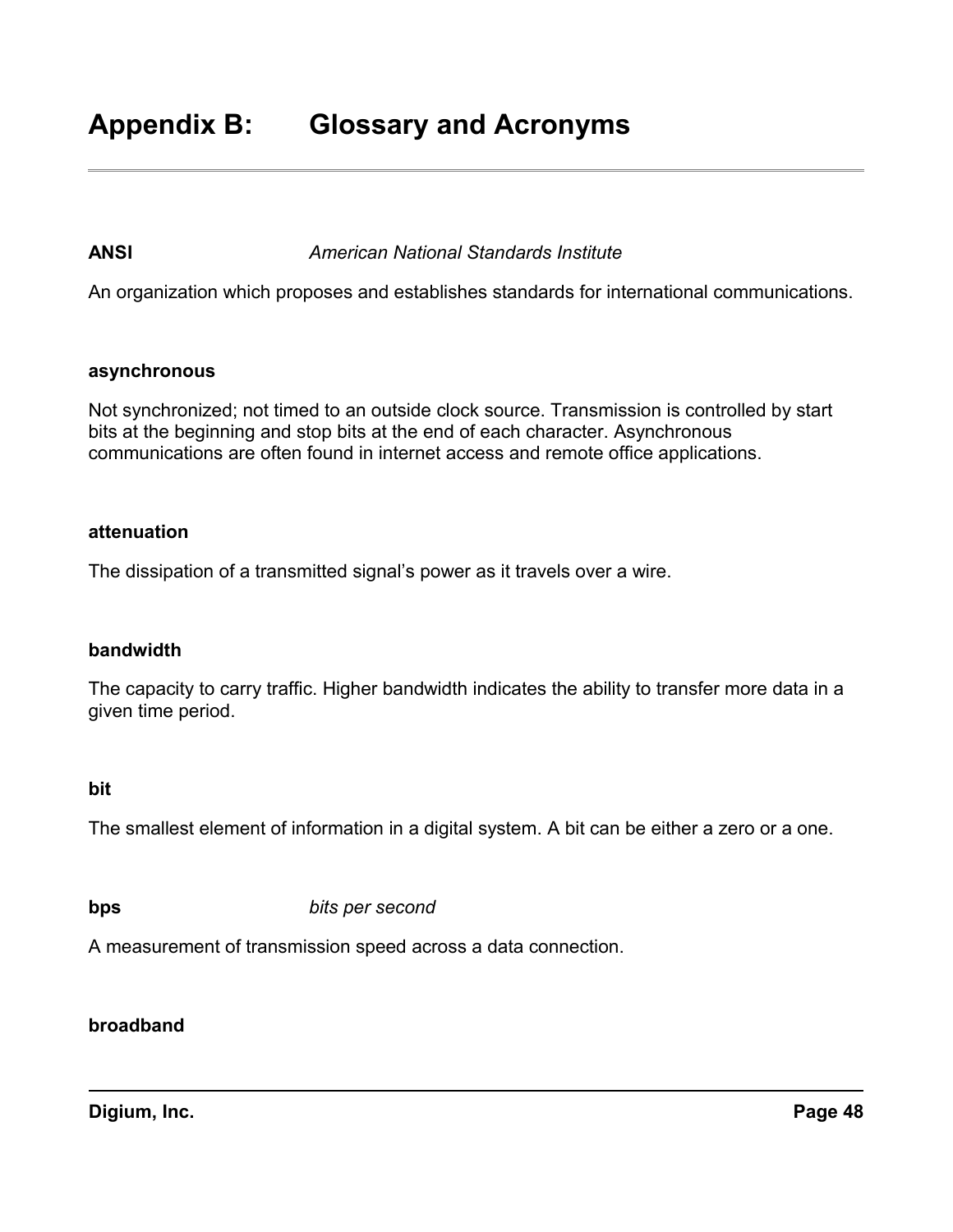Broadband transmission shares the bandwidth of a particular medium (copper or fiber optic) to integrate multiple signals. The channels take up different frequencies on the cable, integrating voice, data, and video over one line.

#### **channel**

A generic term for an individual data stream. Service providers can use multiplexing techniques to transmit multiple channels over a common medium.

### **Cat5**

Category of Performance for wiring and cabling. Cat 5 cabling support applications up to 100 MHz.

#### **Cat5E**

Category of Performance for wiring and cabling. Category 5 Enhanced wiring supports signal rates up to 100 MHz but adheres to stricter quality specifications.

#### **CLEC** *competitive local exchange carrier*

A term for telephone companies established after the Telecommunications Act of 1996 deregulated the LECs. CLECs compete with ILECs to offer local service. See also LEC and ILEC.

#### **CO** *central office*

The CO houses local switching equipment. All local access lines in a particular geographic area terminate at this facility (which is usually owned and operated by an ILEC).

#### **CPE** *customer premises equipment*

Terminal equipment which is connected to the telecommunications network and which resides within the home or office of the customer. This includes telephones, modems, terminals, routers, and television set-top boxes.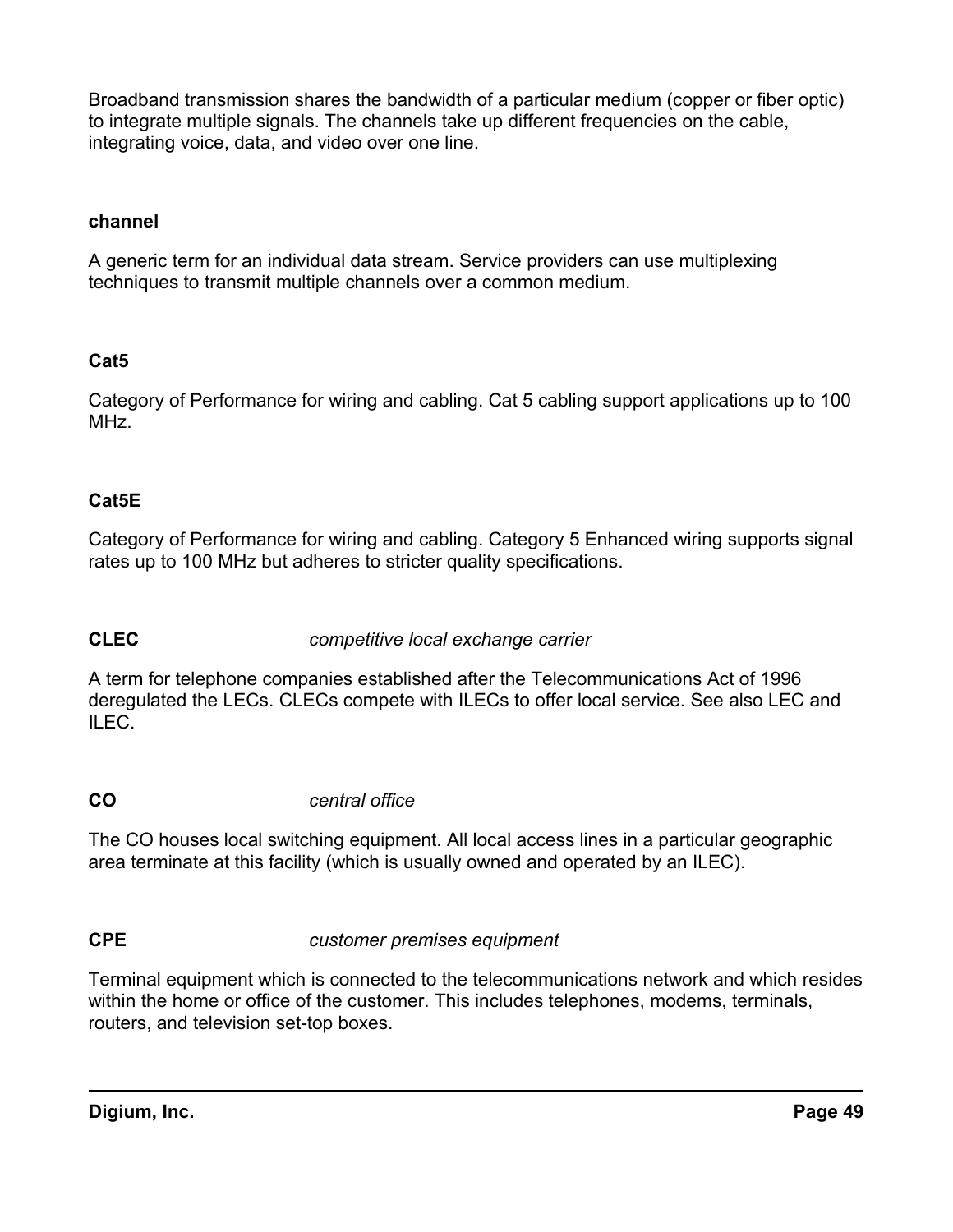### **DAHDI** *Digium Asterisk Hardware Device Interface*

A telephony project dedicated to implementing a reasonable and affordable computer telephony platform into the world marketplace. Also, the collective name for the Digiumprovided drivers for Digium telephony interface products.

#### **DS0** *Digital Signal, Level 0*

A voice grade channel of 64 Kbps. The worldwide standard speed for digitizing voice conversation using PCM (Pulse Code Modulation).

#### **DS1** *Digital Signal, Level 1*

1.544 Mbps in North America (T1) and Japan (J1) -up to 24 voice channels (DS0s), 2.048 Mbps in Europe (E1) - up to 32 voice channels (DS0s). DS1/T1/E1 lines are part of the PSTN.

#### **DS3** *Digital Signal, Level 3*

T3 in North America and Japan, E3 in Europe. Up to 672 voice channels (DS0s). DS3/T3/E3 lines are not part of the PSTN

#### **DTMF** *Dual Tone Multi-Frequency*

Push-button or touch tone dialing.

### **E1**

The European equivalent of North American T1, transmits data at 2.048 Mbps, up to 32 voice channels (DS0s).

### **E3**

The European equivalent of North American T3, transmits data at 34.368 Mbps, up to 512 voice channels (DS0s). Equivalent to 16 E1 lines.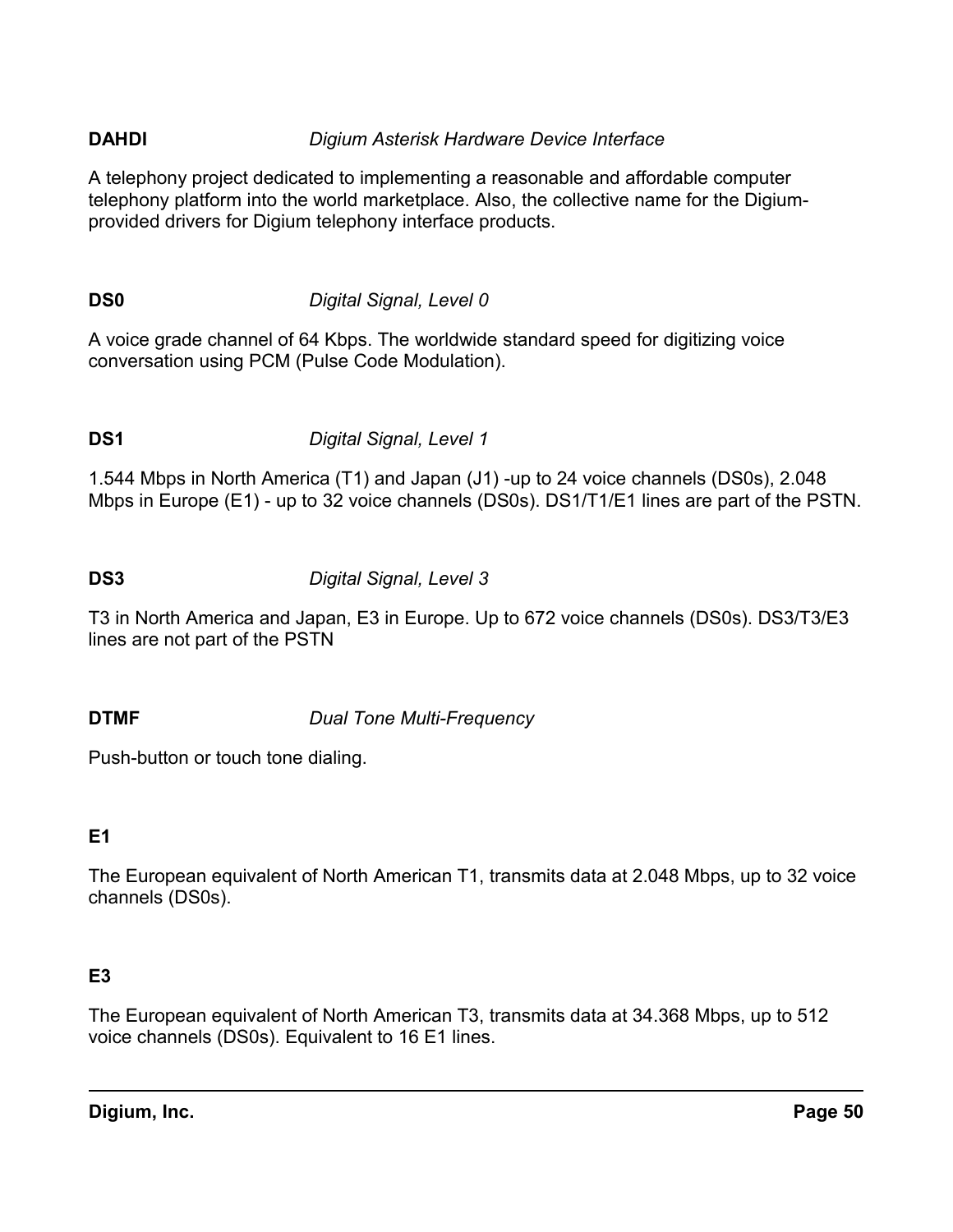**ECM** *Error Correction Mode*

**EMI** *Electromagnetic Interference*

Unwanted electrical noise present on a power line.

#### **Ethernet**

Ethernet is a family of frame-based computer networking technologies for local area networks (LANs). It defines a number of wiring and signaling standards for the Physical Layer of the OSI networking model, through means of network access at the Media Access Control (MAC) / Data Link Layer, and a common addressing format.

#### **full duplex**

Data transmission in two directions simultaneously.

**FXO** *Foreign Exchange Office*

Receives the ringing voltage from an FXS device.

**FXS** *Foreign Exchange Station*

Initiates and sends ringing voltage.

#### **G.711**

A recommendation by the Telecommunication Standardization Sector (ITU-T) for an algorithm designed to transmit and receive mulaw PCM voice and A-law at a digital bit rate of 64 Kbps. This algorithm is used for digital telephone sets on digital PBX.

**G.723.1**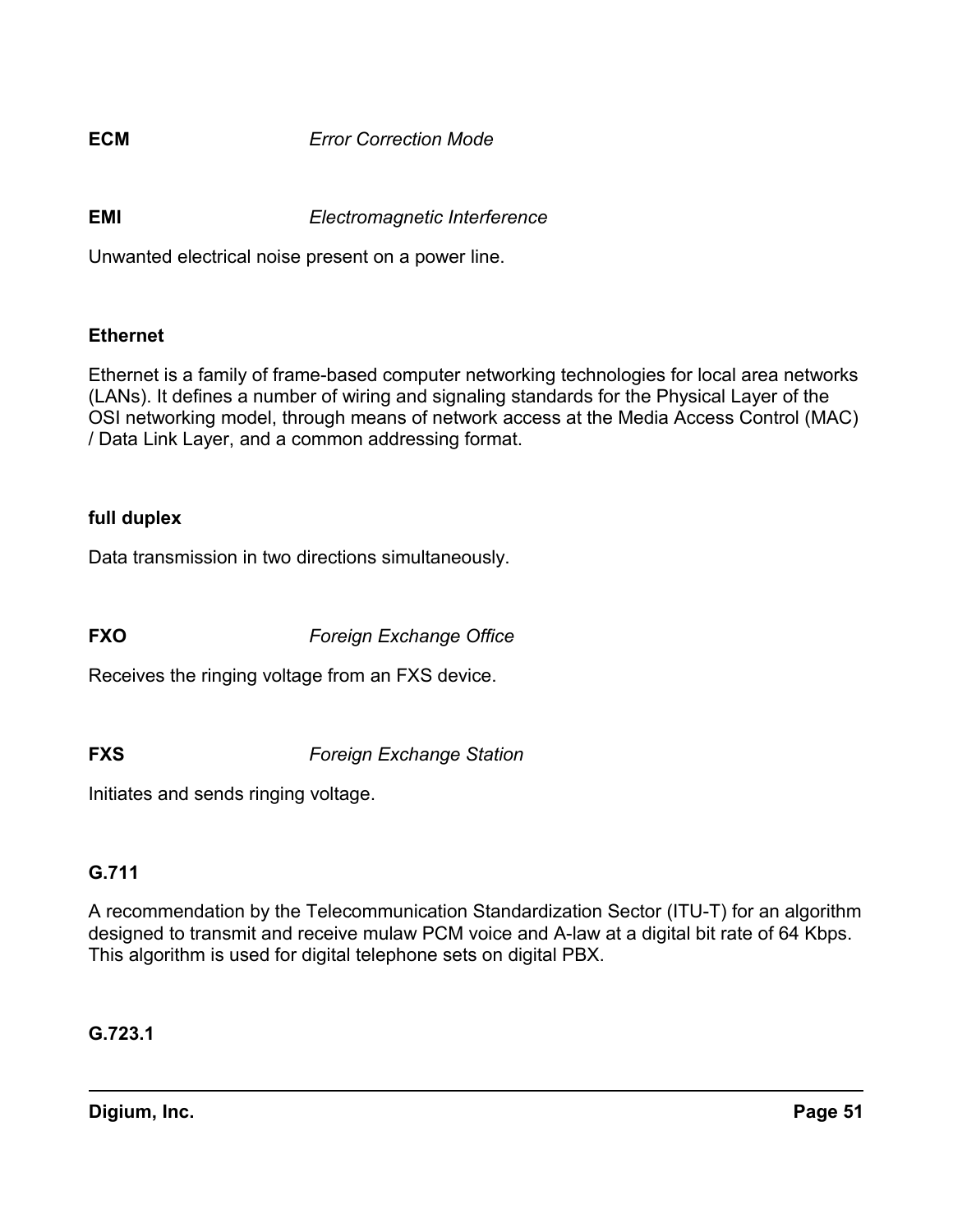A recommendation by the Telecommunication Standardization Sector (ITU-T) for an algorithm designed to transmit and receive audio over telephone lines at 6.3 Kbps or 5.3 Kbps.

#### **G.729a**

A recommendation by the Telecommunication Standardization Sector (ITU-T) for an algorithm designed to transmit and receive audio over telephone lines at 8 Kbps.

#### **H.323**

A recommendation by the Telecommunication Standardization Sector (ITU-T) for multimedia communications over packet-based networks.

#### **half duplex**

Data transmission in only one direction at a time.

**IAX** *Inter-Asterisk eXchange*

The native VoIP protocol used by Asterisk. It is an IETF standard used to enable VoIP connections between Asterisk servers, and between servers and clients that also use the IAX protocol.

#### **ILBC** *internet Low Bitrate Codec*

A free speech codec used for voice over IP. It is designed for narrow band speech with a payload bitrate of 13.33 kbps (frame length = 30ms) and 15.2 kbps (frame length = 20 ms).

**ILEC** *incumbent local exchange carrier*

The LECs that were the original carriers in the market prior to the entry of competition and therefore have the dominant position in the market.

#### **interface**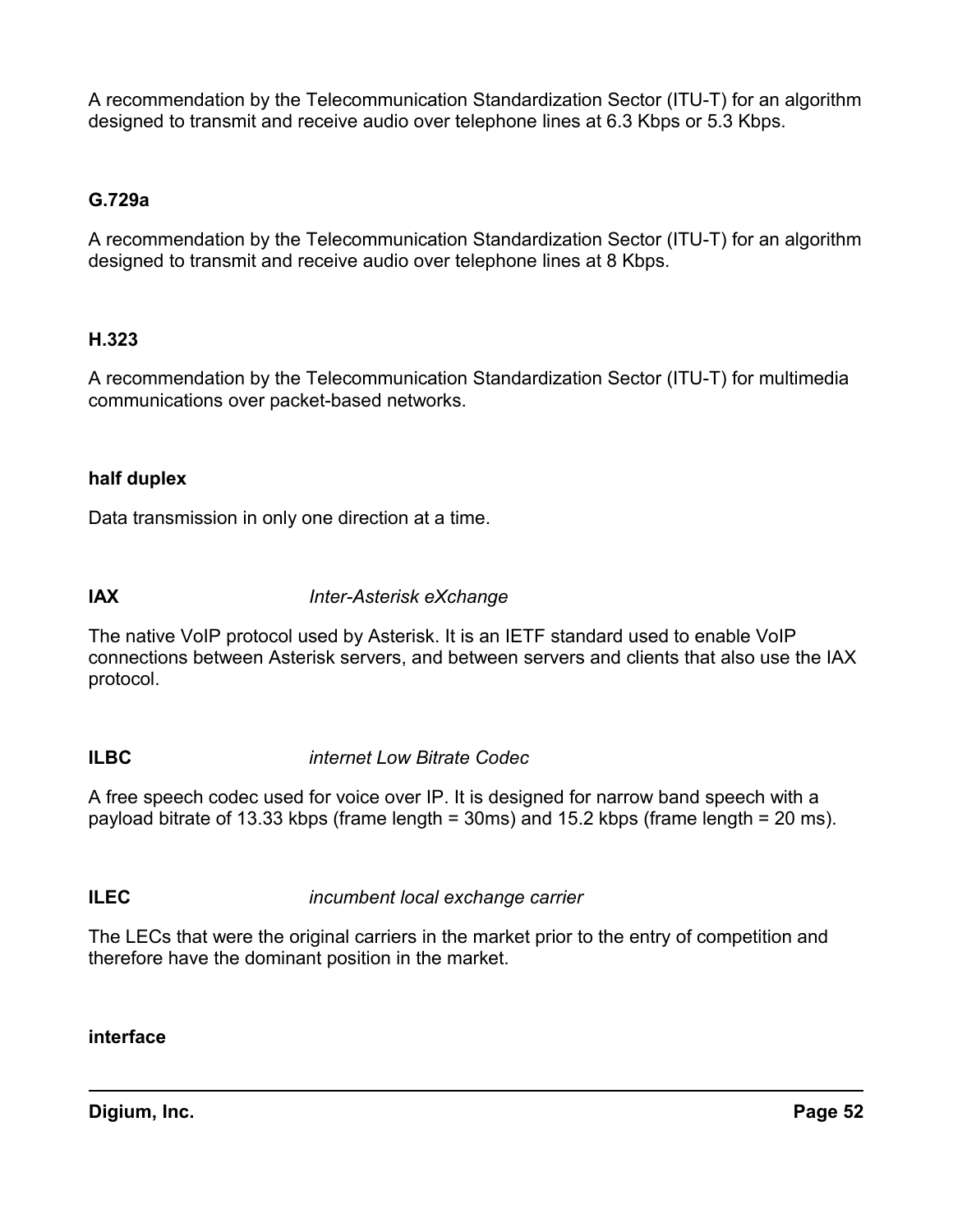A point of contact between two systems, networks, or devices.

**ISO** *International Standards Organization*

**LED** *light-emitting diode*

#### **Linux**

A robust, feature-packed open source operating system based on Unix that remains freely available on the internet. It boasts dependability and offers a wide range of compatibility with hardware and software. Asterisk is supported exclusively on Linux.

#### **loopback**

A state in which the transmit signal is reversed back as the receive signal, typically by a far end network element.

#### **MAC address** *Media Access Control address*

A quasi-unique identifier assigned to most network adapters or network interface cards (NICs) by the manufacturer for identification.

**MGCP** *Media Gateway Control Protocol*

#### **multiplexing**

Transmitting multiple signals over a single line or channel. FDM (frequency division multiplexing) and TDM (time division multiplexing) are the two most common methods. FDM separates signals by dividing the data onto different carrier frequencies, and TDM separates signals by interleaving bits one after the other.

**MUX** *multiplexer*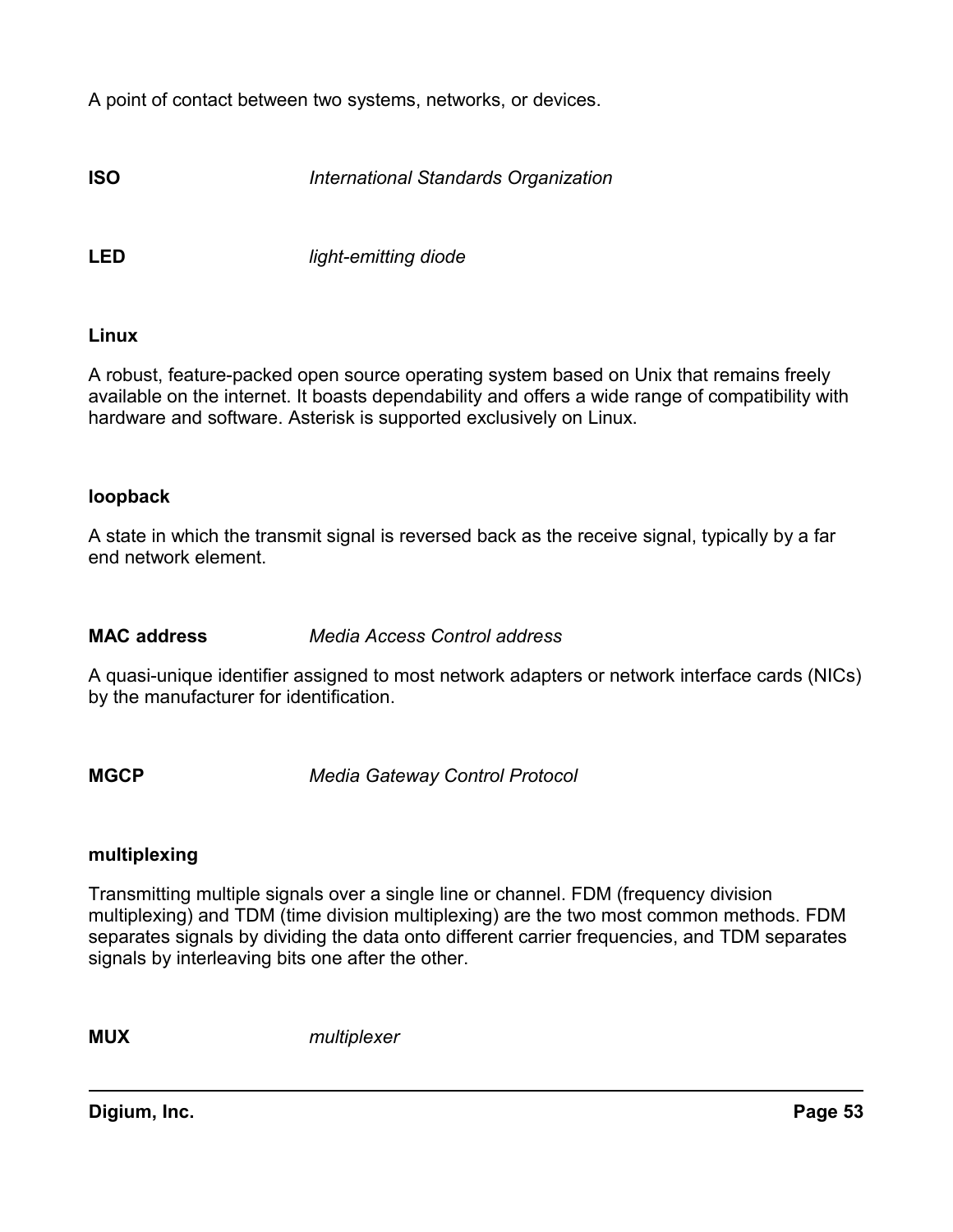A device which transmits multiple signals over a single communications line or channel. See multiplexing.

#### **open source**

Software distributed as source code under licenses guaranteeing anybody rights to freely use, modify, and redistribute the code.

**OSI Reference Model** *Open Systems Interconnection Reference Model*

An abstract description for layered communications and computer network protocol design.

#### **packet**

A formatted unit of data carried by a packet mode computer network.

**PBX** *private branch exchange*

A smaller version of a phone company's large central switching office. Example: Asterisk.

**PCI** *peripheral component interconnect*

A standard bus used in most computers to connect peripheral devices.

**PDF** *Portable Document Format*

A file format created by Adobe Systems Incorporated for document exchange. PDF is used for representing two-dimensional documents in a manner independent of the application software, hardware, and operating system.

#### **POP** *point of presence*

The physical connection point between a network and a telephone network. A POP is usually a network node serving as the equivalent of a CO to a network service provider or an interexchange carrier.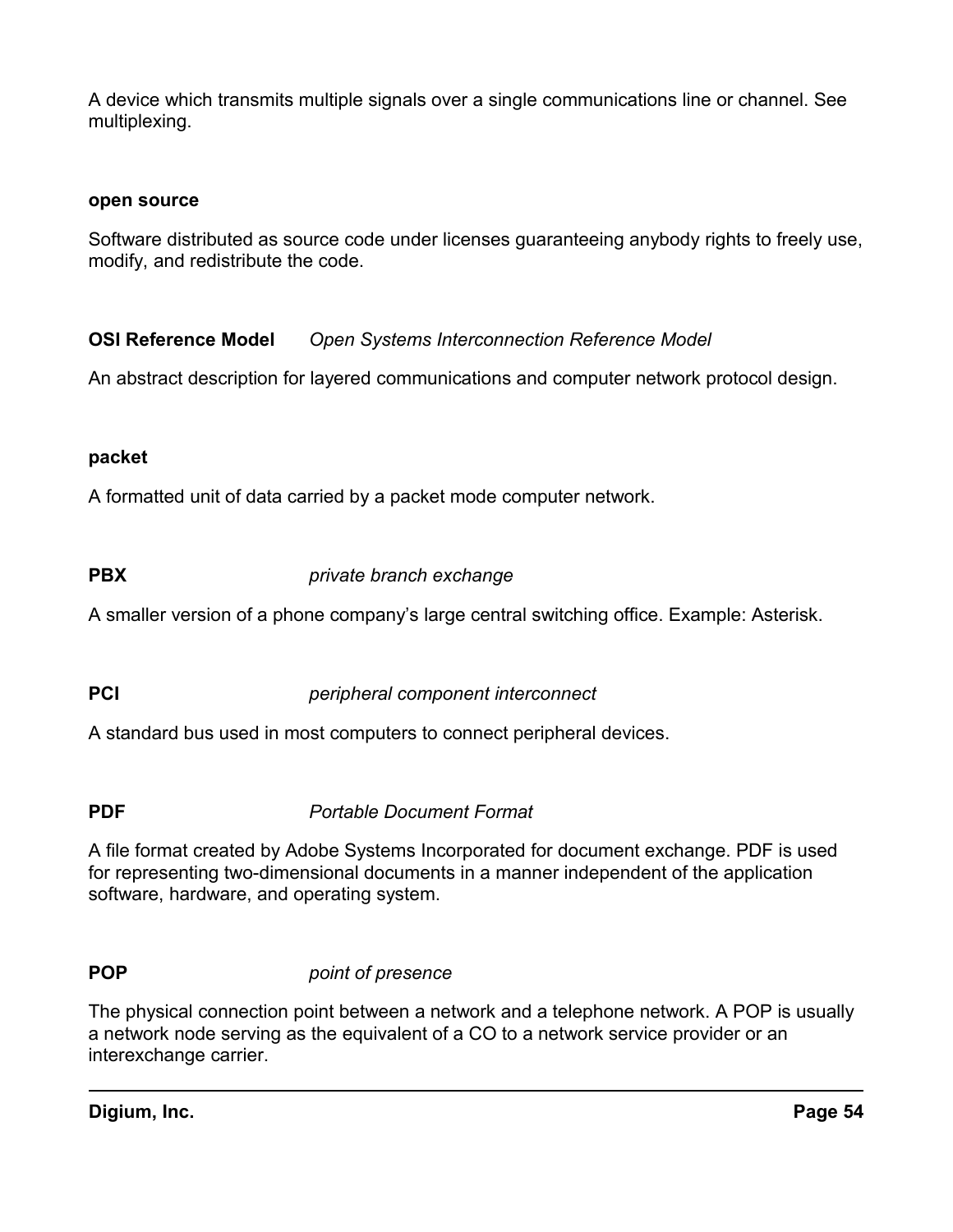#### **POTS** *plain old telephone service*

Standard phone service over the public switched telephone network (PSTN). This service provides analog bandwidth of less than 4 kHz.

### **PPP** *point-to-point protocol*

Type of communications link that connects a single device to another single device, such as a remote terminal to a host computer.

### **PSTN** *public switched telephone network*

The public switched telephone network (PSTN) is the network of the world's public circuitswitched telephone networks. Originally a network of fixed-line analog telephone systems, the PSTN is now almost entirely digital, and now includes mobile as well as fixed telephones.

#### **QoS** *quality of service*

A measure of telephone service, as specified by the Public Service Commission.

#### **RJ11**

A six-pin jack typically used for connecting telephones, modems, and fax machines in residential and business settings to PBX or the local telephone CO.

**SIP** *Session Initiation Protocol*

An IETF standard for setting up sessions between one or more clients. It is currently the leading signaling protocol for Voice over IP, gradually replacing H.323.

#### **source code**

Any collection of statements or declarations written in some human-readable computer programming language.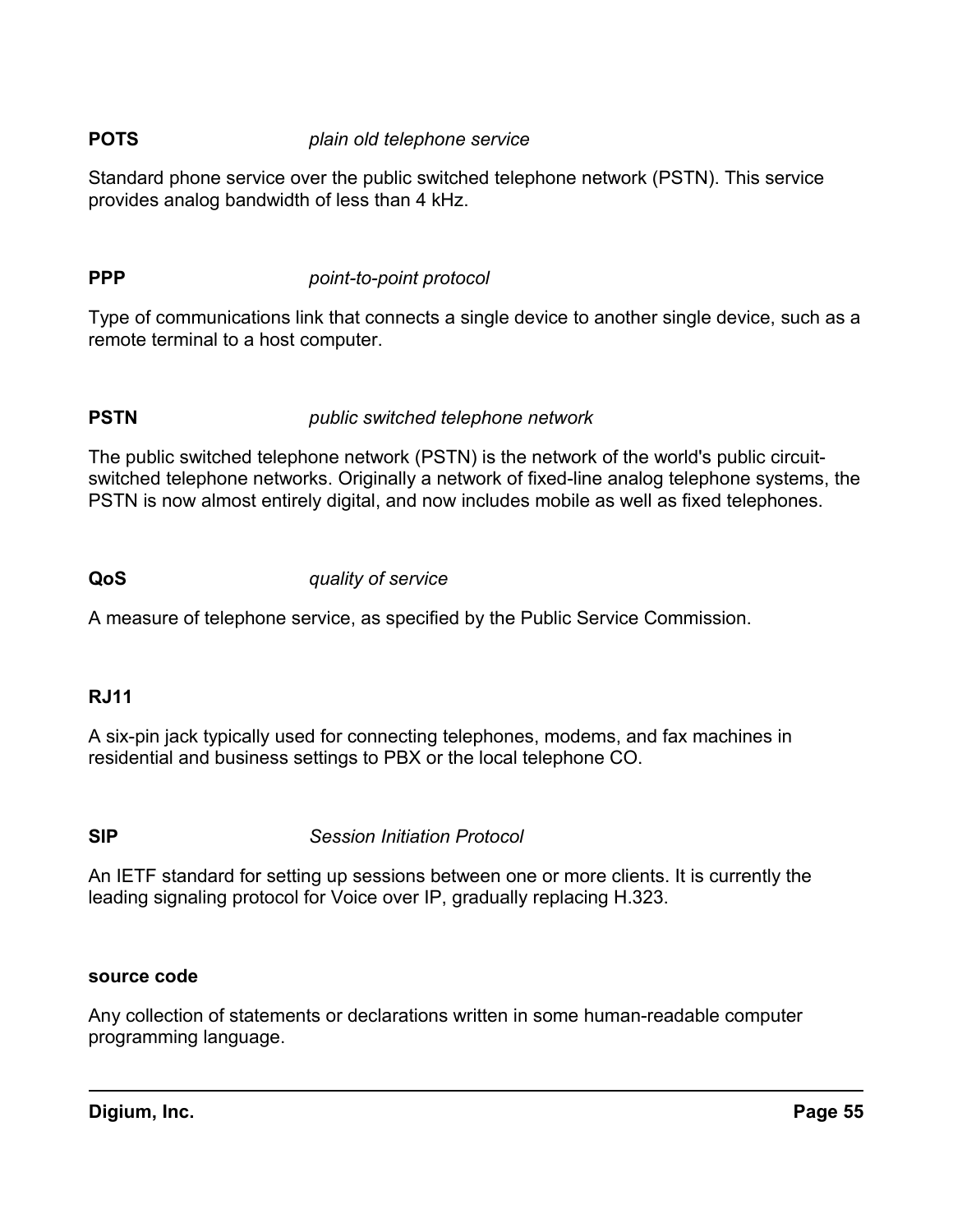### **T.30**

A recommendation by the Telecommunication Standardization Sector (ITU-T) for Group 3 fax machines that specifies the handshaking, protocols, and error correction. T.4 and T.30 make up the complete standard for Group 3 fax.

#### **T.38**

A recommendation by the Telecommunication Standardization Sector (ITU-T) to permit faxes to be transported across IP networks between existing Group 3 fax terminals in real time.

### **T.4**

A recommendation by the Telecommunication Standardization Sector (ITU-T) for Group 3 fax machines that specifies the page dimensions, resolutions, and compression scheme. T.4 and T.30 make up the complete standard for Group 3 fax.

#### **T1**

A dedicated digital carrier facility which transmits up to 24 voice channels (DS0s) and transmits data at 1.544 Mbps. Commonly used to carry traffic to and from private business networks and ISPs.

#### **T3**

A dedicated digital carrier facility which consists of 28 T1 lines and transmits data at 44.736 Mbps. Equivalent to 672 voice channels (DS0s).

**TDM** *time division multiplexer*

A device that supports simultaneous transmission of multiple data streams into a single highspeed data stream. TDM separates signals by interleaving bits one after the other.

**telco**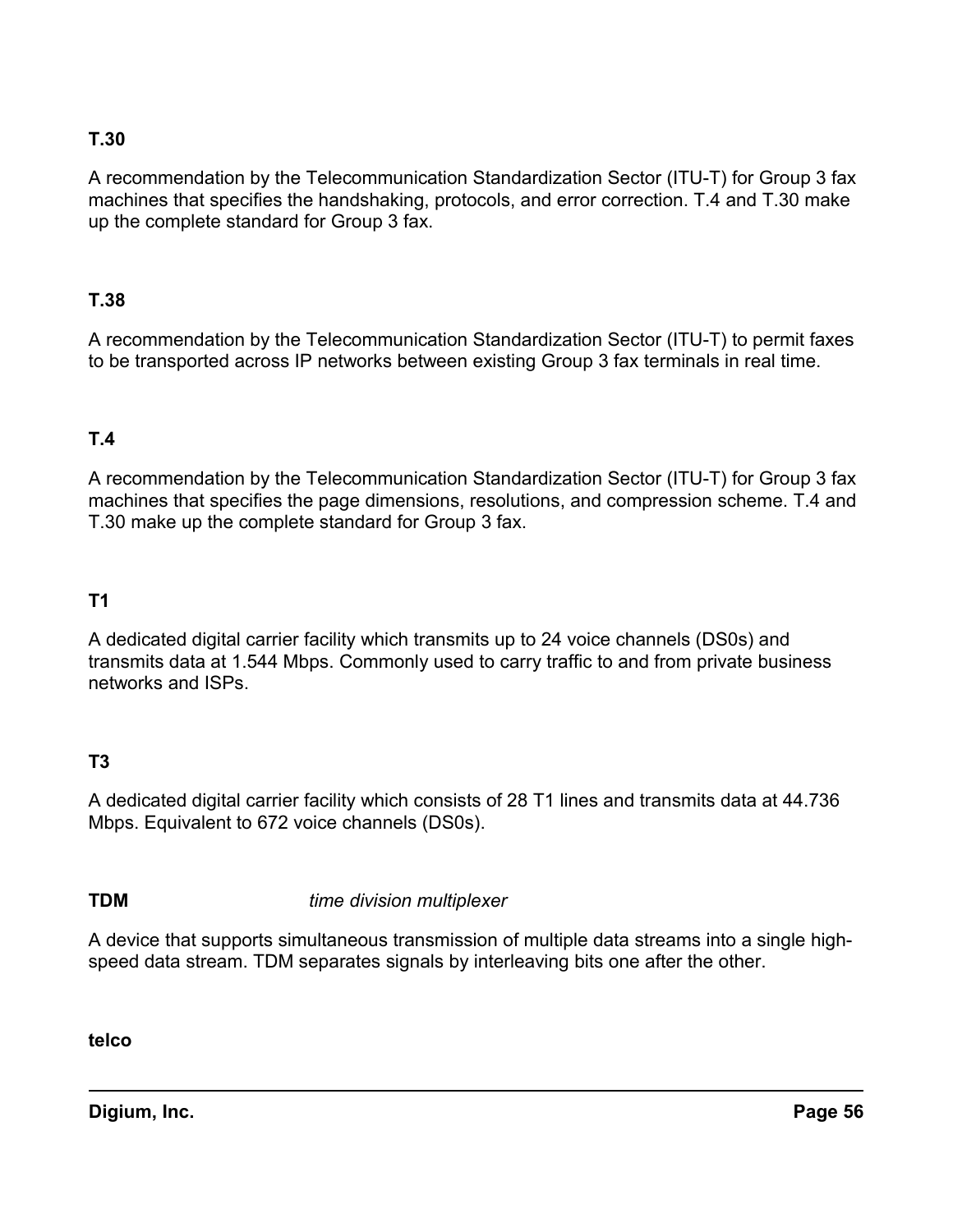A generic name which refers to the telephone companies throughout the world, including RBOCs, LECs, and PTTs.

#### **TIFF** *Tagged Image File Format*

A file format for storing images.

#### **tip and ring**

The standard termination on the two conductors of a telephone circuit; named after the physical appearance of the contact areas on the jack plug.

#### **twisted pair**

Two copper wires commonly used for telephony and data communications. The wires are wrapped loosely around each other to minimize radio frequency interference or interference from other pairs in the same bundle.

**V** *volts*

#### **V.17**

A recommendation by the Telecommunication Standardization Sector (ITU-T) that uses TCM modulation at 12,000 and 14,400 bps for Group 3 fax transmissions. It adds TCM to the V.29 standard at 7,200 and 9,600 bps to allow transmission over noisier lines.

#### **V.21**

A recommendation by the Telecommunication Standardization Sector (ITU-T) for asynchronous full-duplex communication between two analog dial-up modems using audio frequency-shift keying modulation (FSK) at 300 baud to carry digital data at 300 bit/s. It is a variant of the original Bell 103 modulation format.

**V.27ter**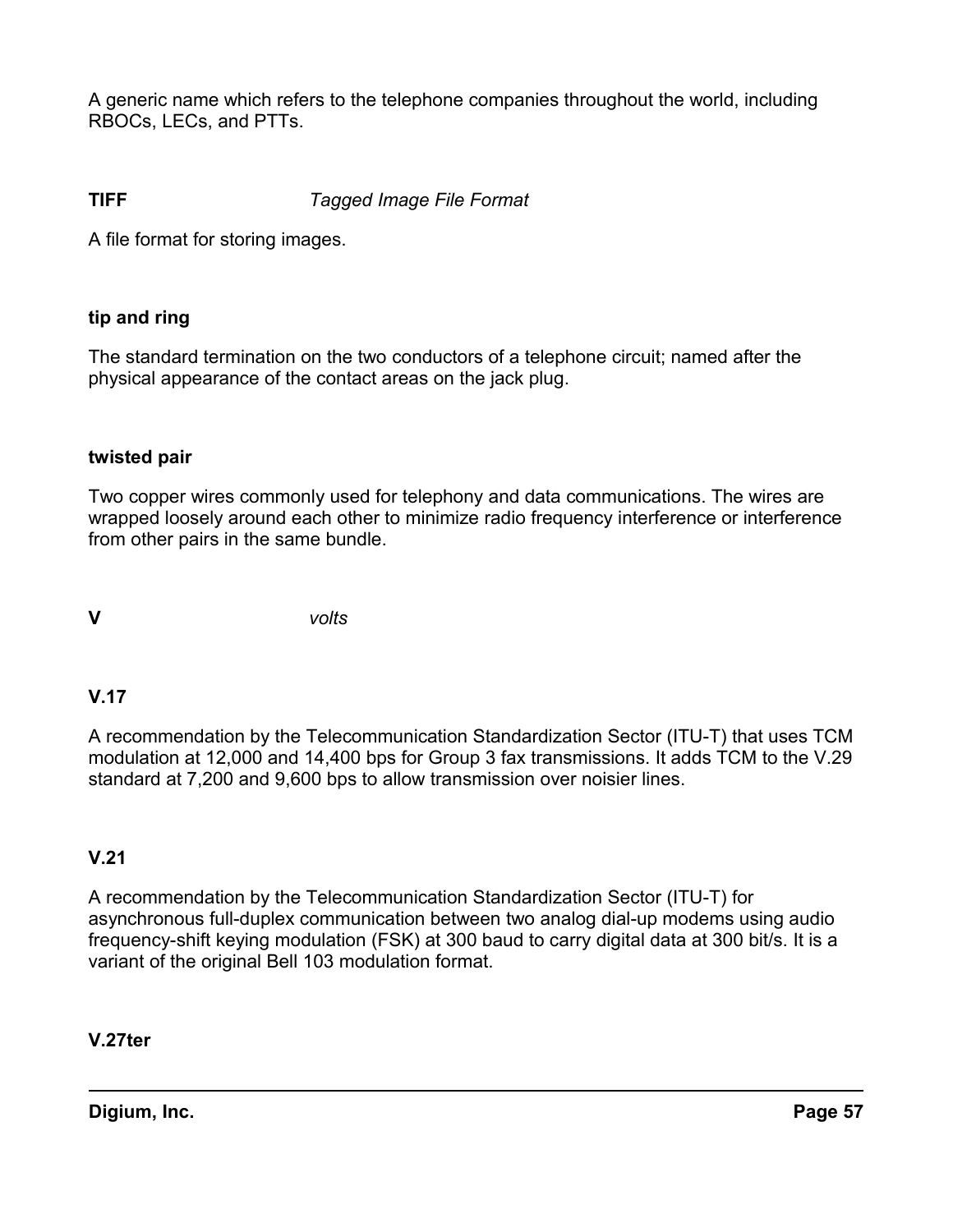A recommendation by the Telecommunication Standardization Sector (ITU-T) for synchronous 2,400 and 4,800 bps half-duplex modems using DPSK modulation on dial-up lines. It includes an optional 75 bps back channel. V.27ter is used in Group 3 fax transmission without the back channel.

### **V.29**

A recommendation by the Telecommunication Standardization Sector (ITU-T) for full-duplex modems allowing synchronous 4,800, 7,200, and 9,600 bps transfer modes (PSK and QAM modulations). It has been adapted for Group 3 fax transmission over dial-up lines at 9,600 and 7,200 bps.

#### **VoIP** *Voice over IP*

Technology used for transmitting voice traffic over a data network using the Internet Protocol.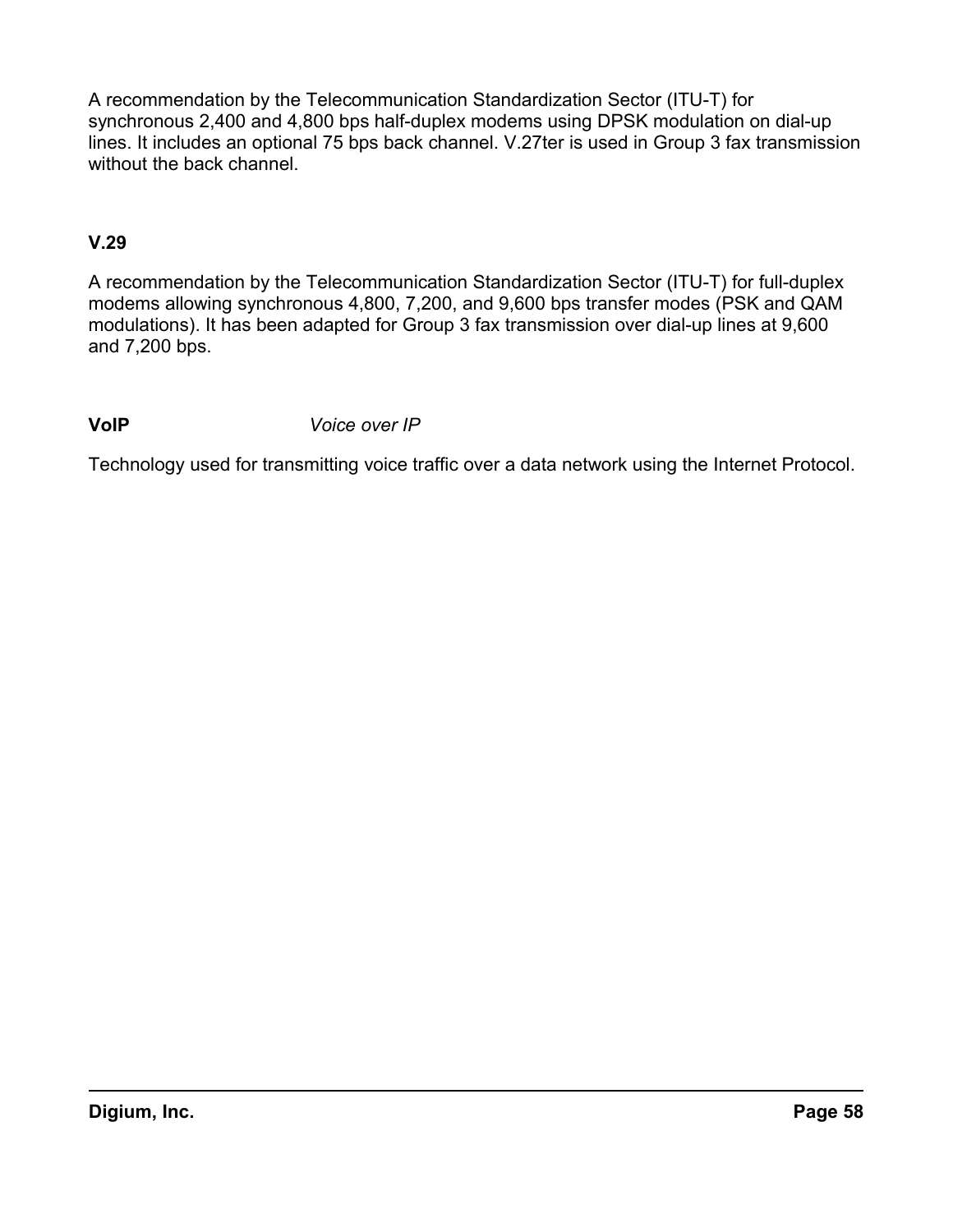# **Appendix C: DIGIUM END-USER PURCHASE AND LICENSE AGREEMENT**

#### <span id="page-58-0"></span>**July 2009**

#### **IMPORTANT - PLEASE READ CAREFULLY**

**1.** This Digium End-User Purchase and License Agreement (the "Agreement") is a legal agreement between Digium and its Affiliates (collectively referred to as "Digium") and the licensee, purchaser and end user respectively (hereinafter, "you", "You" or "your") of the Digium distribution media, software and related documentation (the "Software"), Digium services ("Services"), and any Digium computer electronics ("Hardware"), entitlements granted pursuant to a Subscription Agreement, and related manuals (collectively the "Products"). Affiliates means an entity which is (a) directly or indirectly controlling Digium; or (b) which is directly or indirectly owned or controlled by Digium. By downloading or installing the Software or installing the Hardware, you agree to and accept the terms and conditions of this Agreement. If you do not accept, or are not authorized to accept the terms and conditions of this Agreement, then you should not install the Software or Hardware and should remove any installed Software and Hardware from your computer.

**2. GRANT OF LICENSE.** Subject to the terms and conditions of this Agreement, Digium grants you a non-exclusive, non-sublicenseable, non-transferable license to use the Software for internal business purposes and not for resale, sub license, leasing, or (except for those Products excluded in Section 2.1 of this Agreement) providing hosted services to third-parties. "Software" shall include any upgrades, updates, bug fixes or modified versions ("Upgrades") or backup copies of the Software supplied to you by Digium or an authorized reseller, provided you hold a valid license to the original Software and have paid any applicable fee for Upgrades. Notwithstanding the foregoing, you acknowledge that certain components of the Software may be covered by so-called "open source" software licenses ("Open Source Components"). Digium will provide a list of Open Source Components for a particular version of the Software upon your request. To the extent required by the licenses covering Open Source Components, the terms of such licenses will apply in lieu of the terms of this Agreement, and Digium hereby represents that only Open Source Components with licenses that intend to grant permissions no less broad than the license granted in this Section 2 are included in the Software. To the extent which the licenses applicable to Open Source Components prohibit any of the restrictions in this Agreement with respect to such Open Source Component, such restrictions will not apply . The Product Skype for Asterisk contains third party software that is licensed for use by Skype Software S.a.r.l under the terms of the Skype Business End User license at http://www.skype.com/go/business.eula for use with Skype communications products that are provided by Skype Communications S.a.r.l under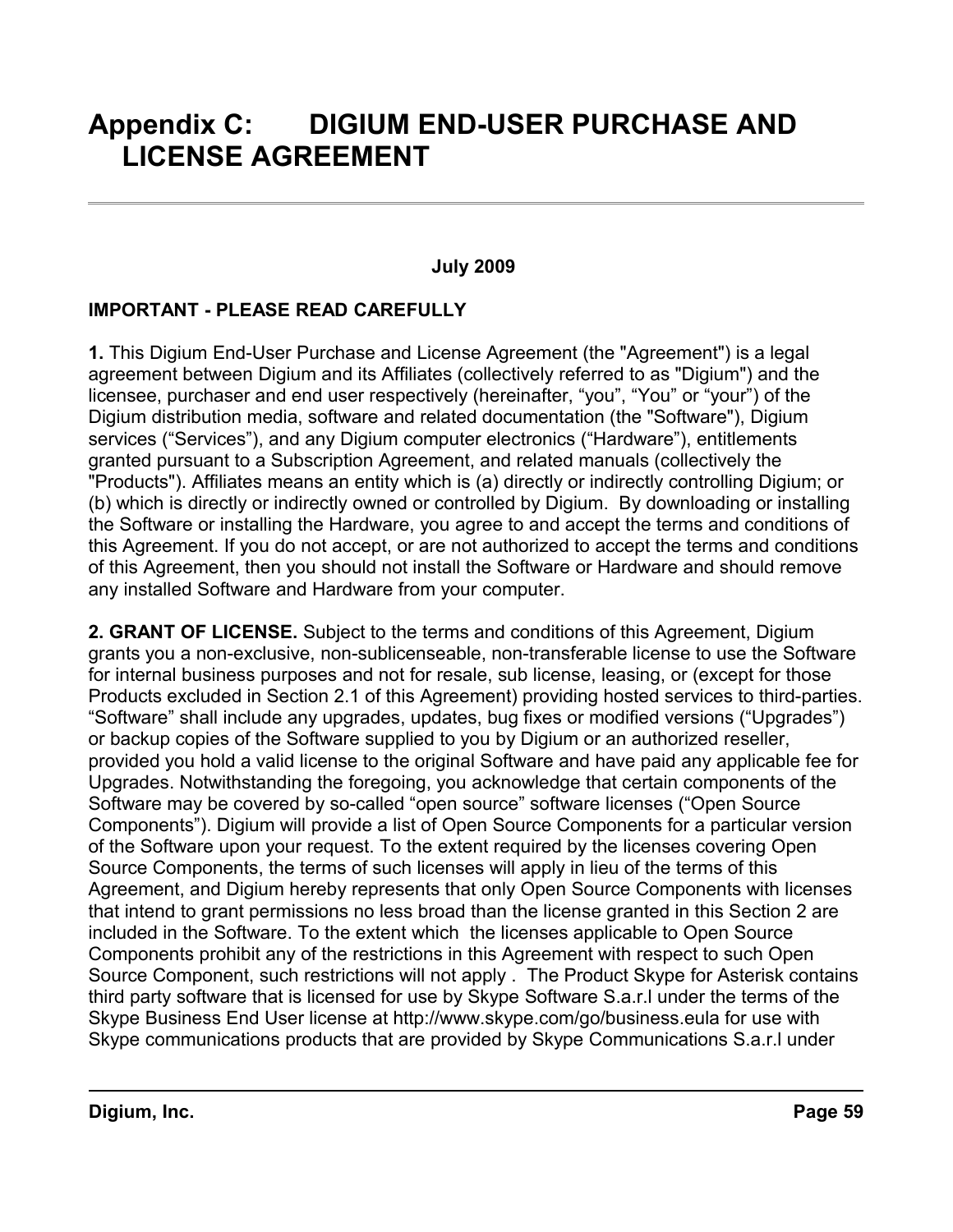the terms of the Skype Business Terms of Service at

http://www.skype.com/go/business.terms. The Skype software is licensed, and the Skype products are provided, to end users for their own communication purposes only and any other use is strictly prohibited.

### **2.1 PRODUCTS EXCLUDED FROM HOSTED SERVICES RESTRICTION**

The following Products are excluded from the hosted services restriction of Section 2 of this Agreement. For purposes of clarification, You are free to use the Products in this Section 2.1 to provide hosted services to third parties.

G.729 for Asterisk

FAX for Asterisk

HPEC for Asterisk

**3. RESERVATION OF RIGHTS.** Except for the limited license rights expressly granted in this Agreement, Digium reserves all rights in and to the Software and any modifications thereto, including title, ownership, trademark, copyright, patent, trade secret and any other rights and interests. You will own only the Hardware (exclusive of Software embedded in the Hardware) and the physical media on which the Software and associated documentation are reproduced and distributed. If you allow an existing Services or Subscription Agreement plan to lapse, you may be required to pay retroactively annual fees for all Products from the date of the lapse in order to reinstate such Services. Products that are provided or sold as demo or evaluation units, or are marked with the legend "For Evaluation Only" or a similar notation, are not authorized for commercial business use in production or deployment, but are made available only for demonstration or evaluation purposes, and may not be resold or transferred to any third party without prior written permission from Digium.

**4. EMERGENCY CALLS.** The Product Skype For Asterisk is excluded from this Section 4. Skype For Asterisk does not support any emergency calls and You acknowledge that if You are using Skype For Asterisk it is Your responsibility to purchase, separately from the Skype software and Skype Products, traditional wireless or fixed line telephone services that offer access to emergency services, as more explicitly referred to in the Skype Business End User License Agreement and the Skype Business Terms of Service. You understand and acknowledge that the Products may be used to implement, supplement, or replace telephone systems and telecommunications services, and that in some cases, certain government regulations may apply to their implementation or use; and compliance with such regulations is your sole responsibility. You understand and acknowledge that users of the system on which you install the Products may attempt to use that system to place emergency calls. You acknowledge and agree that: the Products must be properly configured for your system or application; that the nature of the Products and any networks they may operate upon allow many possible configurations; that such configuration may be beyond the scope of the documentation supplied with the Products; and that specialized experience and training may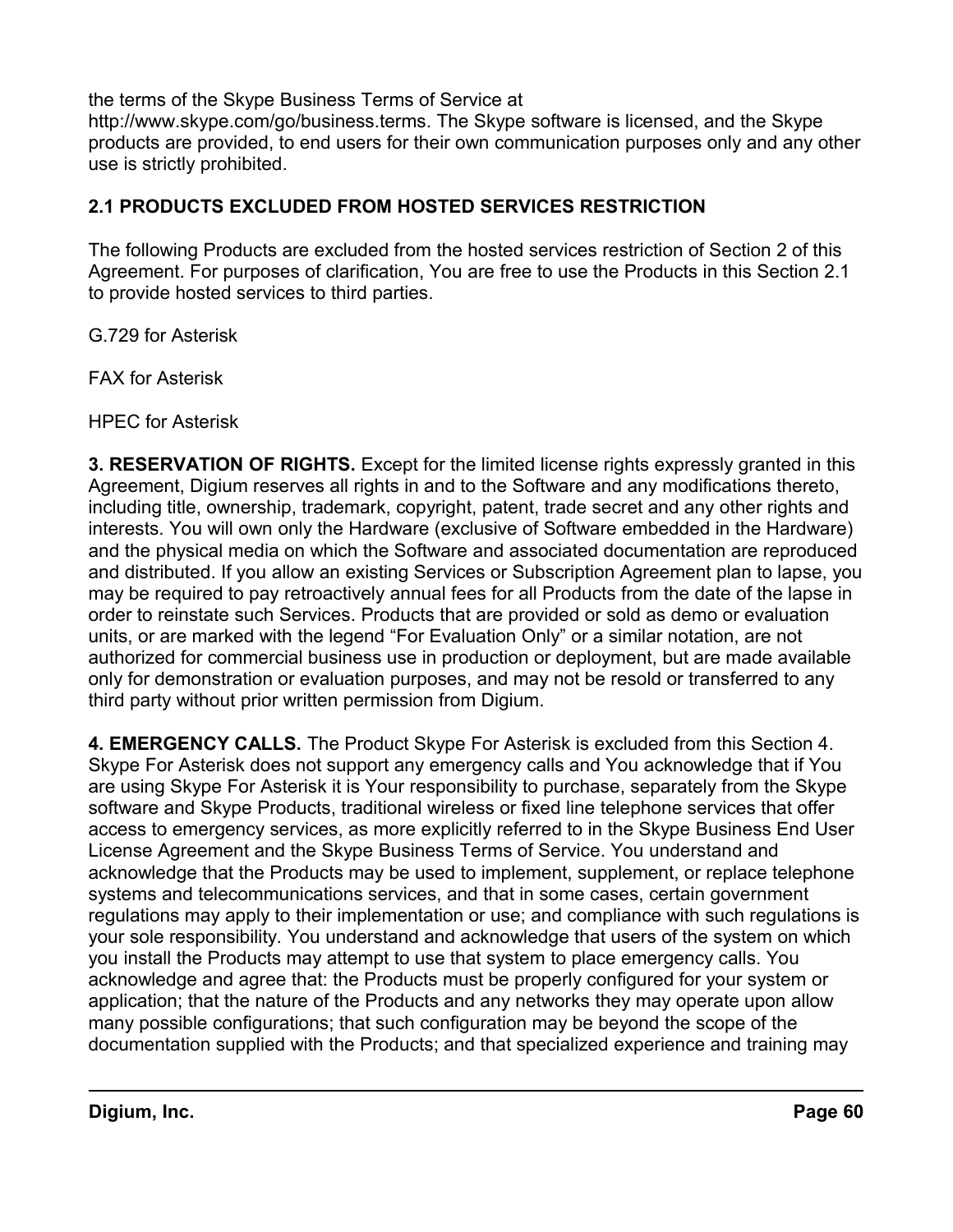be required to properly configure the Products. You acknowledge and agree that it is your sole responsibility to ensure that the Products and associated networks and systems are implemented and configured such that emergency calls are properly handled, and that any system or application based on the Products complies with all applicable laws and regulations. You acknowledge and agree that telephone and telecommunications systems can be complex and must be installed, implemented, and configured by the appropriate technically qualified personnel, and that you or your authorized agents have the qualifications necessary to properly implement and configure the Products to handle emergency calls, if applicable. You further acknowledge and agree that it is your sole and ongoing responsibility to ensure the proper operation of any emergency calling system based on the Products, including, but not limited to: initially and regularly testing the operation of the Products, including testing the operation with emergency services; notifying and training all users of any system on which the Products are installed how to use the system for emergency calls; and notifying such users of any and all limitations of your configuration and implementations of the Products and any network or system the Products are used on or with. By using the Products under this Agreement, you explicitly release Digium from any warranty, duty, liability, or obligation to train you or any users of your system regarding the proper configuration, operation, or use of the Products or any system or network they are used in conjunction with on which it is installed; to ensure that your configuration, implementation, or use of the Products provides for the proper handling or routing of emergency calls; or to ensure that your use of the Products is in compliance with any applicable laws and regulations.

### **5. LIMITATION OF LIABILITY.**

To the maximum extent permitted by law, Digium is not liable under any contract, negligence, strict liability or other legal or equitable theory for any loss of use of the Products, inconvenience or indirect damages of any character, including but not limited to damages for copyright or patent infringement, whether special, incidental or consequential (including, but not limited to, loss of revenue or profit, work stoppage, computer failure or malfunction, failure of connected equipment or programs, loss of information or data or loss of goodwill) resulting from the use of the Products, relating to warranty service, or arising out of any breach of this Agreement, even if Digium has been advised of the possibility of such damages. The sole remedy for a breach of the foregoing limited warranty is repair, replacement or refund of the defective or non-conforming Product(s). The maximum liability of Digium under this Agreement is limited to the purchase price of the Product(s) which is the subject of the dispute. For purposes of clarification, to the maximum extent allowed by applicable law Digium is not liable in any amount for Excluded Product(s) as those Product(s) are provided at no charge. The foregoing express written warranties and remedies are exclusive and in lieu of any other warranties or remedies, express, implied or statutory.

### **6. WARRANTY.**

The terms under which Digium's Products are warranted are defined in the Digium Standard Warranty Policy, available on www.digium.com, the terms of which are included herein and incorporated by this reference.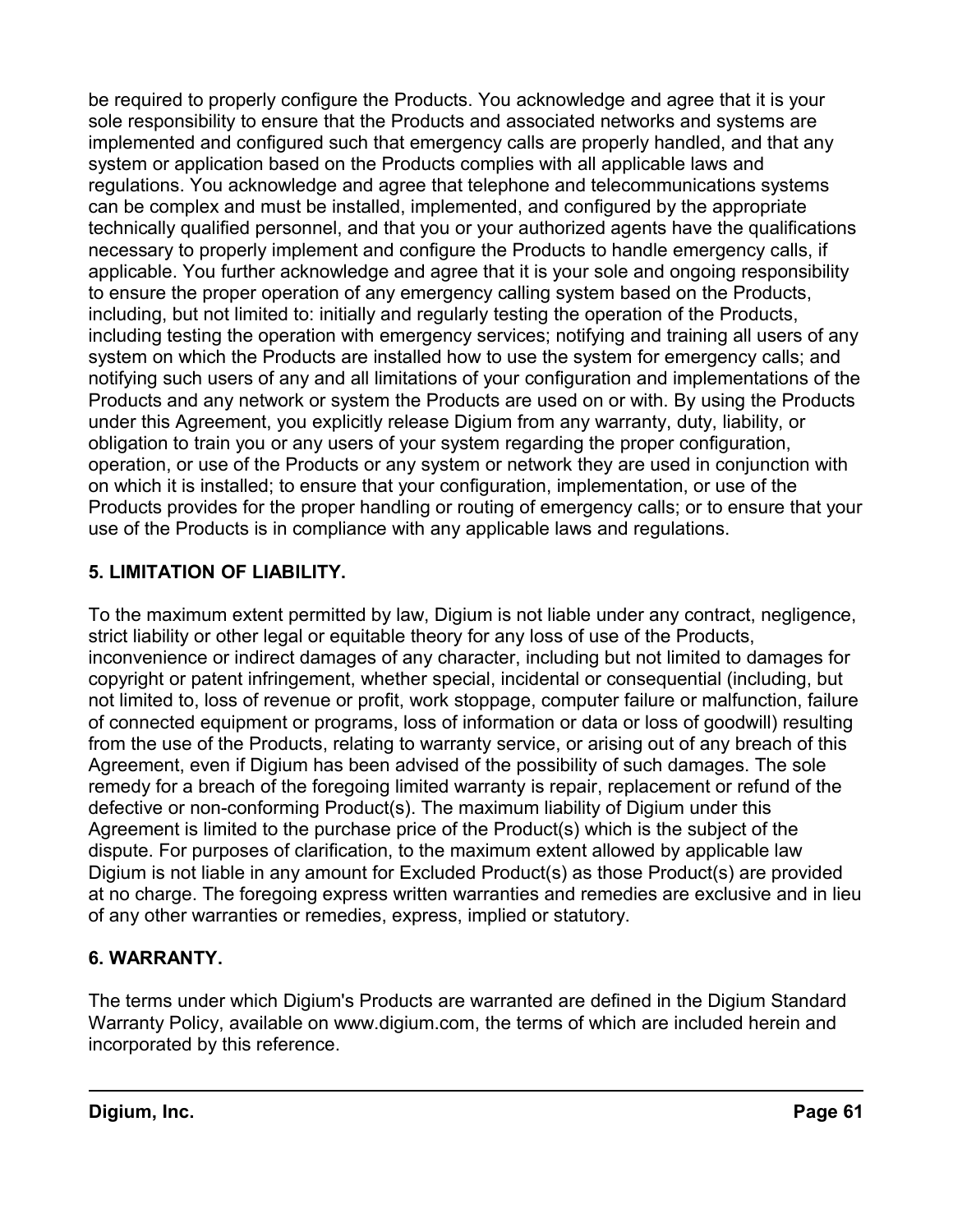#### **6.1 WARRANTY EXCLUSIONS.**

For purposes of clarification, certain Digium Products and Product families are not covered by Digium's Standard Warranty Policy ("Excluded Products"). FOR THE EXCLUDED PRODUCTS, TO THE MAXIMUM EXTENT ALLOWED BY APPLICABLE LAW, NEITHER DIGIUM, NOR ITS THIRD-PARTY LICENSORS OR SUPPLIERS, NOR ITS DIRECTORS, OFFICERS, EMPLOYEES, OR AFFILIATES MAKE ANY REPRESENTATIONS OR WARRANTIES OF ANY KIND TO ANY END USER, EITHER EXPRESS OR IMPLIED, WITH RESPECT TO THE PRODUCTS, INCLUDING, BUT NOT LIMITED TO WARRANTIES OR REPRESENTATIONS OF MERCHANTIBILITY, FITNESS FOR A PARTICULAR PURPOSE, OR NON-INFRINGEMENT, EXCEPT TO THE EXTENT OTHERWISE SPECIFICALLY AGREED IN WRITING BY SUCH PERSON OR ENTITY. TO THE MAXIMUM EXTENT ALLOWED BY APPLICABLE LAW, IN NO EVENT SHALL DIGIUM, ITS THIRD PARTY LICENSORS OR SUPPLIERS, NOR ITS DIRECTORS, OFFICERS, EMPLOYEES, AFFILLIATES OR LICENSORS BE LIABLE TO YOU FOR ANY DAMAGES OF ANY KIND, INCLUDING INCIDENTAL, CONSEQUENTIAL, OR ECONOMIC DAMAGE OR INJURY TO PROPERTY, LOST PROFITS OR LOST REVENUES, WEHTHER BASED ON CONTRACT, TORT (INCLUDING NEGLIGENCE) OR OTHER THEORY AND REGARDLESS OF WHETHER SUCH PERSON OR ENTITY SHALL BE ADVISED OR HAVE REASON TO KNOW OF THE POSSIBLITY OF SUCH DAMAGES, EXEPT TO THE EXTENT OTHERWISE AGREED IN WRITING BY SUCH PERSON OR ENTITY. The Excluded Products are defined in the follow subsections. All terms and conditions of this Agreement, apply to the Excluded Products as detailed in this Agreement.

### **6.1.1 PRODUCTS EXCLUDED FROM DIGIUM'S STANDARD WARRANTY POLICY**

The following Excluded Products are not covered by Digium's Standard Warranty Policy and Digium expressly disclaims any liability arising from use of such Excluded Products pursuant to Section 6.1. :

Asterisk Desktop Assistant (ADA)

FAX for Asterisk

G.729 for Asterisk

HPEC for Asterisk

**7. PROPRIETARY WORKS.** The Product(s) contain trademarks, trade secrets and/or copyrighted materials of Digium or its suppliers.

**7.1** You agree not to reverse engineer, decompile, or disassemble the Software, nor defeat, bypass, remove or otherwise interfere with any licensing mechanism which may be provided in or with the Software, except to the extent such restriction is expressly prohibited by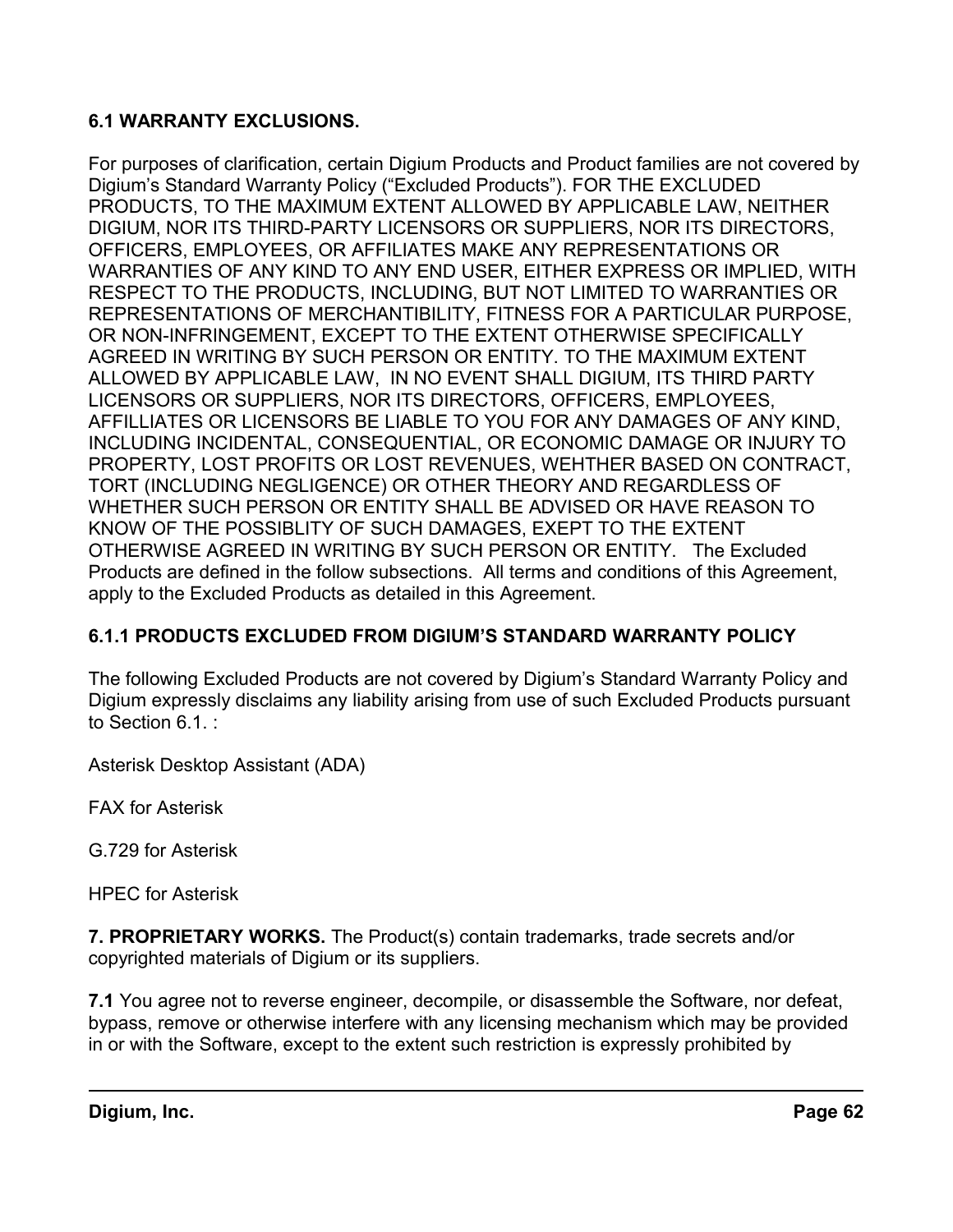applicable law. You shall not disclose or make available such trade secrets or copyrighted material (including any information pertaining to any licensing mechanism which may be provided in or with the Software) in any form to any third party nor remove any trademark notices, copyright notices, or licensing terms from the Software or any components therein.

**7.2** You will not (except with regard to fair use or nominative use) without Digium written consent, use the name, trademarks, trade names or logos of Digium, or the name of any product or service of Digium, in any manner. If Digium grants you a right to use the aforementioned, you will do so only in strict compliance with Digium trademark policies.

**8. TERMINATION.** This Agreement shall terminate upon either destruction of the Products or return of the Products by you to Digium. In the event of a breach of the scope of use permitted by the grant in Section 2, or if you do not comply with other materials terms and conditions of this Agreement, Digium shall have the right to immediately terminate this Agreement, in which case you must promptly destroy or return all Products to Digium. Notwithstanding the foregoing, the provisions of Sections 5, 6, 7, 8, 9, 10, 11, 12 and 13 shall survive termination of this Agreement.

**9. EXPORT RESTRICTION.** You acknowledge that the Software, with the possible exception of certain third-party components, is of United States origin. The export and re-export of the Software is controlled by the United States Export Administration Regulations and such Software may not be exported or re-exported to Cuba, Iran, Iraq, Libya, North Korea, Sudan, Syria or any other country to which the United States embargoes goods. In addition, the Software may not be distributed to persons on the Table of Denial Orders, the Entity List, or the List of Specially Designated Nationals. By downloading or using a Digium Software Product, you are certifying that you are not a national of Cuba, Iran, Iraq, Libya, North Korea, Sudan, Syria or any other country to which the United States embargoes goods and that you are not a person on the Table of Denial Orders, the Entity List or the List of Specially Designated Nationals.

**10. TRANSFER AND ASSIGNMENT.** This Agreement and the rights and obligations under it are not assignable by you without the prior written approval of Digium, voluntarily or by operation of law. Any attempt by you to assign this Agreement without such approval shall be void. This Agreement shall inure to the benefit of the successors and assigns of Digium. Notwithstanding the foregoing, you may move the Software to different internal computers to the extent consistent with the scope of license you have purchased to the Software.

**11. U.S. GOVERNMENT USERS.** The Software and documentation qualify as "commercial items" as defined at 48 C.F.R. 2.101 and 48 C.F.R. 12.212. All Government users acquire the Software and documentation with only those rights herein that apply to non-governmental customers of Digium.

**12. GOVERNING LAW AND JURISDICTION AND DISPUTE RESOLUTION.** This Agreement is to be construed in accordance with and governed by laws of the State of Alabama, excluding its conflict of law provisions. Digium and you agree to submit to the